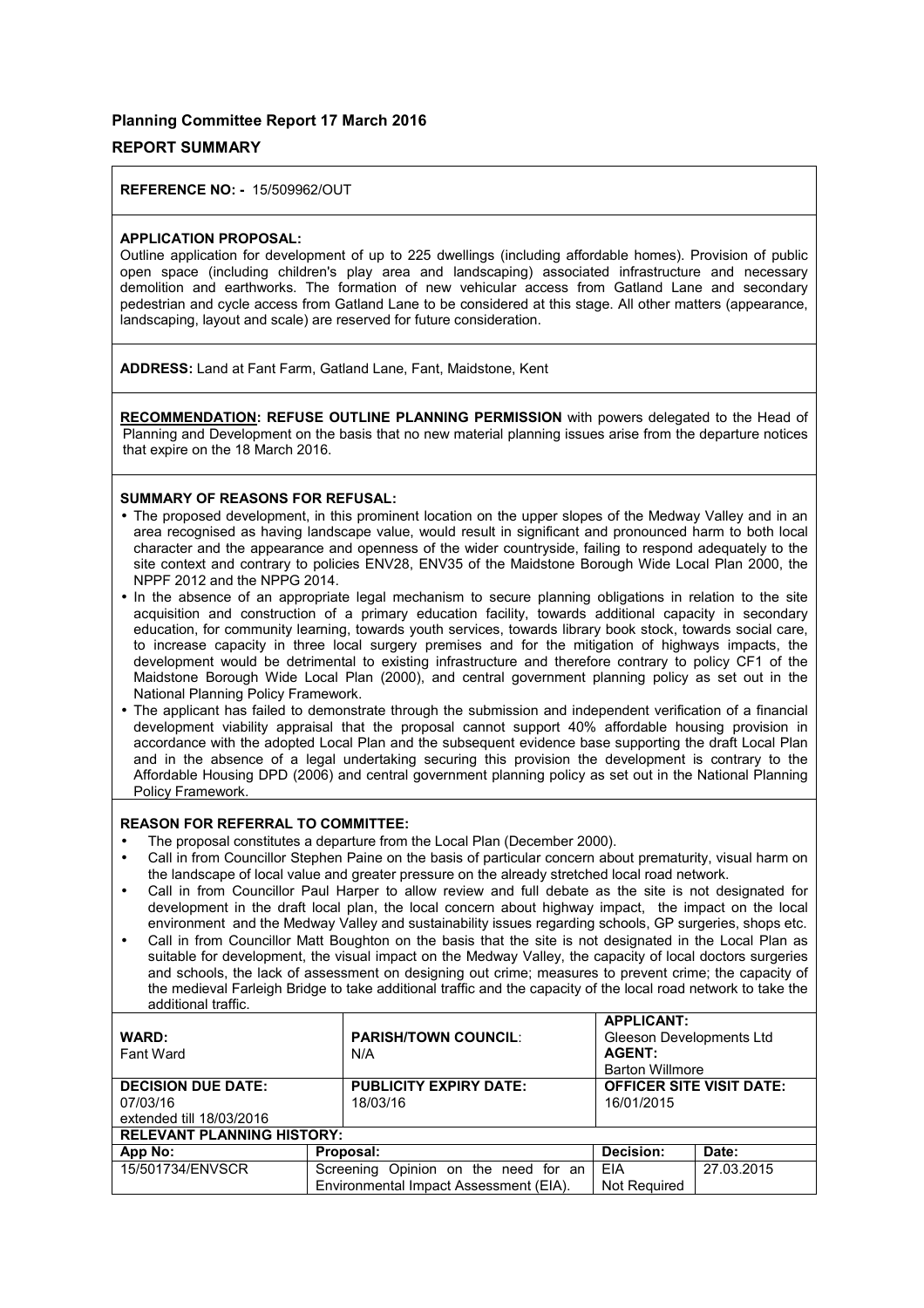# **SUMMARY OF REASONS FOR RECOMMENDATION MAIN REPORT**

### **1.0 DESCRIPTION OF SITE**

- 1.1 The application site covering an area of 14.47 hectares is located on Gatland Lane to the south west of Maidstone Town Centre and on the north side of the Medway Valley. The site is currently arable farmland forming part of Fant Farm and subject to a short-term agricultural tenancy. The site is in open countryside and outside but directly adjacent the boundary of Maidstone urban centre.
- 1.2 The application site is of an irregular shape, with around half the width of the application site provided with a Gatland Lane frontage (220 metres). To the south of the Gatland Lane frontage, the site doubles in width (440 metres) and extends to the rear of nearby two storey residential properties in Gatland Lane. The site also extends to the south of residential properties in Cowdrey Close and up to the western boundaries of properties in Pitt Road. To the south of these residential properties, the remainder of the eastern site boundary is shared with open agricultural land forming part of Fant Farm. The site tapers to a width of 160 metres on the southern boundary.
- 1.3 The northern boundary of the application site is in Gatland Lane. The site frontage extends westwards along Gatland Lane to a point opposite the junction with Terminus Road. After a further 100 metres, Gatland Lane joins Farleigh Lane at a 'T' junction. Tonbridge Road (A26) is the nearest classified road to the application site, with Tonbridge Road located 380 metres to the north of the application site. Access from the application site to Tonbridge Road is provided from Terminus Road (traveling west) or by Farleigh Lane. Gatland Lane has existing traffic calming measures in the form of speed cushions along its length and a road width restriction to the west of the application site close to the junction with Farleigh Lane.
- 1.4 Running east to west the East Farleigh to Maidstone West railway line and the River Medway are located to the south, separated by distances of 260 metres and 290 metres respectively from the southern application site boundary. Maidstone West Railway Station is 1.4 miles and East Farleigh Railway Station 0.4 miles from the application site. There are bus stops immediately adjacent to the site in Gatland Lane providing a limited service. More regular bus services are available on the A26 Tonbridge Road a distance of 650 metres from the centre of the application site
- 1.5 The properties at 39 and 41 Gatland Lane are adjacent to the eastern site boundary. These properties are set back from the main road with access provided by a tarmac track (80 metres long) located to the side of the property fronting the main road at 37 Gatland Lane. The first part of a public footpath (KB17) running from Gatland Lane follows the route of this access track with the footpath then continuing as a grassed path further to the south. Public footpath KB17 is orientated north to south and divides the main part of the application site into two parts. Within the application site, high hedging separates the footpath from the adjacent arable farmland on both sides located within the application site.
- 1.6 Public footpath KB17 continues past the southern extent of the application site providing (via footpath KB12) a link to either Hackney Road to the east, or to Farleigh Lane in the west. Footpath KB12 joins Farleigh Lane just to the north of East Farleigh Railway Station. Public footpath KB13 is located outside the application site but runs along part of the southern boundary, providing a second more northerly link from footpath KB12 to Farleigh Lane. At the eastern end of footpath KB12, Unicomes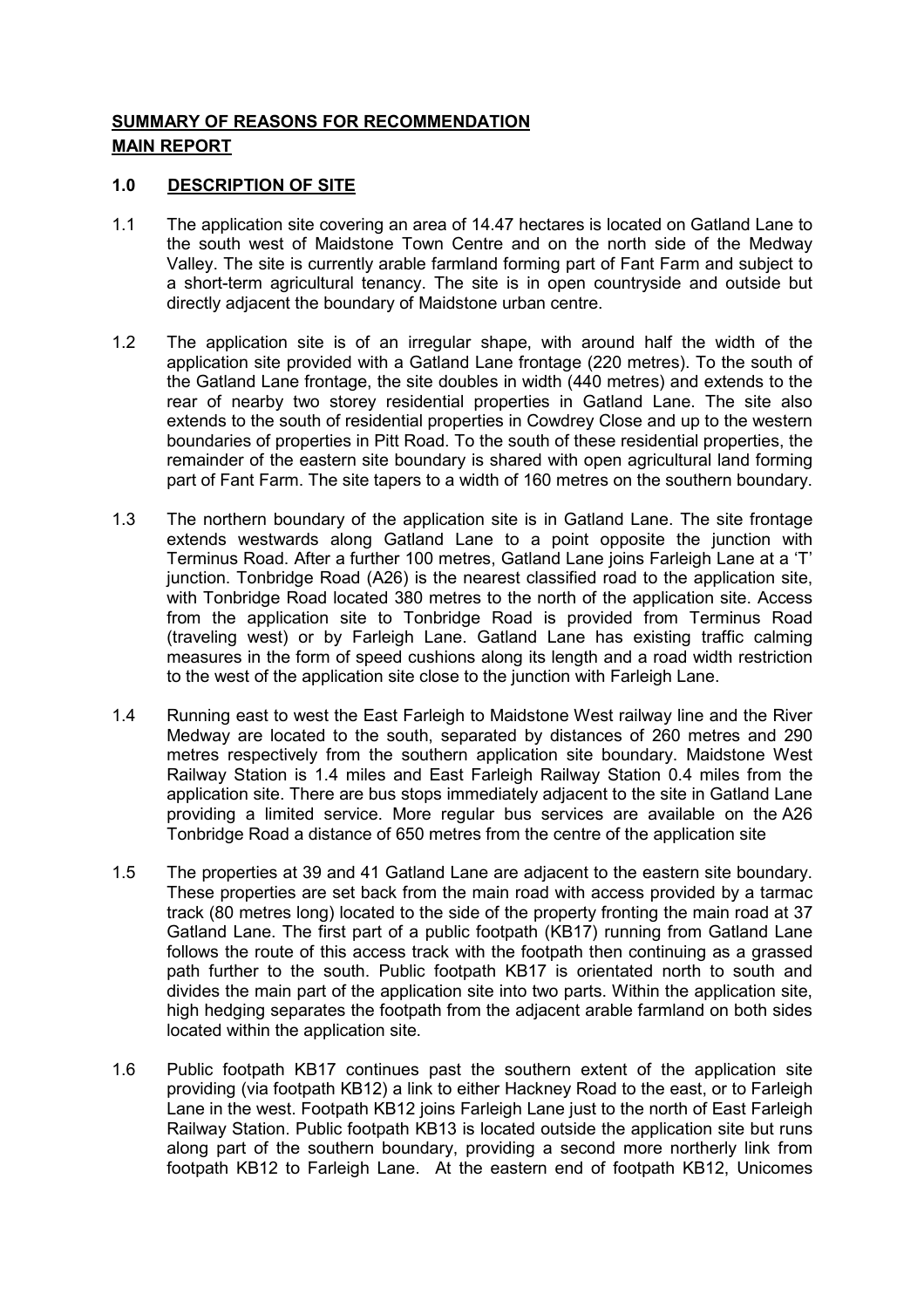Lane provides a link from footpath KB12 to the Medway Valley towpath, with the towpath also accessible from Farleigh Lane in the west. Unicomes Lane although metalled and used by vehicles it is not a public right of way or a highway.

- 1.7 The western boundary of the application site is separated from Farleigh Lane by a linear strip of land of between 70 and 200 metres wide that runs in a north to south direction. This strip of land is predominately wooded but includes buildings associated with a plant nursery called Homeward Orchard Nursery and a residential property also called Homeward. Ribbon residential development extends a short distance along Farleigh Lane to the south of the junction with Glebe Lane.
- 1.8 Gatland Recreation Ground is located opposite the application site on the north side of Gatland Lane. This public open space can be accessed from Woodford Road, Elmstone Road and Gatland Lane. Gatland House which is in use by Jubilee School is to the east of this open space, with residential properties in Terminus Road to the west. There is a fall in ground level from Gatland Recreation Ground towards Gatland Lane with a belt of mature trees separating Gatland Lane from this public open space. Telecommunication equipment is located adjacent to this belt of trees at the back edge of the pavement in Gatland Lane. The fall in ground level from Gatland Recreation Ground to the north continues across the application site towards the River Medway in the south. This fall amounts to a fall in ground level of 25 metres across the application site, with this level change more pronounced across the southern end of the application site.

# **2.0 PROPOSAL**

- 2.1 The current application is for outline planning permission for a development of up to 225 dwellings on land currently forming part of Fant Farm. The applicant has requested that the Council only consider means of 'access' at this stage. This assessment of access includes accessibility for all routes to, and within the site, as well as the way they link up to other roads and pathways outside the site.
- 2.2 The proposed main new vehicular access to the development site is located 78 metres from the south eastern end of the Gatland Lane site frontage and opposite the existing mobile phone telecommunications equipment in Gatland Lane. The access arrangements include a new pedestrian emergency vehicle access located opposite 56 Gatland Lane. A third proposed access point from Gatland Lane is for pedestrians only and located 12 metres from the access to the public right of way that runs adjacent to 37 Gatland Road.
- 2.3 Whilst appearance, landscaping, layout and scale are reserved matters the applicant has submitted indicative summary information on these matters. The applicant has stated that the building heights will not exceed two storeys and the roof ridge height of buildings will not exceed 9.2 metres. The residential density of the proposal will vary across the site to reflect the surrounding area with an average net density of 30 dwellings per hectare. It is proposed that the development will accommodate a mixture of dwelling types and sizes that will respond to design and market considerations at the reserved matters stage. The indicative dwelling mix is 28 one bedroom, 75 two bedroom, 88 three bedroom, and 34 four bedroom houses.

### **3.0 SUMMARY INFORMATION**

3.1 The current application is in outline form with the information available summarised in the following table: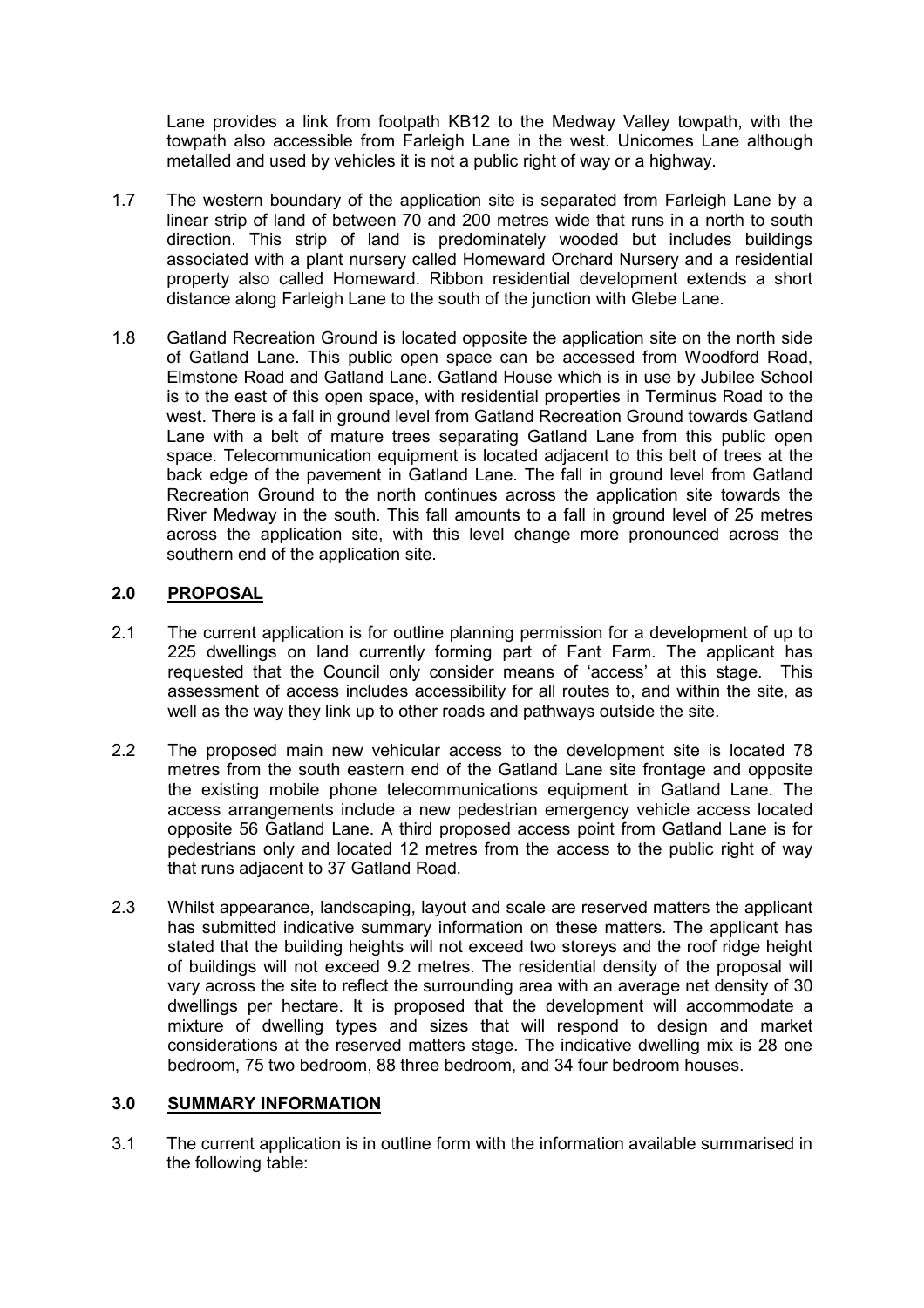# **Table 1: Summary development information**

| Site area (hectares)              | 14.47 hectares |
|-----------------------------------|----------------|
| Ridge height (metres)             | 9.2 metres     |
| Depth (metres)                    | Not known      |
| Width (metres)                    | Not known      |
| No. of storeys                    | 2 storeys      |
| Net floor area                    | Not known      |
| Parking spaces                    | Not known      |
| Total number of residential units | 225            |
|                                   |                |

# **4.0 PLANNING CONSTRAINTS**

- 4.1 The application site is not located within a conservation area. The nearest conservation area is East Farleigh Conservation Area which is located 670 metres to the south west.
- 4.2 There are no statutorily or locally listed buildings located on the application site. In the local area the following buildings and wall are on the statutory list of historically important buildings (Grade II): Fant House; the Oasthouse at Fant Farm and the wall to the north east of Fant House. The closest of these structures is the Oasthouse that is located 375 metres to the east of the application site.
- 4.3 A number of Public Rights of Way either cross the application site, or are located on adjacent land. These Public Rights of Way (PROW) include:
	- PROW KB13: located adiacent to the southern site boundary, connecting Farleigh Lane from the west to PROW KB12;
	- PROW KB12: located to the south of the site beyond PROW KB13, linking Farleigh Lane with Hackney Road to the east, via the southern curtilage of Fant Farm;
	- PROW KB17:dissects the site from north to south, connecting Gatland Lane to PROW KB12;
	- PROW KB11:forms part of the Medway Valley Walk, located to the south of the site and adjacent to the River Medway, connecting Station Road to the residential areas of Tovil and Upper Fant.
- 4.4 The site is not located within the strategic gap or an area designated for its biodiversity value.
- 4.5 The site is in flood risk zone 1. Flood risk zone 1 has a low probability of flooding with less than 1 in 1,000 year's annual probability of river or sea flooding.
- 4.6 A section of the application site adjacent to the northern site boundary is within an Air Quality Management Area (AQMA).
- 4.7 A number of trees and landscape features are located around the boundary of the application site. These features do not have any statutory protection with no tree preservation orders in place.
- 4.8 The application site is located within the following landscape character areas at a national, county and borough level:
	- National Character Area Profile: 120 Wealden Greensand (Natural England 2013).
	- The Landscape Assessment of Kent 2004: Greensand Fruit Belt Wateringbury county level landscape character area.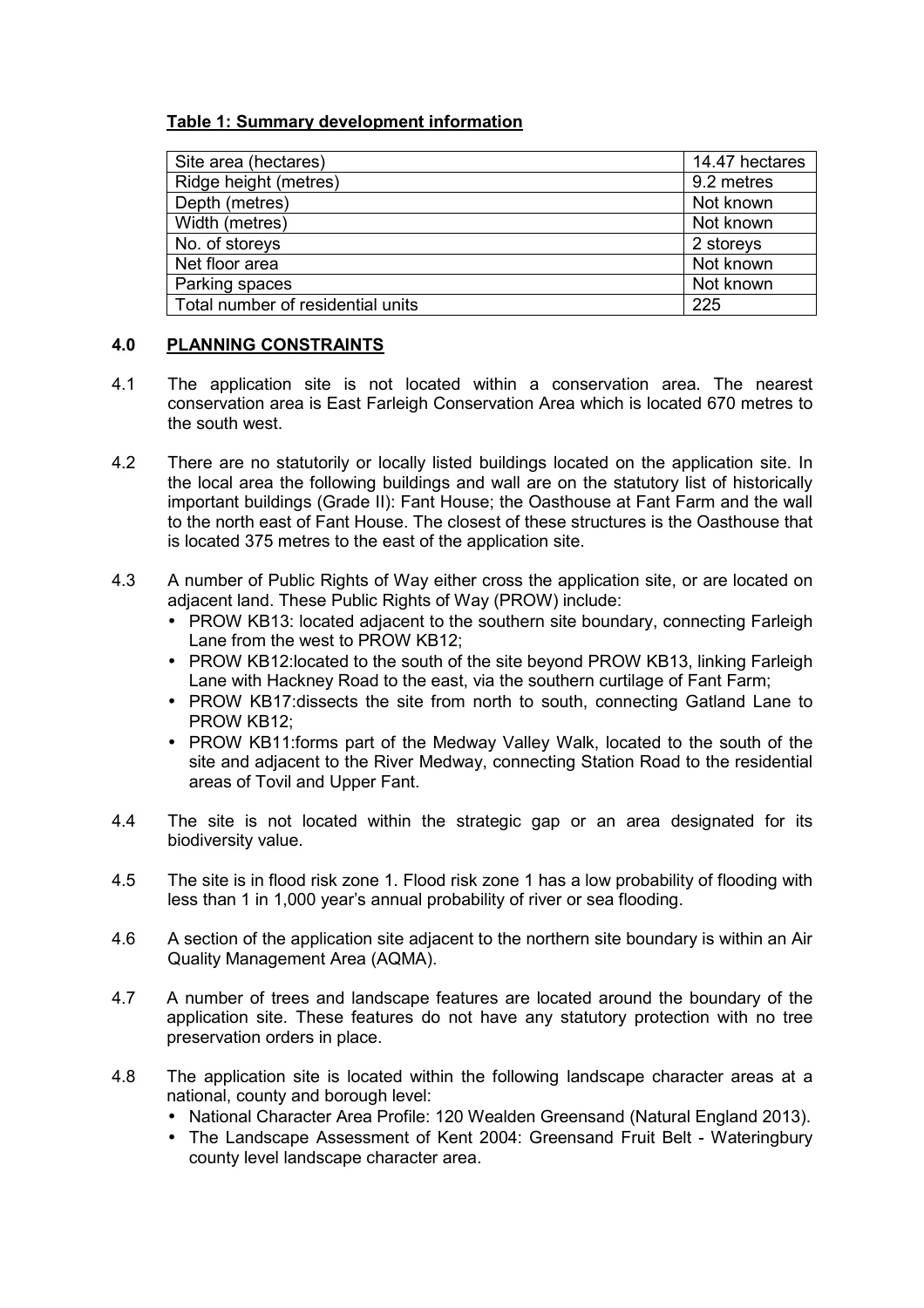- Maidstone Landscape Character Assessment 2012 amended 2013: Fant Orchards, a detailed landscape character sub-set of the East Barming Orchards: locally known as Medway Valley Orchards) borough wide landscape character area.
- 4.9 The application site is within an area of local landscape importance as designated by the adopted Local Plan (December 2000). Within the draft Local Plan the application site is designated as a site of Local Landscape Value.

# **5.0 POLICY AND OTHER CONSIDERATIONS**

# **The Development Plan**

- 5.1 The Development Plan consists of the saved policies of the Maidstone Borough Wide Local Plan (2000). The following Local Plan saved policies are relevant:
	- ENV6: Landscaping, surfacing and boundary treatment;
	- ENV22: Urban open space:
	- ENV28: Development in the countryside;
	- ENV35: Areas of local landscape importance;
	- ENV49: External lighting;
	- CF1: Seeking new community facilities;
	- T1: Integrated transport strategy;
	- T13: Parking standards;
	- T23: Need for highway or public transport Improvements.
- 5.2 The following adopted documents support the Local Plan:
	- Affordable housing DPD (December 2006),
	- Open space (December 2006);
	- SPG 4: Kent vehicle parking standards (July 2006)**;**
	- Kent design guide Review: Interim Guidance Note 3 Residential Parking
- 5.3 Other material considerations relevant to this planning application include:
	- National planning policy framework (2012);
	- National planning practice guidance (launched 2014);
	- National character area profile (landscape)(2014);
	- The landscape assessment of Kent: Greensand Fruit Belt (2004);
	- Maidstone landscape character assessment (2012, amended 2013);
	- Maidstone landscape capacity study: sensitivity assessment (2015);
	- Maidstone landscape capacity study: site assessments (2015);
	- Agricultural land classification study (2015);
	- Local biodiversity action plan (2009);
	- Strategic flood risk assessment (2008);
	- Strategic housing and economic development land availability assessment (2014 and 2015);
	- Strategic housing market assessment (2014) and implications of 2012 based household projections (June 2015).

# **Emerging planning policy**

- 5.4 Paragraph 216 of the NPPF states that from the day of publication, decision-takers may give weight to relevant policies in emerging plans. The weight to be attached is relative to the following factors:
	- The stage of preparation of the emerging plan (the more advanced the preparation, the greater the weight that may be given);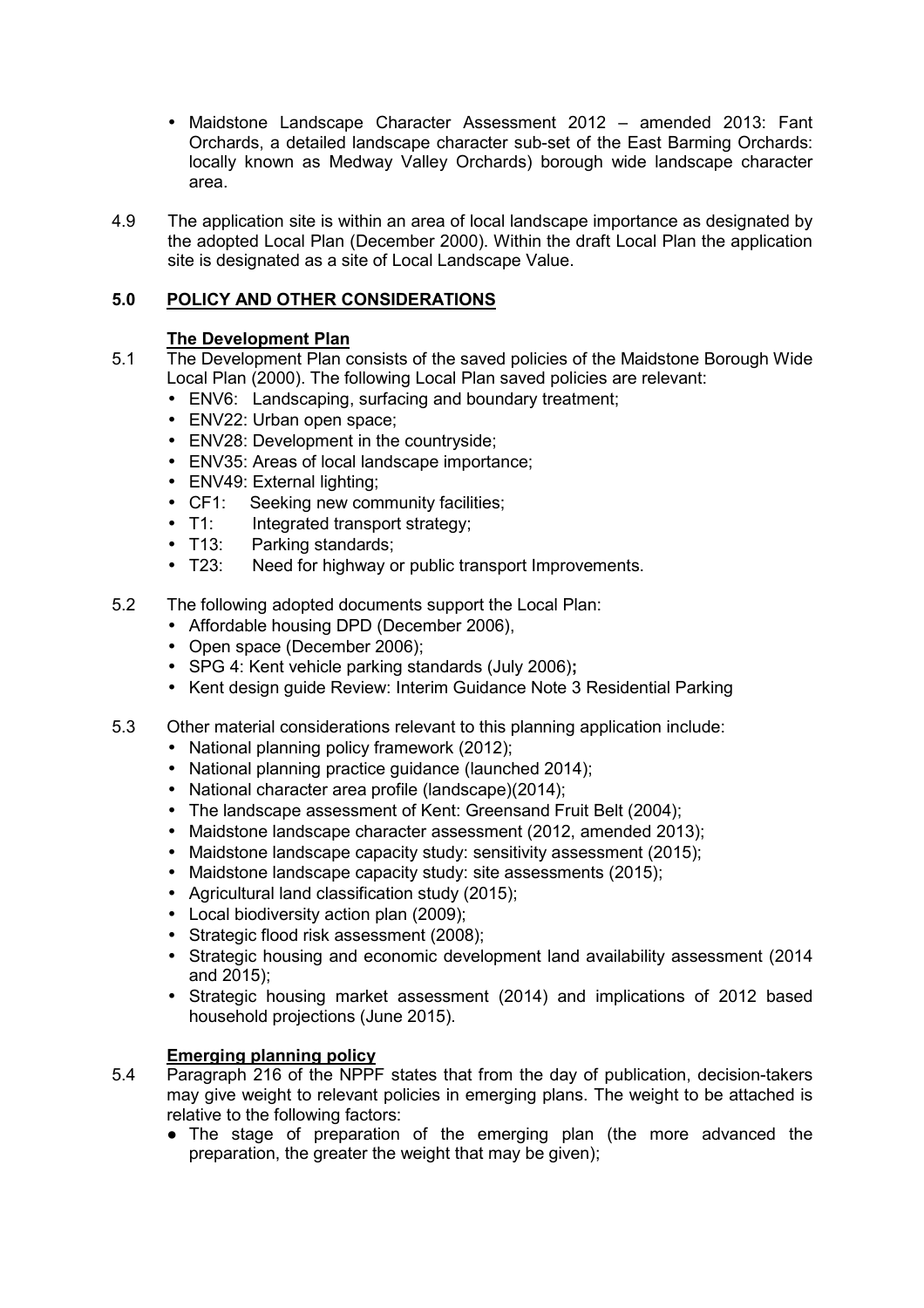- The extent to which there are unresolved objections to relevant policies (the less significant the unresolved objections, the greater the weight that may be given); and
- The degree of consistency of the relevant policies in the emerging plan to the policies in this Framework (the closer the policies in the emerging plan to the policies in the Framework, the greater the weight that may be given).
- 5.5 The new Maidstone Borough Local Plan will provide a framework for development until 2031. It plans for homes, jobs, shopping, leisure and the environment, and will plan infrastructure to support these. The new Local Plan is emerging and whilst policies within it are material to the consideration of this application the Local Plan including the allocation of housing sites and the 'landscapes of local value' designation cannot be afforded full weight whilst the Local Plan is progressing towards adoption.
- 5.6 The current public consultation on the Local Plan (Regulation 19) will expire on 18 March 2016. Following the consideration of consultation responses it is anticipated that the plan will be submitted to the Secretary of State in May 2016, with the Examination in Public commencing in September 2016.
- 5.7 The following policies within the draft local plan are considered relevant to the current planning application:
	- SP17: The countryside (including landscapes of local value);
	- DM1: Principles of good design;
	- DM2: Sustainable design;
	- DM3: Historic and natural environment;
	- DM5: Air quality;
	- DM7: External lighting;
	- DM11: Housing mix;
	- DM12: Density of housing development;
	- DM13: Affordable housing
	- DM22: Publicly accessible open space and recreation;
	- DM23: Community facilities;
	- DM24: Sustainable transport;
	- DM27: Parking standards;
	- DM34: Design principles in the countryside;
	- ID1: Infrastructure delivery

### Housing land allocation within the draft local plan.

- 5.8 At the meeting of the Planning, Transport and Development Overview and Scrutiny Committee, on the 18 February, 2014 members agreed the recommendation to Cabinet to remove land (46.6 hectares) that included the application site, from the housing allocations that were to be put forward as part of the local plan preparation. This decision was made on the basis that the application site was grade 1 agricultural land. This action was subsequently agreed by Cabinet on the 24 February 2014.
- 5.9 At the meeting of the Planning, Transport and Development Overview and Scrutiny Committee, on the 20 January 2015 proposed amendments were considered to the sites identified for housing (Policy H1) in the Regulation 18 Maidstone Borough Local Plan. These amendments followed the public consultation on the draft Plan that took place between March and May 2014.
- 5.10 These amendments included considering again the inclusion of the application site as part of a housing allocation site. After the land was considered again it was agreed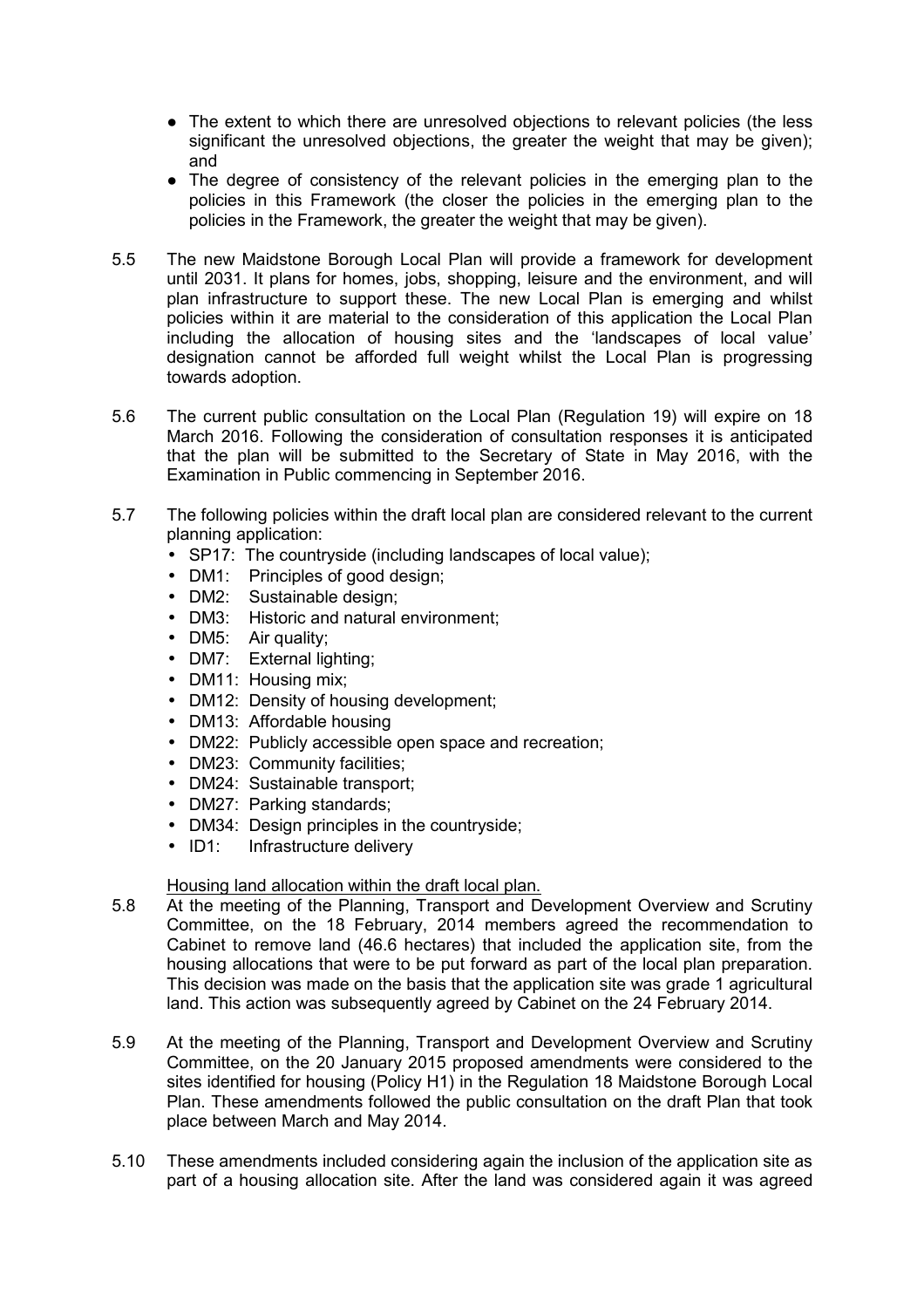that the committee recommendation to Cabinet would be to remove the land from the allocated housing sites. At the Cabinet meeting in February 2015 it was agreed that the application site be removed from the allocated sites for housing. The committee recommendation to the Cabinet was made on the following grounds:

- Further housing in this area would have a severe impact on the already congested junctions in the area which cannot be mitigated
- It would erode the unique pattern of development;
- It will have a detrimental impact on the Medway Valley landscape quality, and;
- The land is classed as 'best and most valuable' agricultural land as defined in the National Planning Policy Framework.

#### Designation as a landscape of local value within the draft local plan

- 5.11 At the meeting on the 18 August 2015 it was agreed by the Strategic Planning, Sustainability and Transportation Committee that the Medway Valley would be put forward as a designated landscape of local value within the draft local plan. The proposed area of landscape of local value designation extends from Gatland Lane southwards and includes the entire current application site.
- 5.12 The draft local plan states that development proposals within areas designated as a landscape of local value should, through their siting, scale, mass, materials and design, seek to contribute positively to the conservation and enhancement of the protected landscape.
- 5.13 The recommended designation as an area of local landscape value was on the basis that the land was considered to meet 5 of the 7 relevant criteria as set out in the draft plan. The areas which satisfied at least four of the criteria were regarded as suitable for inclusion in the draft Local Plan as landscapes of local value. The assessment for the Medway Valley is set out in the table below:

### **Table 2: Medway Valley - Landscapes of local value assessment criteria.**

| <b>Criteria</b>                                                             |           |  |
|-----------------------------------------------------------------------------|-----------|--|
| Part of a contiguous area of high quality landscape.                        |           |  |
| Significant in long distance public views and skylines.                     |           |  |
| Locally distinctive in their field patterns, geological and other landscape | <b>No</b> |  |
| features.                                                                   |           |  |
| Ecologically diverse and significant                                        |           |  |
| Preventing the coalescence of settlements which would undermine their       |           |  |
| character                                                                   |           |  |
| Identified through community engagement                                     |           |  |
| Providing a valued transition from town to countryside                      |           |  |

Current status of the draft Local Plan

- 5.14 The new Local Plan has advanced and is out to Regulation 19 publication, being the plan that the Council considers is ready for examination. The plan is scheduled for submission to the Planning Inspectorate for examination in May 2016, with the examination expected to follow in September 2016.
- 5.15 Whilst the Local Plan is gathering weight as it moves forward, it is not considered to have sufficient weight to rely solely on to refuse, or to approve a planning application. This situation is considered further at paragraphs 9.20 and 9.21 of this report.
- 5.16 As a result of the current position in plan preparation, the proposed designation as a landscape of local value and the proposed housing allocations on land elsewhere in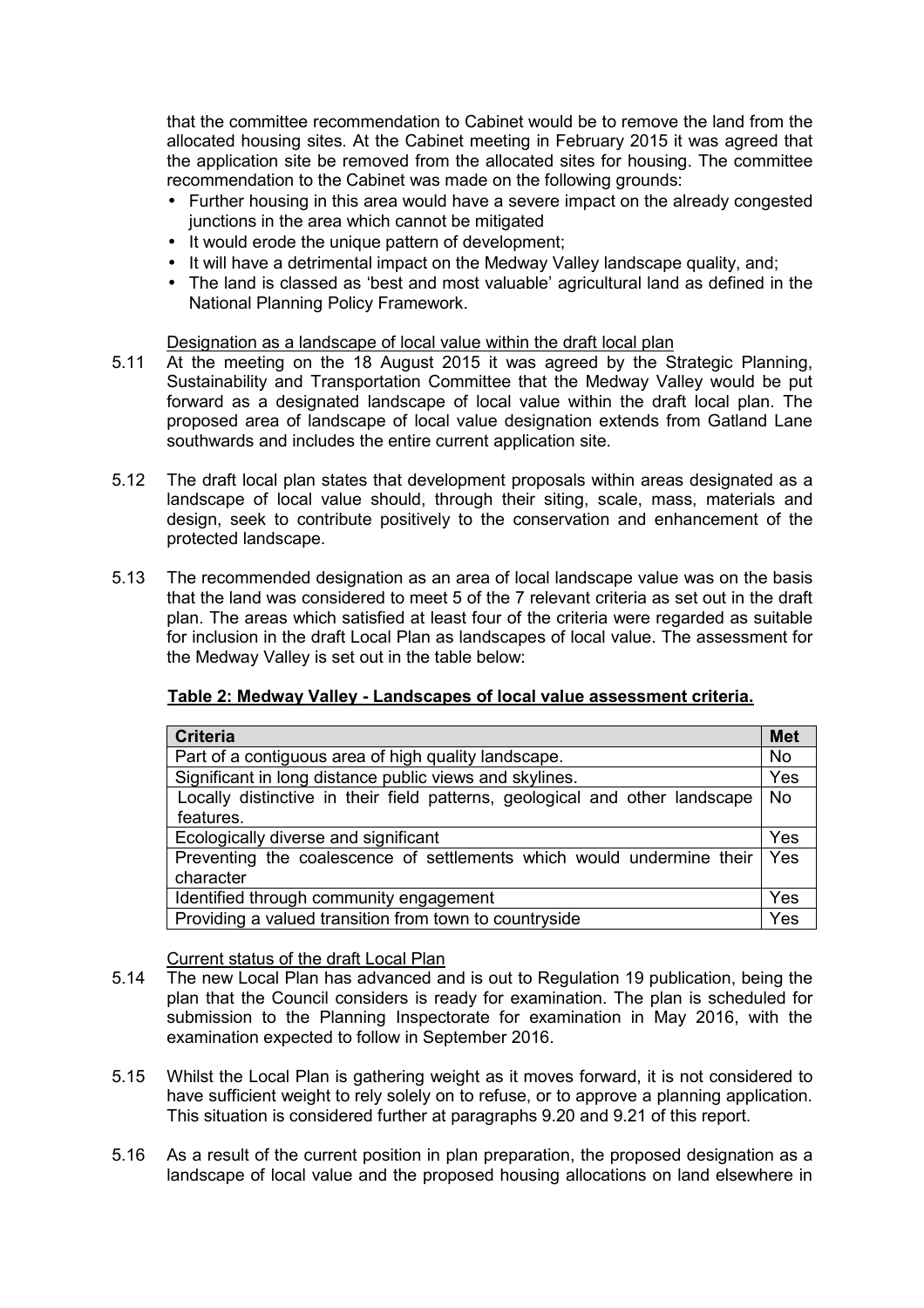the borough can only be given limited weight in the consideration of the current planning application.

# **6.0 LOCAL REPRESENTATIONS**

## **Pre-application public consultation by the applicant**

- 6.1 Prior to the submission of the current planning application the applicant carried out a public consultation with local stakeholders. This public consultation included the following:
	- Distribution of an introductory leaflet (October 2014);
	- Kent Messenger press release (October 2014);
	- Public Exhibition (31 October 1 November 2014);
	- Leaflet requesting feedback distributed to 2,500 addresses  $(7 21)$  October 2015).
- 6.2 The proposal at this time consisted of 270 new homes on an area of 9 hectares in the northern part of the site with the remaining 38 hectares shown as a country park (current application is for 225 dwellings on a total site area of 14.47 hectares).
- 6.3 The applicant has stated that 62 responses were received back to the consultation in October 2015 and these responses raised the following issues:
	- Principle of development:
	- Traffic and access;
	- Local infrastructure;
	- Landscape and visual impact:
	- Layout and content;
	- Loss of agricultural land;
	- Other developments in the area;
	- Loss of open space;
	- Loss of a greenfield site;
	- Loss of graded agricultural land.
- 6.4 In response to the consultation carried out by the applicant the following changes were made to the proposal:
	- Reduced from 270 homes to 225 homes:
	- Removal of the proposed country park:
	- Revised red line site boundary to reflect the historic field patterns;
	- Amendment to the layout to provide for a stronger design in respect of landscape;
	- The extension of built development further to the south of the site with housing separated by areas of landscaping.

# **Statutory planning application public consultation**

- 6.5 The submitted planning application was publicised by means of a site notice, press notices (departure from the development plan and 'major' development) and individual consultation letters sent to 190 neighbouring properties. As a result of this consultation 92 responses and a petition with 1279 signatures (received 15.02.2016) have been received objecting to the proposal on the following grounds:
- 6.6 Pre-application consultation, timing and need
	- There has been insufficient meaningful local consultation by the developers;
	- The whole exercise smacks of trying to rush through the application before publication of the Local Plan;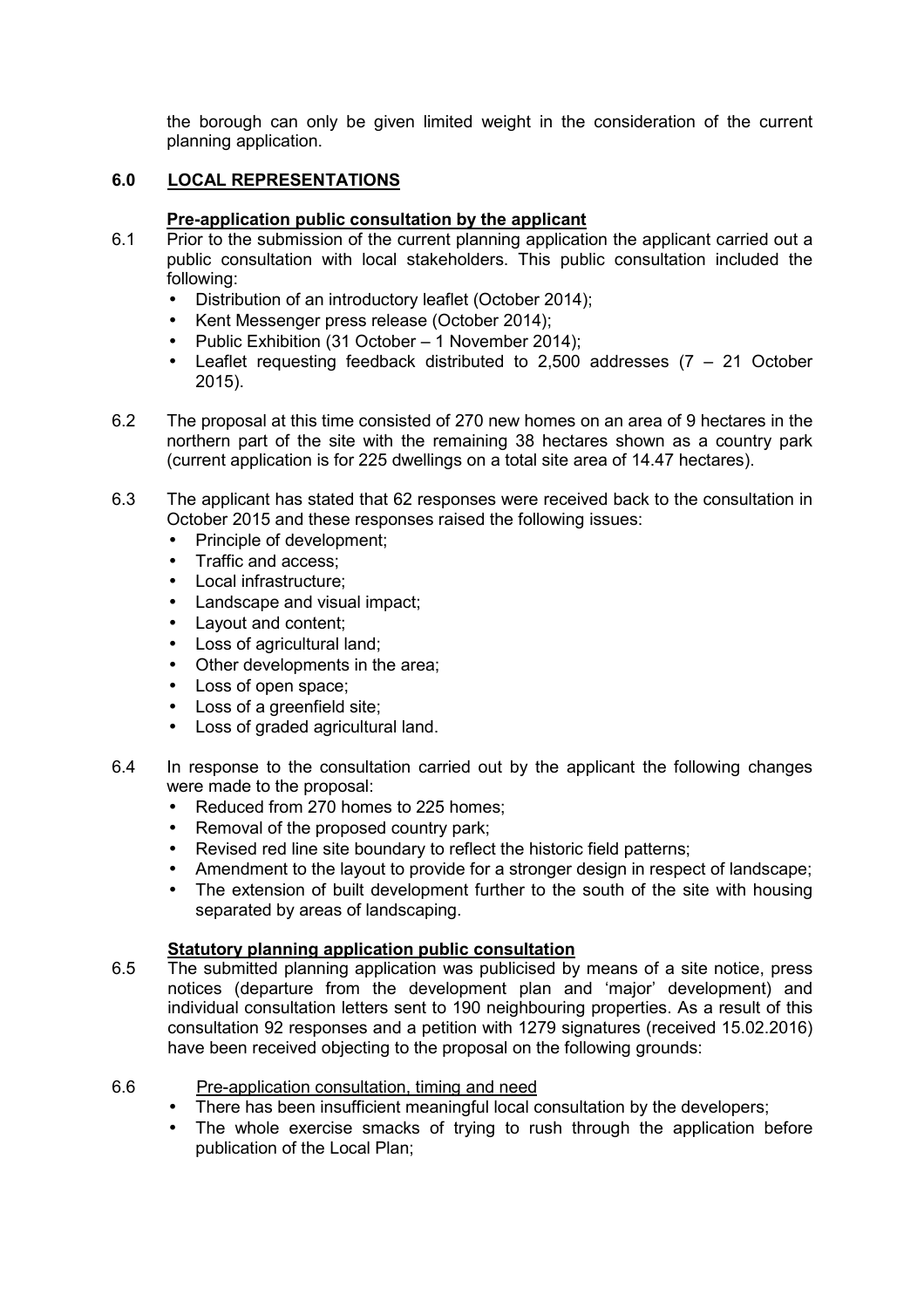- The Local Plan is close to agreement and it does not include Fant Farm as an area for development;
- The developers are attempting to circumvent democratic agreement but submitting their application before the Local Plan is agreed:
- The developers have chosen the holiday period to submit their plan and people will naturally be distracted from responding to consultations;
- There is no demonstrated need for this land to be used for housing. The draft Local Plan has identified enough areas for housing development;
- There is no demonstrated need for large houses. There is only a demonstrable need for truly affordable homes which need to be close to public transport links and jobs;
- People who already live in an area need other things beside more houses to surround them. They need fresh air and some connection to the land, and something beautiful to contemplate;
- In February 2015 MBC's Cabinet unanimously deleted Fant Farm from the draft local plan following the Planning, Transport and Development Overview and Scrutiny Committee earlier and unanimous recommendation for its removal. The developer, and the landowner, seemingly have no respect for local democracy or the opinions of local residents.

# 6.7 Land use

- Any such development on Fant Farm would remove valuable agricultural land that is historically renowned for fruit orchards and ideally suited due to the soils structure and southerly sloping aspect;
- Short lease terms currently provided by the current landowner, Richard Watts Charity, mean that tenant farmers cannot invest long term and for example replant the land as orchards;
- There will be an increasing need for farm land in the future and this land must be used to support food production;
- The developer has deliberately downgraded the land by grubbing up the orchards;
- Rather than destroy areas of natural beauty, vacant office buildings in Maidstone town centre should be used for affordable and accessible housing:
- Development should be on brown field sites only;
- A CPRE report in 2014 found 89 hectares of unused brownfield land in the Maidstone area;
- If this development goes ahead it will mean a further loss of natural green space and a loss of habitat for plants and wildlife.
- It is unclear what will happen to the large area to the south of the site which was originally going to be the 'country park';
- Without any protection of adjacent land, this application may well be the "thin end of a wedge" leading to more future harmful impact;
- The development will substantially alter the sustainability or viability of the remaining agricultural land including removal of access for farm vehicles.
- The current application could be seen as a cynical attempt to make the undeveloped area of the farm unprofitable for agriculture in an attempt to develop the entire site for housing;
- Planning permission for housing on several local sites that would have significantly less impact have been allowed to lapse by developers;
- Why doesn't the local landowner wish to farm anymore? Is it purely greed or is there a crisis in farming? We need to grow more food, not to concrete farmland;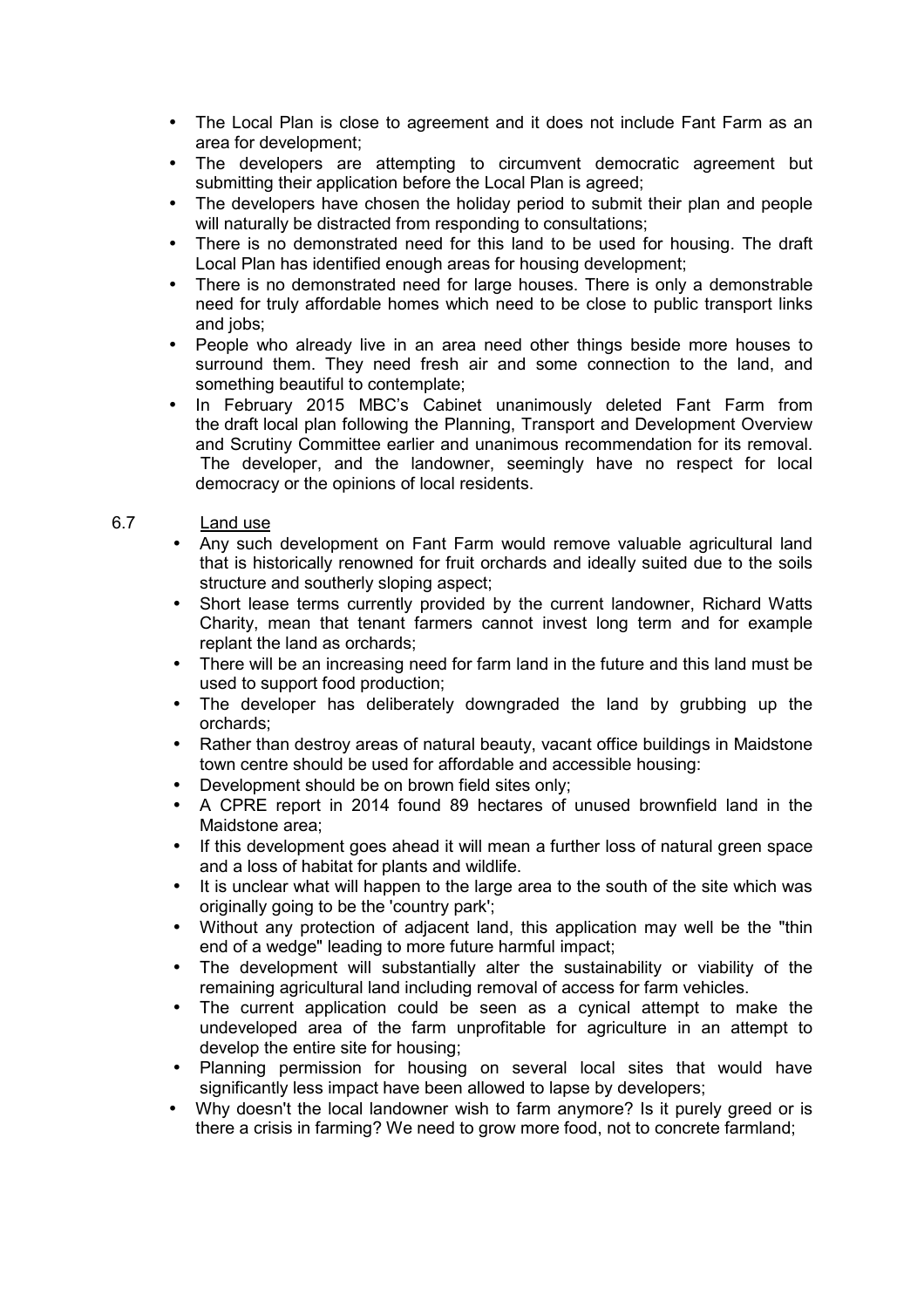- To take land from Homewood Nurseries in Farleigh Lane and uproot beautiful cherry, plum and greengage orchards, replacing these with ornamental trees to preserve the local orchard "character" is utter madness.
- 6.8 Landscape
	- Inclusion of the application site in the Medway LLV (Landscapes of Local Value) seemed to indicate that common sense was to prevail;
	- The views and landscape features of the entire area have been classified as having local value and therefore should be protected;
	- The Landscape Character Assessment (2012) recognises the application site is important for its views to the south and recommends that the Fant Farm area is restored and improved;
	- We must keep one little piece of Kent green. Just so future generations can see what it looks like;
	- Nobody in the area wants this currently beautiful landscape scarred by housing.
	- The area in question is a landscape asset in a part of town whose semi-rural character is greatly valued by residents;
	- The significance of its positive influence on the quality of life of local residents cannot be stressed highly enough;
	- The area is loved for its unspoiled beauty and the locality would be indescribably and irrevocably the poorer for its loss;
	- William Cobbett admired the beauty of the Medway Valley and we need to protect it, not cram in houses;
	- Whilst the proposal involves fewer houses, the development will have a greater visual impact and will obscure views of the Medway Valley;
	- East Farleigh is a beautiful village that needs protection;
	- The proposal will lead to the destruction of ancient woodland;
	- Fant Farm provides local residents with open countryside overlaid with a network of well-used footpaths linking the area to the river path, the railway and walks into Maidstone or to Teston Country Park;
	- Fant farm is currently a source of local employment which this development would take away;
	- This development will spoil an area of special agricultural significance, which is of significant;
	- The area in question is a landscape of local value and is certainly valued by local residents for its "green belt" character. If the proposed development is allowed the whole built-up area of Maidstone will be altered and detrimental. The local footpaths are well used.

# 6.9 Ecology

- Every square metre of land, every plant, bush or tree that is removed, takes away habitat and feeding grounds for wildlife;
- We must protect wildlife and its natural place in the environment;
- Too much development and hardscaping is destroying the equilibrium of wildlife;
- This is an area of incredible beauty and rare wildlife;
- Slow worms and a diverse range of bird species live on the site:
- It is important that we keep areas like this free to help promote natural diversity;
- The detrimental effect to the flora and fauna will locally devastating;
- More information is required on what trees are to be lost;
- There are a large number of wild animals and insects that currently live on the farm that will be harmed by the development and on which spraying has no impact.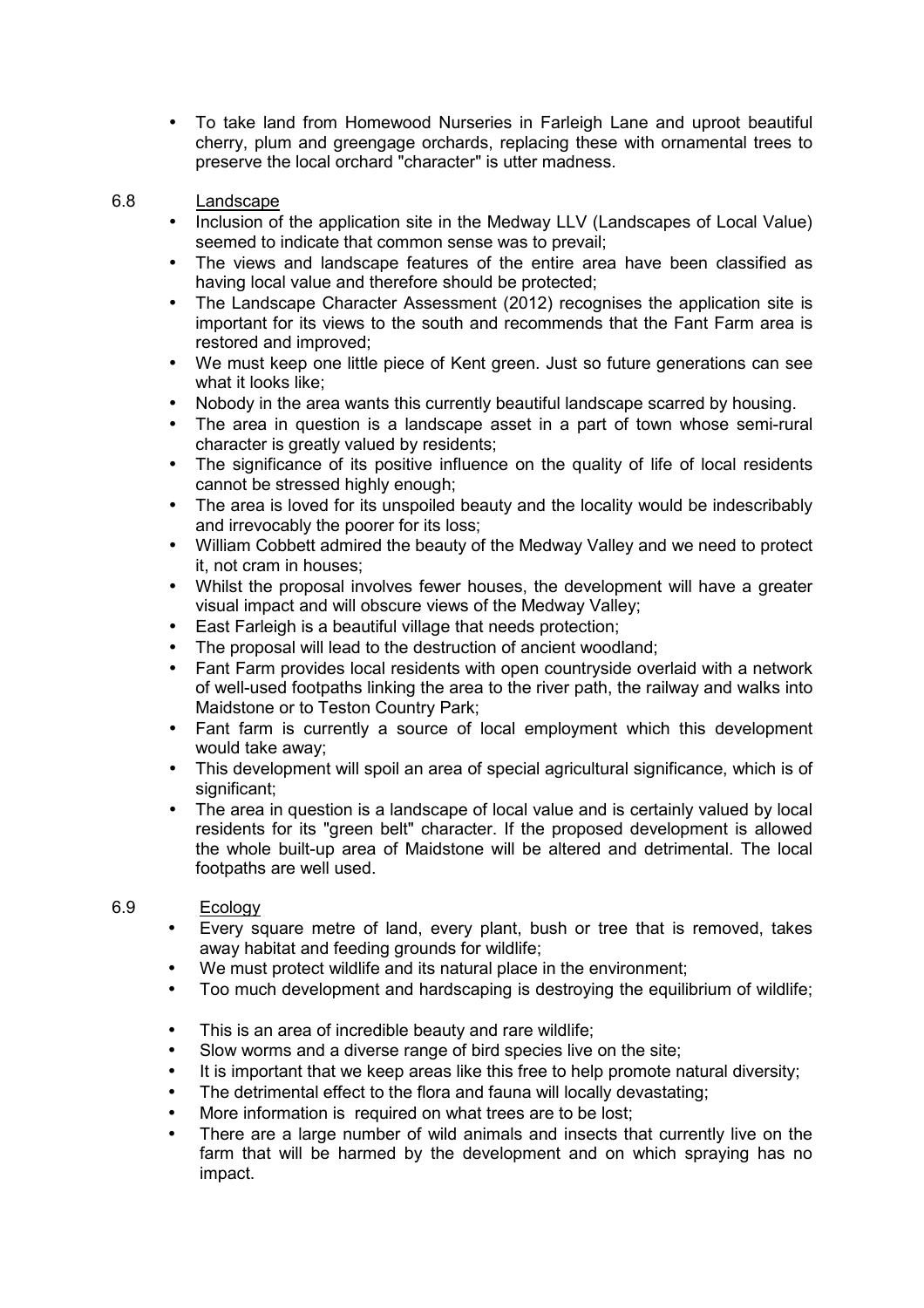- 6.10 Urban sprawl
	- The development will be highly visible from the valley itself, and will infill the green gap between Barming and East Farleigh with loss of uniqueness and character;
	- Gleesons representative at the first consultation meeting said '*it would be criminal to build further down into the valley'* but this is now proposed.
	- With Fant already being one of the most densely populated areas in the Borough, I fail to see how we need any more.

# 6.11 Highways, traffic and car parking

- The pressure on the local road network has been increased by Jubilee School and will be made worse by development in and around Hermitage Lane;
- In the morning or evening peak or at a weekend morning when people are using the park for football training, Gatland Lane is gridlocked lined with parked cars and making it difficult for two cars to pass;
- With an additional 750 daily vehicle movements the development will place additional strain on an already stretched road network including small village roads and the medieval bridge crossing the river at East Farleigh;
- Most of the traffic will use Farleigh Lane and the crossroads here is already very dangerous and very congested during peak times;
- There is extremely poor public transport from Fant Farm to Maidstone (and to other destinations);
- There is no cycle path from Fant Farm;
- Walking to town is possible but takes around 1 hour;
- There are many near fatal crashes at the junction of Gatland lane, Glebe lane and Farleigh Lane, the risk of accidents along Gatland lane with the school children and the elderly crossing the road at different bus stops, and a dangerous bend;
- The submitted traffic assessment does not appear to offer an accurate assessment of the situation once all the proposed developments have been implemented.
- It is foreseeable that someone attending Accident and Emergency at Maidstone Hospital could die as a direct result of traffic density.
- The roads that lead to the main Tonbridge Road A26 are Farleigh Lane, Terminus Road are not suitable at present without the added burden of additional cars and it is well documented that cars parked on pavements currently cause major delays daily;
- There is no transport strategy associated with this plan, all traffic will feed on to Gatland Lane;
- Farleigh Lane is already breaking up as a result of the constant traffic which thunders down the centre of the road, wildly ignoring the 30mph limit, and using the centre of the road due to thoughtless drivers parking partly on the pavement on Farleigh Lane northbound.
- On Monday 4 January 2016 there was an accident in Hermitage Lane which resulted in gridlocked traffic in Hermitage Lane, Fountain Lane, Farleigh Lane, Tonbridge Road and probably other local roads in Fant. Even access to Maidstone Hospital was restricted;
- The current parking for residents has reached its maximum:
- The development does not provide adequate space for cars to park nor any potential visitor's vehicles;
- The parking overspill into Gatland Lane and the local area will cause further issues on the roads;
- In addition to the traffic and pollution problems that the development will cause;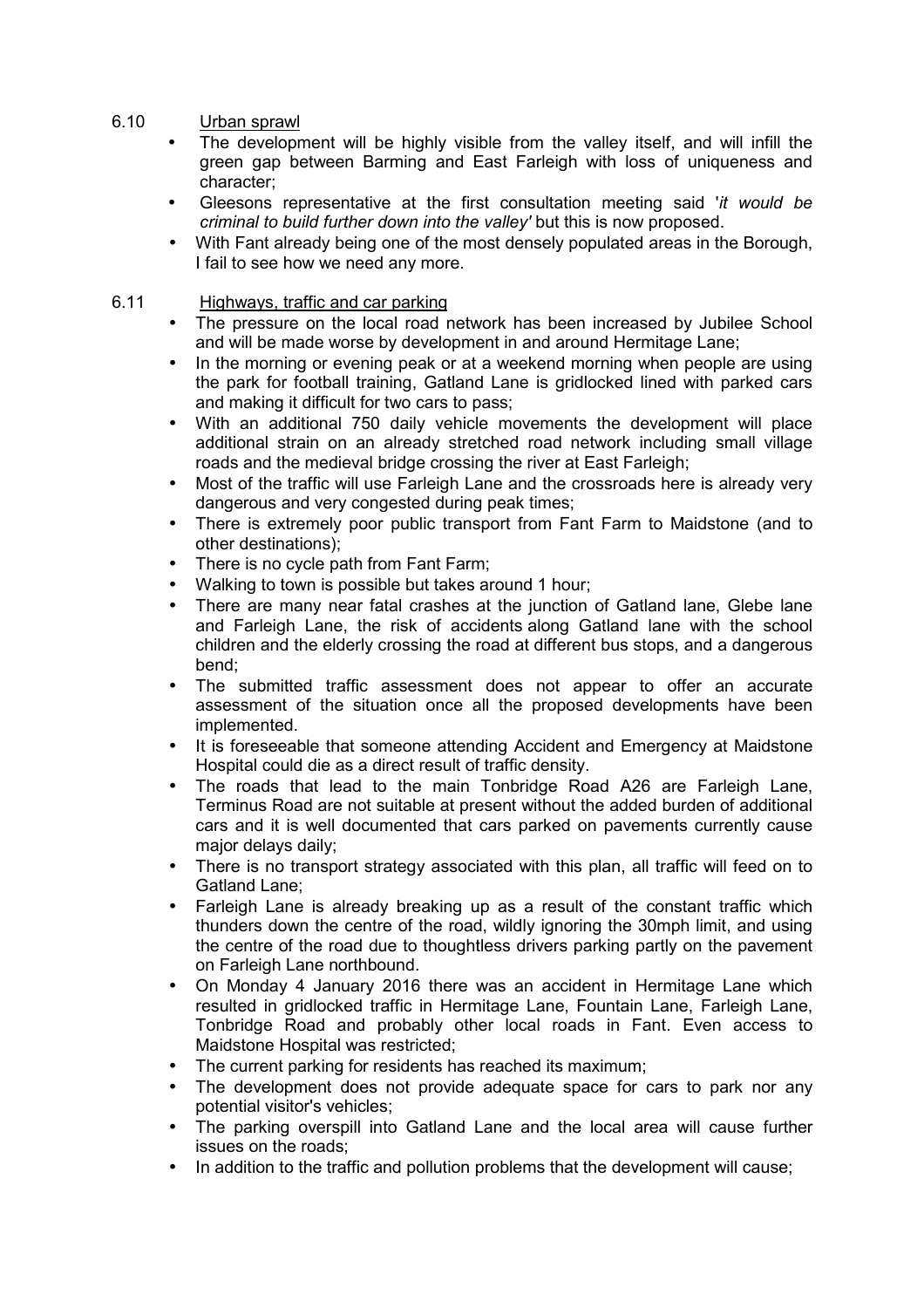- Expanding the Jubilee Free School further has already been ruled out due to the inadequacy of the local traffic infrastructure;
- The reduction in the number of houses by 45 will not be sufficient to significantly reduce impact especially with regard to traffic problems;
- Although the developer is proposing a secondary access on to Gatland Lane, this would only be for pedestrian and cycle traffic;
- The development would be on the edge of the main built-up area, so not really within easy walking/cycling distance of many facilities;
- is difficult to see how the second access would ease congestion caused by vehicles being used the majority of the time, all having to enter and exit the site via the one access on to Gatland Lane.

# 6.12 Impact on amenity

- The noise of additional traffic during the peak hours will cause disturbance;
- Due to the location of the proposed site the pollution would hang over the valley and condense until dispersed by the wind;
- Additional housing on Fant Farm would cause local residents to feel uneasy about using the area for their own leisure and recreational use;
- The next generation will also have to suffer from the pollution and lack of jobs that overpopulation causes;

# 6.13 Flooding

- With the gradient on the site and the fall in levels to adjoin properties there is doubt that surface water runoff can be adequately dealt with on the site;
- Paving over "new" land will just add to the problems of flooding and exacerbates the impact of intense rain storms;
- Surface water run-off into the River Medway will increase and with it the frequency of flooding in the town centre will increase. This will be exacerbated by wetter winters due to climate change.

## 6.14 Infrastructure

- The facilities in the area cannot cope with any more housing;
- It is the council's responsibility to grant permission for housing where it is safe and the access and amenities are of sufficient standard to accept them;
- Increasing the local population where registering with a GP and schools is at best a challenge;
- It would also put additional pressure on the already overstretched Maidstone Hospital nearby, as well as the local schools and dentist/doctors surgeries;
- Our local schools are 'Good' or 'Outstanding', and we would like to keep them that way. Stretching their resources will only damage the education of the next generation;
- There are insufficient local services to sustain this development. There is already insufficient parking for local shops and other business, eg in Hartnup St and Tonbridge Rd.

### Consultation on additional information

- 6.15 Following the submission of additional information by the applicant (see paragraph 8.2) further public consultation was carried out in February 2016. In response to this consultation six further letters have been received repeating points that have already been outlined above.
	- This landscape has not changed, since ALLI designation so if it was once worthy of such a designation, I fail to understand why the same does not apply now;
	- Although landscape designation is not of national importance like an AONB, as the name suggests it is still important locally;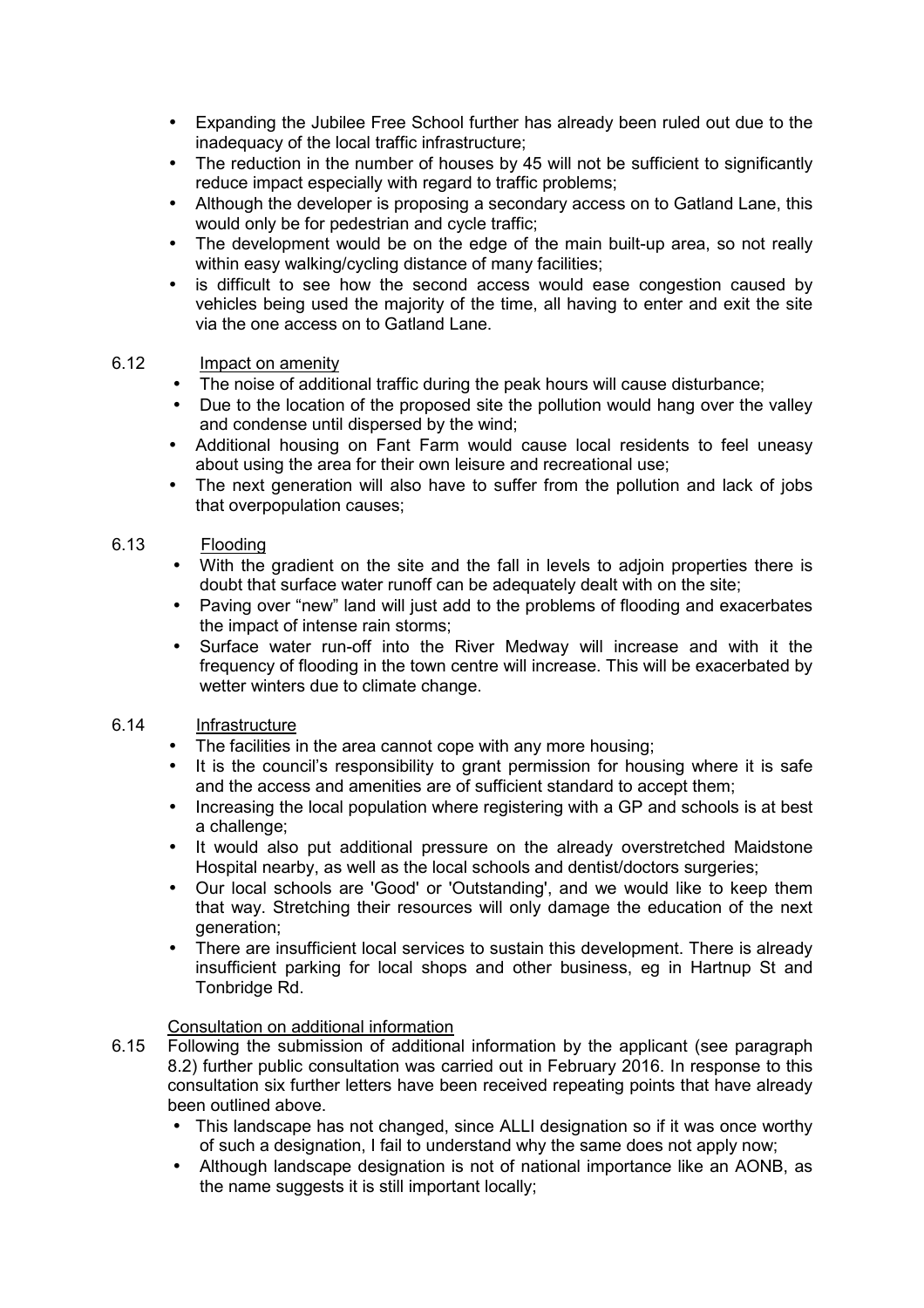- It is unclear how an additional 45 second delay in traffic movements can be predicted accurately;
- With levels of current congestion even this seemingly minimal time added to their iournevs will have a big impact;
- The air quality assessment indicates that the further impact on air quality in our area would be considered to be negligible;
- Any increase in traffic flow will be adding to the already high level of traffic fumes and will decrease the quality of air in our area further;
- As a resident of the Fant Ward, I respectfully urge the deciding committee to please consider the vast numbers of public objections already raised, as well as the 84 page petition lodged;
- To enable them to come to the right decision which would be to reject this planning application;
- Most households these days have at least 2 cars, so we could be looking at 450 extra cars, meaning 900 extra car movements per day;
- At the bottom of Hermitage Lane the Council have allowed the old Alms Houses to be pulled down and shops and a McDonalds to be built. What is more important houses or McDonalds;
- Greenbelt land is needed to grow food on, as we import too much already;
- You do not have a mandate to destroy more of our precious countryside;
- No amount of fiddling about with white lines or altering traffic light sequences is going to lessen the impact of the huge amounts of traffic;
- Residents have no confidence in KCC highways projections of vehicular movements in this area;
- Fant Farm must not be viewed as a standalone application but be considered with the accumulative effect of over 1300 homes already approved in this area.

# **Save Fant Farm Community Group**

6.16 There is an objection to the application on the following grounds:

### Prematurity.

6.17 This site has been found unsuitable for housing development on many occasions during the preparation of the Local Plan to 2035. The site is not required to meet the 5 year housing supply.

### Highways impact

6.18 The local road network does not have the capacity to accommodate the volumes of traffic that would be generated. This includes the mediaeval bridge over the River Medway that does not have a suitable means to control existing traffic levels. The methods of reducing the traffic impact put forward by the developer in the transport assessment will not work, and this includes s106 obligations as there is insufficient capacity to make the necessary improvements.

Loss of agricultural land.<br>6.19 The application site is go The application site is grades 2 and 3a and has recently produced a good yield as part of a viable agricultural entity. The use for agriculture is important to the 'future welling being of the nation' and to remove the damaging impact of transporting goods.

### Visual impact and air pollution

6.20 In August 2014 the whole River Medway Valley was designated by the Council as the "Medway Valley landscape of local value" area. The development is contrary to the NPPF that says that building work must *"enhance the locality for future generations".* Whilst no one is entitled to a view, the development would disrupt air flows, 'remove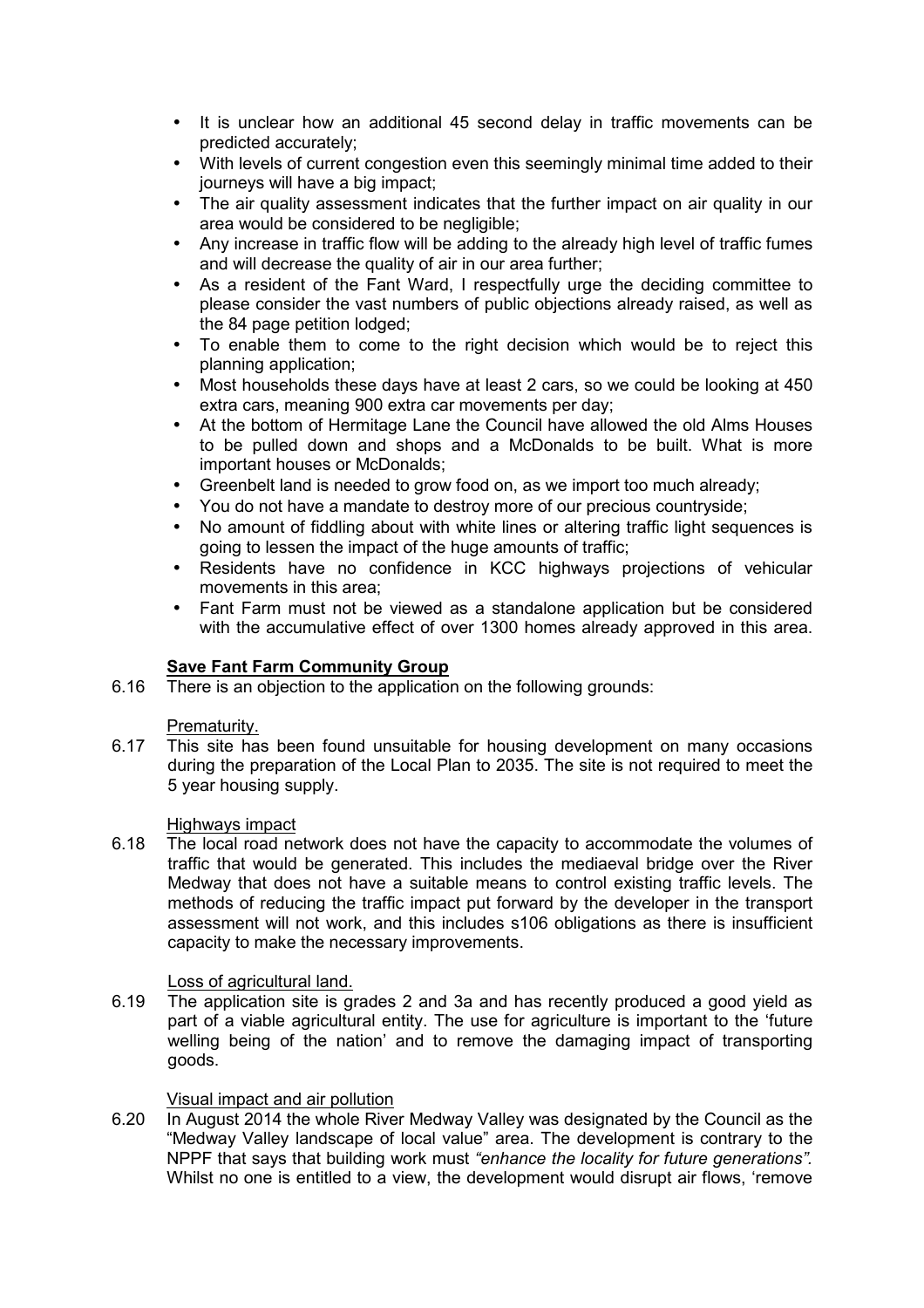an essential lung' and lead to air pollution generated by 'central heating fumes, car fumes and living generally'.

#### Infill development

6.21 The applicants have referred to the proposal as 'infill' development. This is contrary to planning case law with inspectors starting that infill can only be a maximum of 2 houses.

# **Sustainability**

6.22 The development will be unsustainable as none of the essential services, such as schools and doctors in the area, can support the proposed increase in population. Maidstone hospital is running at full stretch now.

#### Consultation response on additional information

- 6.23 In response to further consultation a further letter was received from the 'Save Fant Farm group making the following points:
- 6.24 Reference is made to the recent decision of the Secretary of State in relation to the planning application MA/13/2197.
- *6.25* The proposed development will be contrary to the NPPF and a policy statement from the planning minister reported on the 8 September 2014 that said that *"Councils should be using their powers and the support that is available from the government to prioritise development on brownfield sites, work with the local community and defend our valuable countryside against urban sprawl".*
- *6.26* The development will be contrary to policy ENV32 which serves to protect coalescing within the urban community. (*Officer comment: Policy ENV32 is not relevant to the current application as this policy only relates to areas within the Southern Anti-Coalescence Belt and the current application site is outside this area*).
- 6.27 NPPF 32 recites "where residual cumulative transport impacts are identified as severe, development should be refused". The cumulative impact from local developments will result in severe impact and the application should be refused on this basis.
- 6.28 NPPF 35 urges "a safe and secure development to minimise conflict between traffic and cyclists and pedestrians. Gatland Lane is an improved "LANE" constructed for agricultural use and widened to a carriage width of 6.0 metres. Gatland Lane is also a bus route serving services 8 and 86. Gatland Lane is currently used as a "rat run" to avoid the Fountain cross roads and has been further congested by the planning permission granted to the Jubilee School. In these circumstances, where near misses are now frequent, it is difficult to imagine how NPPF could in any way be considered to be adhered to.

### **Ward Councillor – Cllr. Paul Harper**

- 6.29 The application is called in for committee determination to allow review and full debate for the following reasons:
	- The site is not designated for development in the draft local plan:
	- The extent of local concern about local highway impact;
	- The impact on the local environment and Medway Valley; and
	- Sustainability issues regarding schools, GP surgeries, shops etc.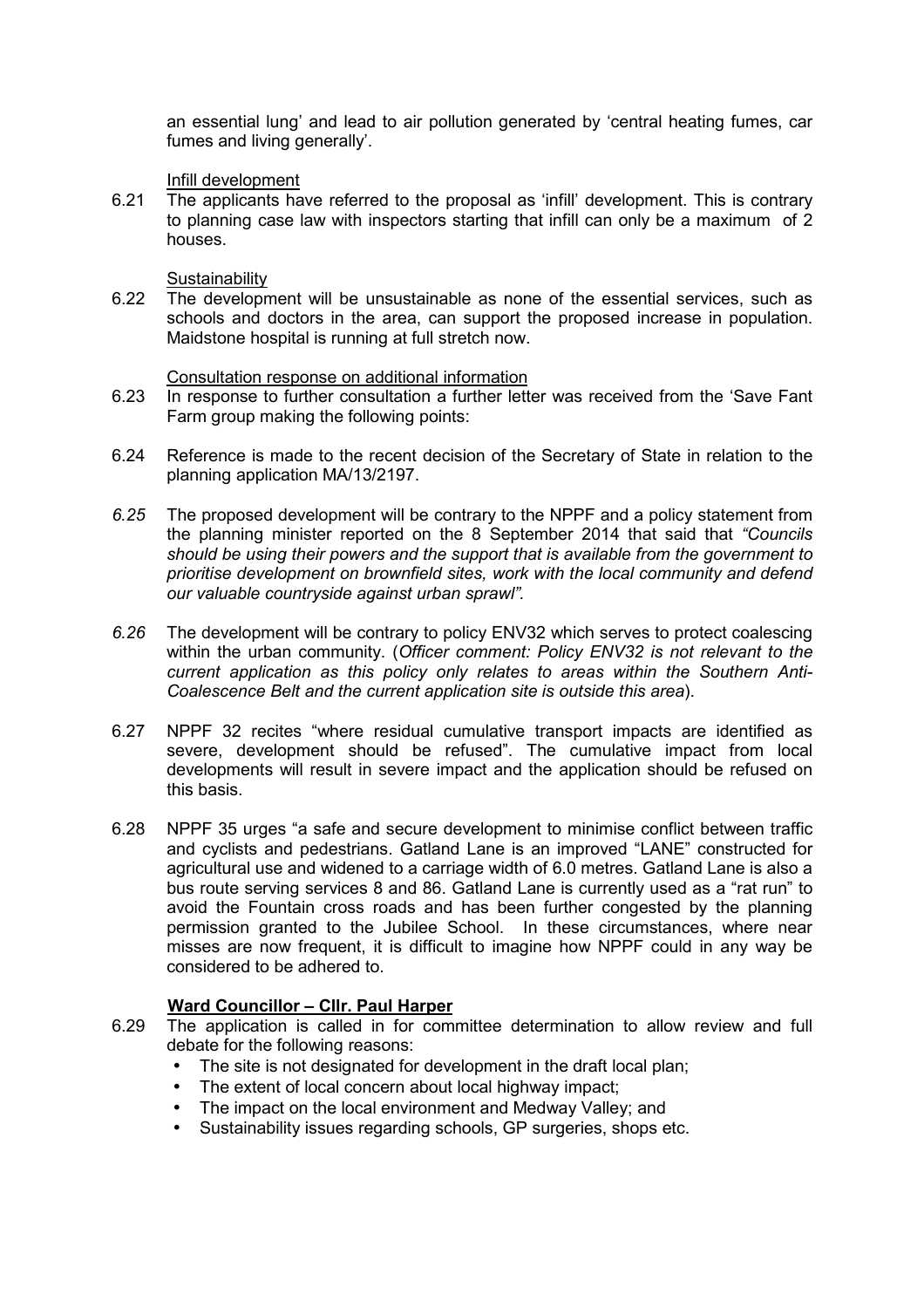# **Ward Councillor – Cllr. Stephen Paine**

- 6.30 There is an objection to the planning application for the following reasons:
- 6.31 This application is premature. The draft Local Plan that is at an advanced stage has allocated sufficient sites to accommodate Maidstone's objectively assessed housing need with a sufficient number of positively planned and tested alternatives.
- 6.32 The area has recently been classed as a landscape of local value (LLV). The landscape character assessment identifies views to the south as a key landscape feature of this site - development of the quantum proposed will jeopardise these views and, therefore, the integrity of the LLV. The illustrative plan provided by Gleeson suggests that housing could stretch as far down the valley as Homewood Orchard - meaning the visual harm to the landscape will affect key vantage points from public footpaths on both sides of the valley.
- 6.33 Whilst an outline application the cumulative traffic impact needs to be considered of 270 homes plus the new one-form entry primary school (Jubilee Free School) at Gatland House. Traffic mitigation is proposed at the Fountain Lane crossroads to accommodate the impact of development on Hermitage Lane, but the cumulative impact of development off Gatland Lane will render the improvements redundant.
- 6.34 Unlike Hermitage Lane, development on Fant Farm is likely to cause severe traffic pressure (including junction failure) in some of Fant's Victorian streets - such as Hartnup Street, Hackney Road, Upper Fant Road and Douglas Road. Speedy rat running could get worse on Glebe Lane, and East Farleigh Bridge (already over design capacity) will be placed under even more pressure.

## **Ward Councillor – Cllr. Matt Boughton**

- 6.35 The application is called in for committee determination for the following reasons:
	- The site is not designated in the emerging Local Plan as suitable for Development.
	- There would be a considerable visual impact on the Medway Valley from all sides of the development, including the south side of the River Medway and local footpaths.
	- I am concerned about the ability of local GP surgeries in the area to cope. I note that NHS England Property Services believe the current proposals will require an extra £132,256.80 in s106 money to make the necessary improvements to their surgeries within a 1 mile radius. Considering the large amount of money which needs to be spent, I would like to see this point scrutinised further.
	- With the Jubilee Free School on Gatland Line only taking 240 pupils, I am unconvinced by the availability of school places in the local vicinity to be able to take the extra pupils from this development. This point applies to Primary School places, Boys Grammar places, Girls Grammar places and Secondary Modern places.
	- I note that Kent Police highlight that there has been no assessment in the development to apply the seven attributes of the CPTED (Crime Prevention Through Environmental Design). Until this is completed, any approval should not be put forward due to the potential for the development to increase crime and anti-social behaviour both there and on existing local roads.
	- Farleigh Bridge is a medieval structure which is already over capacity, which would be increased with this development on its doorstep.
	- The Fountain Crossroad improvements will be redundant due to the combined pressure from developments at Fant Farm and Hermitage Lane.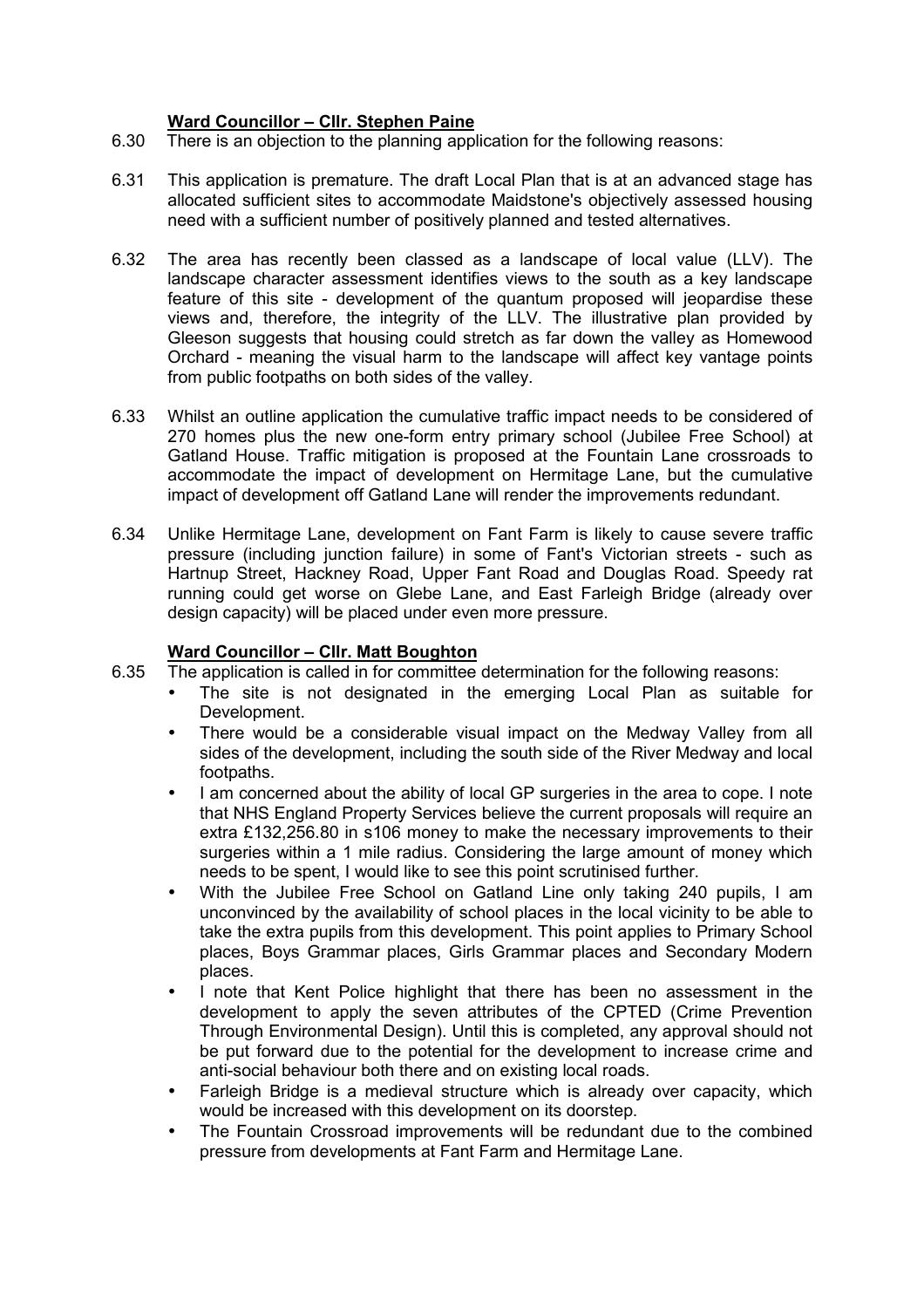• With only 1 entrance/exit on to Gatland Lane, many vehicles will follow the bus route along Fant Lane-Hackney Street-Upper Fant Road-Douglas Road-Westree Road. Has an assessment been made on these roads ability to cope with increased traffic congestion, and the availability of car parking in the area with local shops en route? Furthermore, pressure on the junctions of the A26 with Westree Road/ St Michaels Road/ Hartnup Street/ Fant Lane/ Terminus Road/ Farleigh Lane/ Glebe Lane should be made as possible exit routes for vehicles from this development.

## **Kent County Council - Cllr Rob Bird - Member for Maidstone Central.**

- 6.36 Objection to this application on the following grounds:
- 6.37 Maidstone Borough Council has recognised the value of this area to the local environment and has agreed to designate part of the Medway Valley area including this site as Land of Local Landscape Importance.
- 6.38 This site is not deemed appropriate for development on the scale proposed and should be maintained as green space.
- 6.39 The applicant's traffic modelling is based on July 2014 survey data. This is already out of date and as July is not a normal month the data is likely to understate existing traffic levels. The traffic modelling fails to recognise that many of the local roads are already close to, or at design capacity.
- 6.40 Significant further development has already been approved for the Hermitage Lane area and limited mitigation measures have been agreed - notably at the Fountain/Spice Fusion junction. However, there is no scope for further increasing the capacity at this junction. I do not accept that an additional 50 vehicle movements per hour at this junction would not have a significant impact; they could easily be the tipping point leading to total gridlock. Furthermore, the additional 45 second delay would be a major impact for all motorists at this junction and would lead to significantly higher levels of air pollution.
- 6.41 The traffic assessment fails to take into account the impact of additional flows on narrow residential streets such as Hackney Road and Hartnup Street which are already frequently clogged through a combination of traffic and parked vehicles. In addition in Spring 2015 c 500 vehicles were recorded passing over Farleigh Bridge in just 1/2 hour during the morning peak, despite the level crossing being closed twice during this period. How is this narrow single file ancient bridge expected to cope with yet more traffic?
- 6.42 Additional traffic will inevitably make junctions such as Gatland Lane/ Glebe Lane/ Farleigh Lane and Hartnup Street/ Tonbridge Road more dangerous but no mitigation measures are proposed. This is not acceptable.
- 6.43 The Air Quality Assessment conclusion is incorrect. There are already hotspots in Fountain Lane and at the bottom of Farleigh Lane. Any additional traffic, especially whilst vehicles are queuing, is likely to push this pollution above acceptable levels. The Addendum to the Air Quality Assessment includes extremely spurious traffic data in table 2.1. It is totally unrealistic to assume that this proposed development will have a zero traffic impact on the A26 (both directions), Hackney Road (East) and Upper Fant Road. I would expect MBC to insist that this work be undertaken again using meaningful traffic data.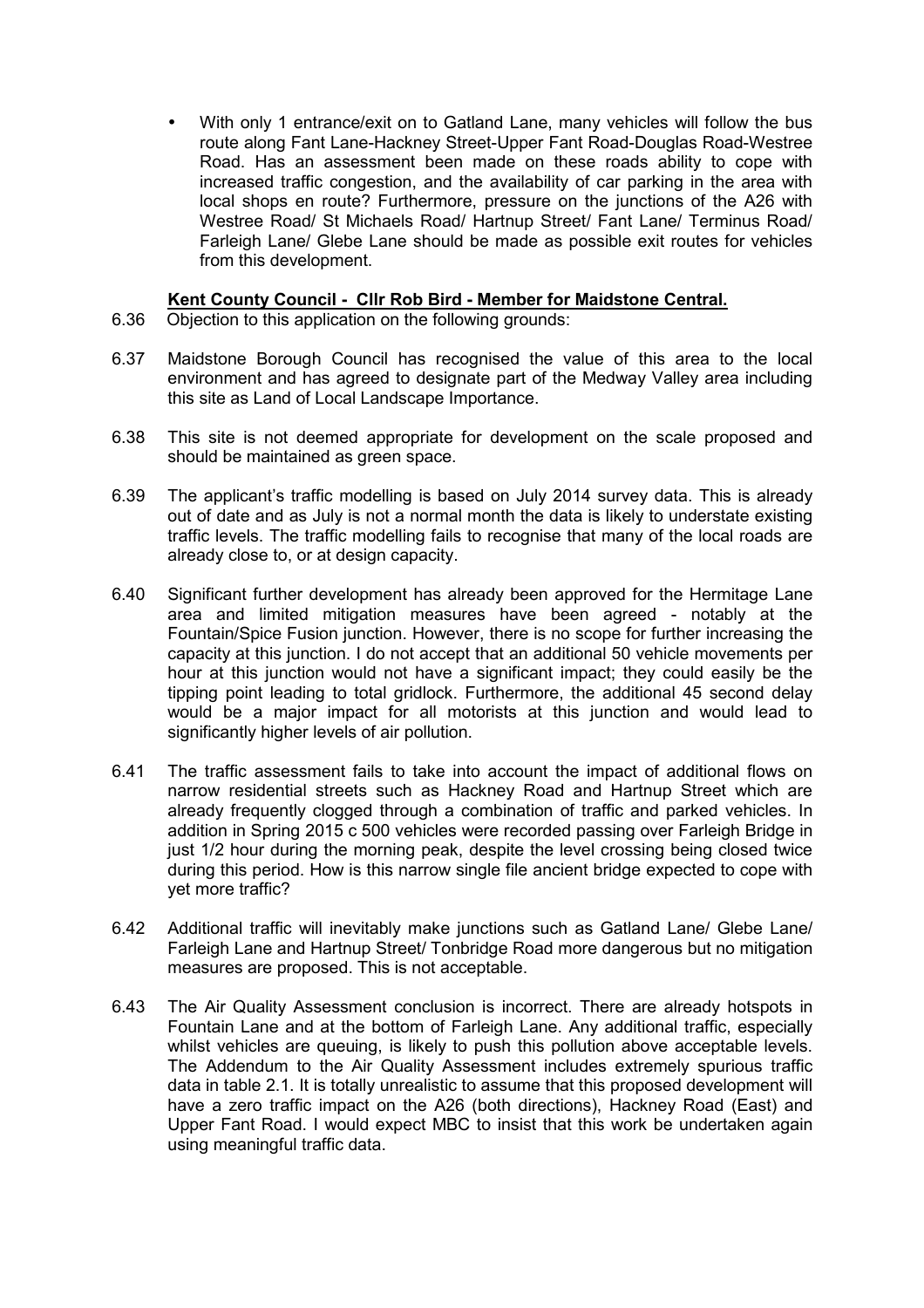# **7.0 CONSULTATIONS**

# **East Farleigh Parish Council**

- 7.1 Objection to the application for the following reasons:
	- This development wasn't in Maidstone Borough Council's original call for sites.
	- The development would take up useful agricultural land.
	- There is no infrastructure to support this number of houses
	- Surrounding roads, lanes and East Farleigh Bridge are already at saturation point and cannot absorb potentially 450 more cars (assuming 2 per household).

### **MBC Landscape Consultant**

- 7.2 In assessing landscape effects the applicant highlights the benefits arising from the implementation of the landscape proposals associated with the application scheme. It is acknowledged that the layout of the application scheme appears to be well considered and appropriate in landscape terms and that the landscape proposals would partly mitigate adverse landscape effects and assist in integrating the development into the local area. It is also acknowledged that the creation of orchards and other planting proposals would complement the wider existing landscape character and comply with some of the aspirations for landscape improvements expressed in the published landscape character studies relevant to the area.
- 7.3 It is acknowledged that the soft landscape proposals associated with the application scheme would provide some screening and softening of the development and assist in integrating it into the landscape. A rather stylised graphic has however, been used for the proposed tree planting in the photomontage images and their scale appears slightly exaggerated, particularly in terms of spread. In addition the orchards are indicated at 5m height at Year 20. In practice orchards are generally managed at lower heights to facilitate ease of fruit picking. The result is that the screening provided by the proposed trees appears somewhat over emphasised. In addition, while the scale of the built forms in the views is assumed to have been correctly modelled the flat grey tones used for the building finishes are more visually recessive than would actually be the case.
- 7.4 In reality the different colours of various building finishes, shadow-lines and reflective glazing (particularly that which is south facing) etc. are likely to make the new buildings more conspicuous than those illustrated in the photomontages. This is apparent from the comparative appearance of existing settlement areas in the views. Some of the visual effects appear also to be understated for key visual receptors.
- 7.5 Despite positive aspects of the landscape proposals however, the application scheme would still fundamentally change the landscape character of the site from open rural countryside to residential development and ultimately result in some adverse landscape effects that would remain in the long term. It would remove rural countryside separating existing development at Cowdrey Close/Gatland Lane and Terminus Road/Farleigh Lane, encroach into a highly visible part of the designated Medway Valley area of local landscape importance and represent the loss of a rural landscape amenity resource currently experienced, albeit it indirectly, by local residents and users of numerous local roads and PRoW on both sides of the Medway Valley. In addition the semirural character of Gatland Lane adjacent to the site, with its open rural views looking south, would become urbanised.
- 7.6 Overall the applicant understates the adverse landscape effects that would result from the application scheme. The low value attributed to the majority of the site, results in its sensitivity being understated. The magnitude of effect at Year 20 is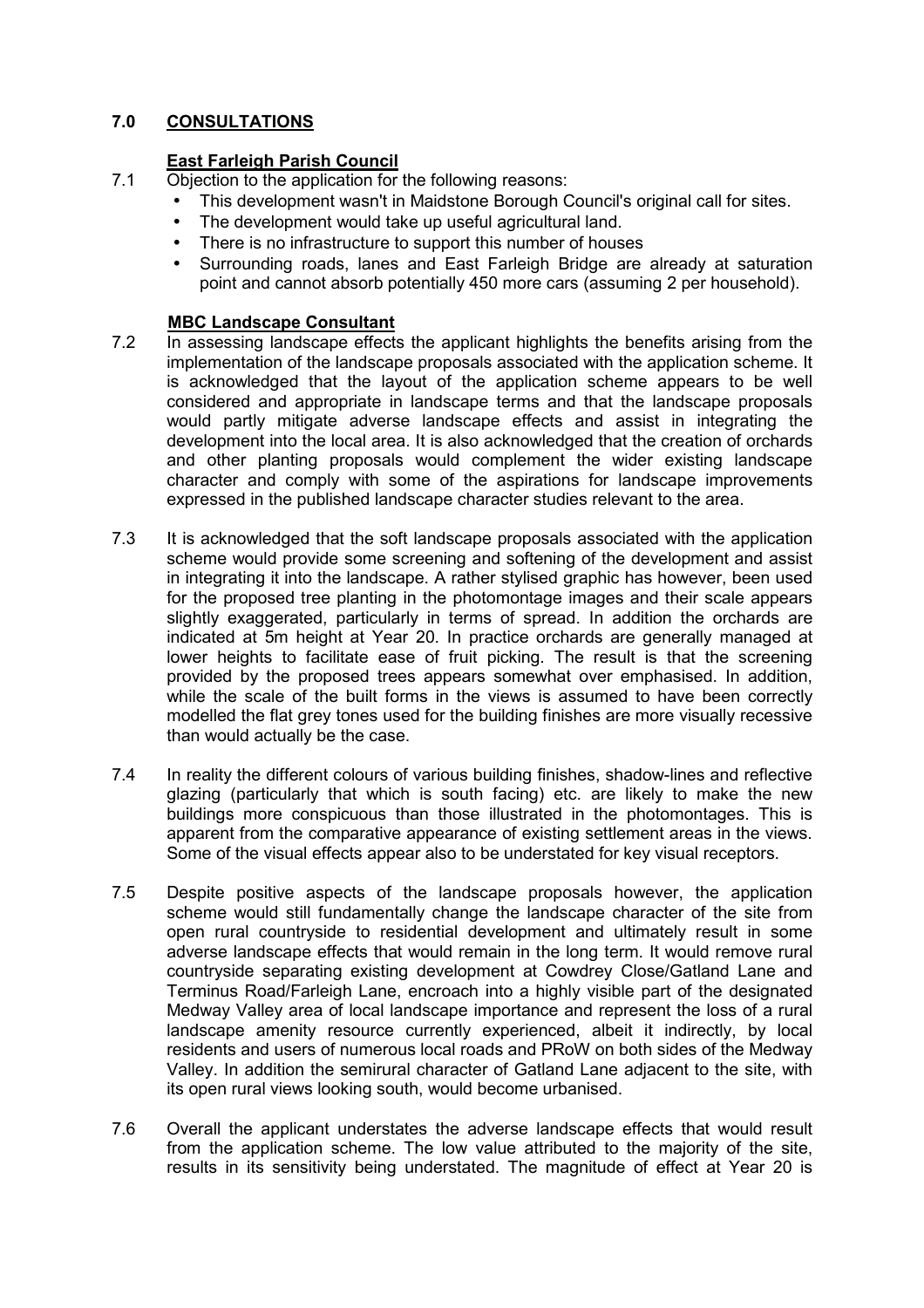described as small and the conclusion is that there would be a minor beneficial significance of effect in this timescale. In practice the loss of open rural countryside would result in a large magnitude of effect, even in the long term allowing for the establishment of the landscape proposals, and significant adverse landscape effects would remain at Year 20.

- 7.7 Lighting arising from proposed houses, street lights and vehicles within the application site would also contribute to the adverse landscape effects with the introduction of new light sources into the countryside, albeit it set against a backdrop of some lighting in existing settlement areas.
- 7.8 The applicant's landscape and visual impact assessment (LIVA) states that Gatland Lane to the east of Terminus Road is characterised by a well vegetated structure of mature trees. This may apply to the north side of Gatland Road. The south side of this road is however, only sporadically vegetated and attractive open views across the site to the south side of the Medway Valley are possible from the road. Photographs within the LIVA demonstrate the open nature of the arable fields to the east of the application site and the extensive views of the proposed development that would be available from PRoW KB12, KB13 and localised parts of KB17 where adjacent hedgerows are punctuated on both sides of the route by field openings.
- 7.9 While existing residential properties are visible to the north and east, these are relatively unobtrusive and the dominant characteristic of the views is that of pleasant open rural countryside. Site context photographs within the LIVA illustrate clear views towards the site from publically accessible locations on the south side of the Medway Valley. The photomontage images demonstrate that the application scheme would be very visible from key viewpoints on the south side of the Medway Valley and result in visible coalescence between the existing development at Cowdrey Close/Gatland Lane and Terminus Road/Farleigh Lane.
- 7.10 In the submitted Planning Statement the applicant states that the proposed development responds to a number of key landscape and visual sensitivities including *"To retain the character of views from Gatland Lane across to the southern aspect of the valley, open space is located in the central part of the Site"*. The fact is that the character of views from Gatland Lane would be profoundly changed and curtailed by the application scheme with the southern aspect of the valley being largely screened.

### **MDC Heritage**

- 7.11 No objection to the development on heritage grounds.
- 7.12 The conservation officer is in agreement with the findings of the submitted Heritage Statement that the development (if carried out in line with the illustrative layout submitted with the application) would have no adverse impact on the settings of the heritage assets that have been outlined. The conservation officer is satisfied that there are no other heritage assets likely to be affected which are not identified.

### **MDC Tree Officer**

7.13 No objection subject to planning conditions that identify areas for open space and new planting and require the submission, approval and implementation of a tree protection plan prior to any site preparation works taking place. This root protection plan is to ensure that root and soil damage does not take place within the Root Protection Areas of the retained trees and hedges.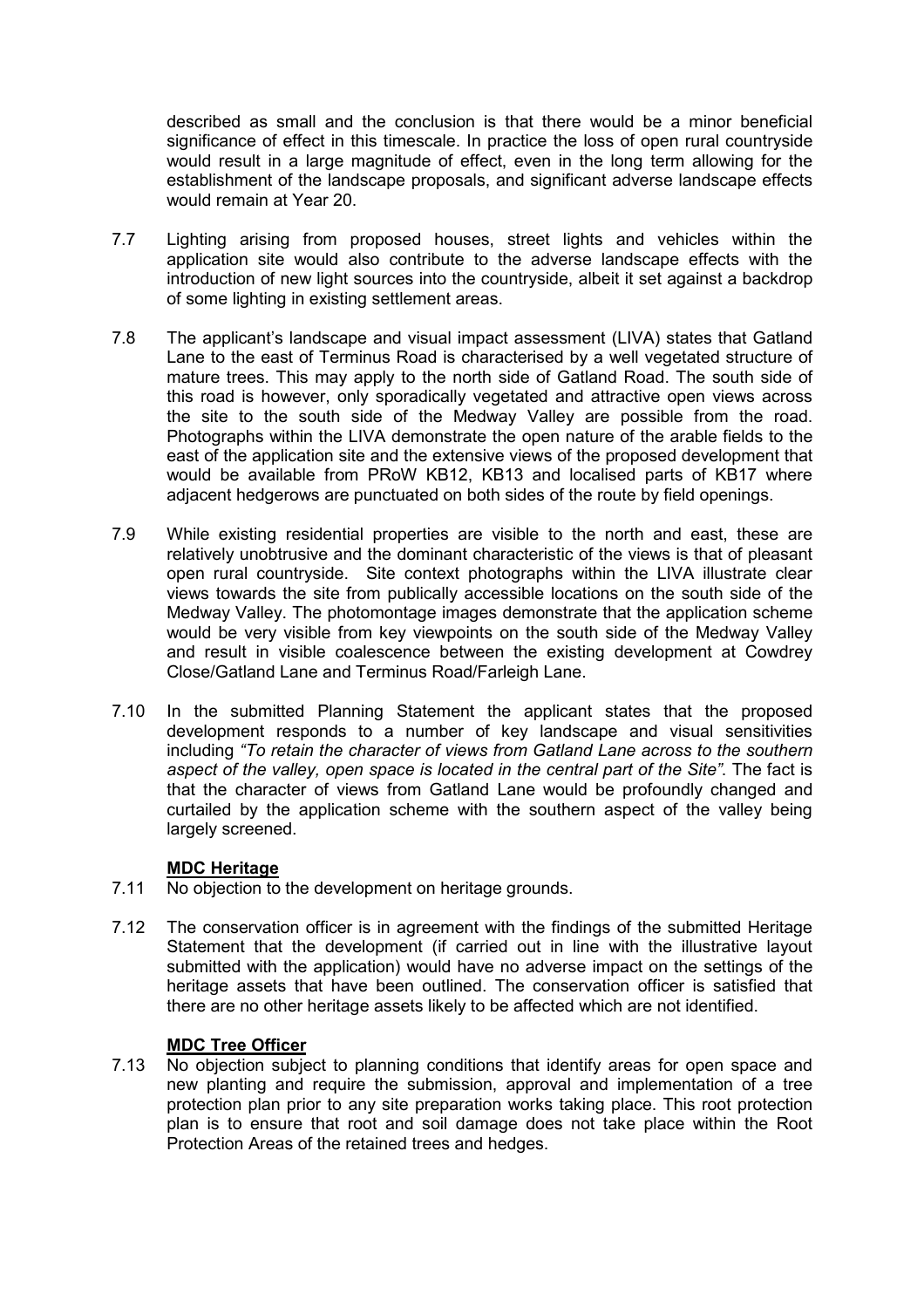7.14 There are no individual trees or groups of trees on the site that are considered of a quality that their long term retention within a development scheme should be a constraint to development. It is noted that the some of the hedges on the site mark lines of historic field boundaries and any detailed proposal should seek to retain these within the scheme.

# **MDC Transport Planning**

7.15 Whilst there is no objection to the proposal, it is considered that the measures to encourage public transport use should be advanced further.

# **MBC Parks and Open Spaces**

7.16 No objection to the development subject to a planning obligation requiring a financial contribution of £400 per dwelling to mitigate the increase in usage of facilities at the site known as Gatland Lane recreation ground as well as any others within a one mile radius of the development. The offsite contribution would be used for the improvement, maintenance, refurbishment and replacement of facilities within this area.

# **Mid Kent Environmental Health – Air Quality**

7.17 No objection to the development subject to a planning condition requesting on site air quality mitigation measures. These measures should be to a level that adequately mitigates the harm that has been identified by the applicants submitted emissions mitigation and damage cost assessment

# **Mid Kent Environmental Health - Contaminated land and noise.**

7.18 No objection to the development subject to planning conditions relating to contaminated land and an informative highlighting the Mid Kent Environmental Code of Development Practice.

# **Natural England**

7.19 No objection to the development.

# **Kent Wildlife Trust**

7.20 No objection subject to planning conditions being attached to any approval seeking a survey of all breeding birds on the site, a mitigation strategy with detailed provision for all birds, the submission and approval of all external lighting and a bat mitigation plan.

# **Kent County Council – Highways**

- 7.21 No objection to the proposal subject to a planning obligation and planning conditions to secure off site highway improvements. The planning obligations should seek all of the off-site improvements proposed by the applicant including bus stop improvements either via a Section 278 Agreement or by appropriate financial contributions towards the delivery of highway improvements at the A20/Hermitage Lane junction.
- 7.22 The Transport Assessment Addendum submitted by the applicant has provided additional information that enables KCC Highways to remove the holding objections previously raised in respect of this planning application. The following comments are made on site access, sustainable travel Traffic Impact and Mitigation: A26/Fountain Lane/Farleigh Lane Junction; Traffic Impact and Mitigation: A20 and Hermitage Lane Corridors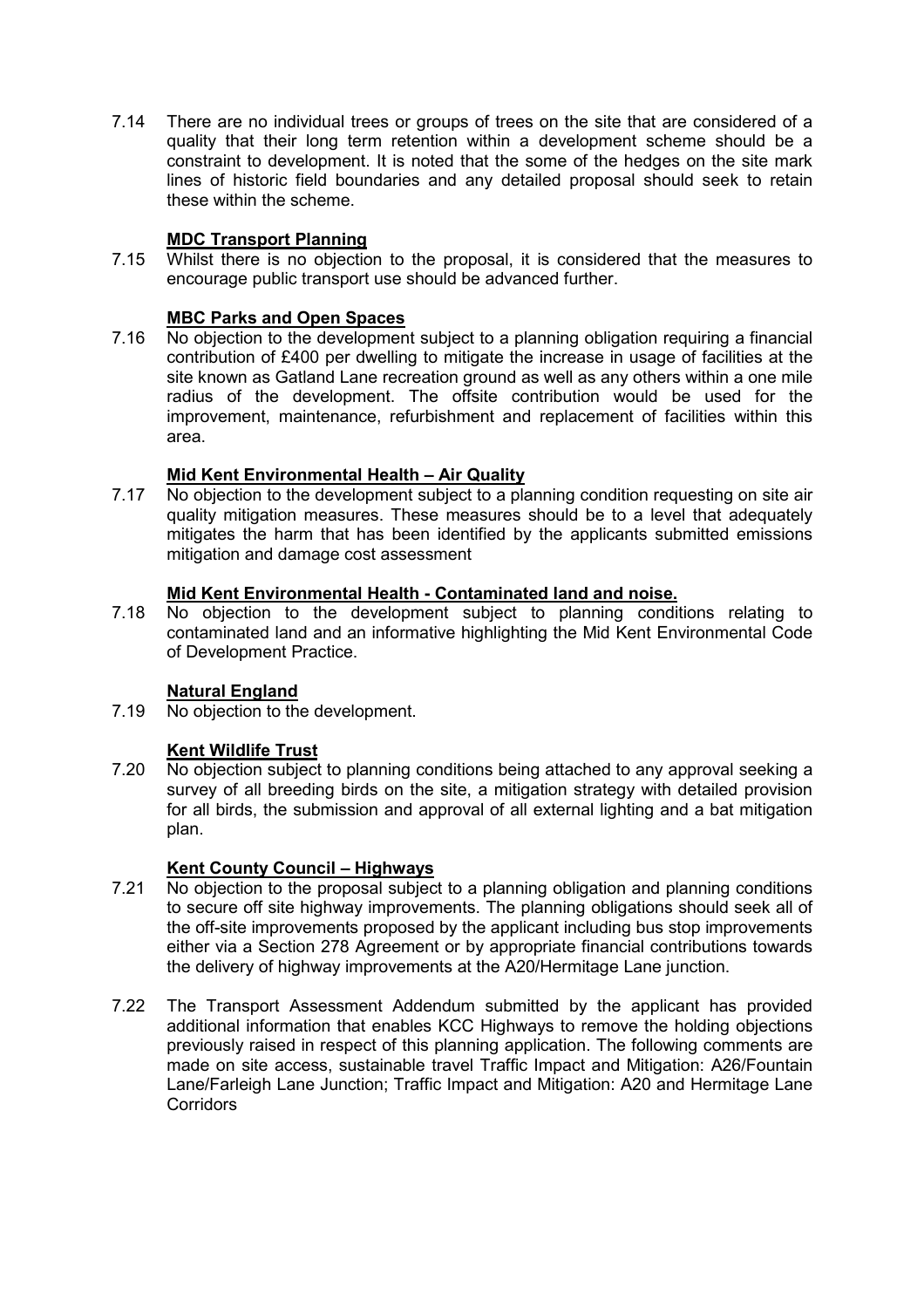Site access

- The proposed provision of hard surfacing on the existing Public Right of Way (PRoW) that runs through the site is welcomed as this will afford improved scope for it to be used by pedestrians in all weather conditions.
- The absence of a proposal to provide lighting along the PRoW is understood to be influenced by the desire of the Borough Council to retain its rural character. This may deter some users from using it during hours of darkness.

## Sustainable travel

- The Addendum has presented further information regarding the proximity and availability of various local facilities.
- This supports the view that there will be scope for some local journeys to be undertaken by walking, cycling and public transport.
- KCC Highways accept that such opportunities will exist, and that the proposed improvements to pedestrian facilities and bus stops will help to encourage journeys of this nature.

# Traffic impact and mitigation: A26/Fountain Lane/Farleigh Lane junction

- An additional capacity improvement has been proposed by the applicant to address the objection previously raised regarding worsening delays on the Fountain Lane arm of the A26 junction.
- The improvement involves the lengthening of the two lane approach on Fountain Lane to provide additional queuing capacity. This will, to some extent, formalise and extend the side-by-side queuing that already takes place at this location through the alteration and addition of road markings.
- The Addendum includes capacity modelling that demonstrates how this modification, coupled with the other previously proposed improvements to the junction, will mitigate the impact of the additional development traffic on peak period operating conditions.
- When viewed in totality, the improvements to this junction also provide scope for the existing SCOOT (Split Cycle Offset Optimisation Technique) capability to be co-ordinated with the nearby Fountain Lane/Heath Road/Hermitage Lane/St. Andrews Road traffic signals. This would also assist traffic flow conditions and will need to be accounted for in any detailed design.
- The proposed new pedestrian crossing on the A26 will also need to be cabled linked to the junction for co-ordination purposes and, at detailed design stage, will need to be a minimum of 3.2m wide rather than the 2.4m shown in the layout drawing.
- Subject to a Section 278 Agreement to secure the junction improvements, the holding objection raised regarding the worsening of congestion at this location has been satisfactorily resolved.

### Traffic impact and mitigation: A20 and Hermitage Lane corridors

- Further analysis has been presented in the Addendum to provide a clearer understanding of the impact that the additional development traffic would have on operating conditions on the Hermitage Lane/A20 approach to M20 J5. This seeks to address the objection previously raised regarding the potential worsening of congestion on this part of the network.
- Capacity modelling has been presented for the A20/Hermitage Lane and A20/Coldharbour Lane junctions, taking account of recently collated traffic data and other committed developments in the locality.
- The modelling indicates that the junctions will operate at levels close to or above theoretical capacity. The additional development will result in a marginal worsening of queuing and delays at both junctions.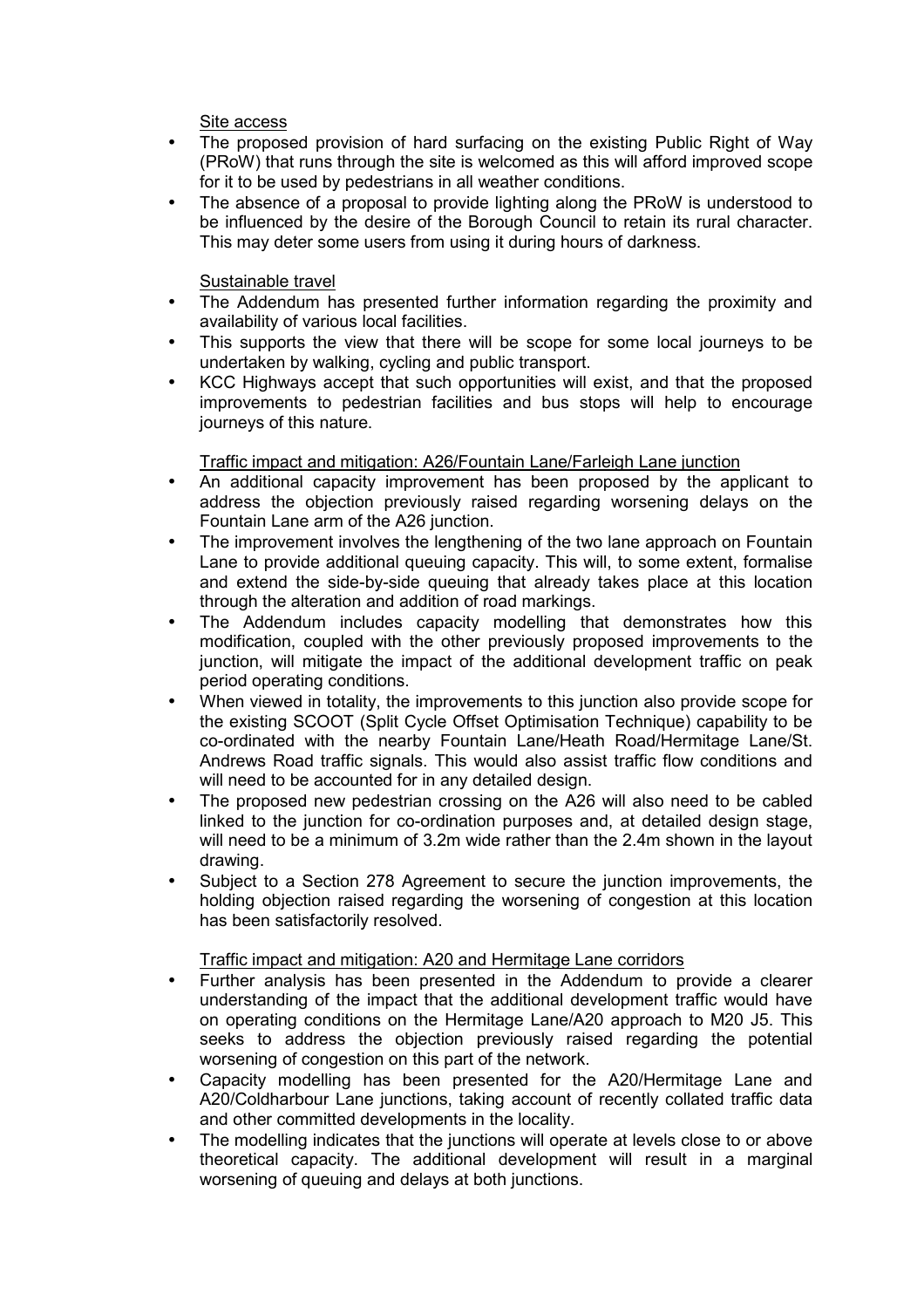- The modelling also indicates that improvements to both junctions would be likely to realise sufficient capacity for this impact to be accommodated, although such improvements are not proposed in support of the development proposal.
- Having regard to the modelling findings, KCC Highways has some concerns over the additional local congestion this development would create. The National Planning Policy Framework (NPPF) states that development should only be prevented or refused on transport grounds where the residual cumulative impacts of development are severe. That can only be judged on a case by case basis, taking account of all material factors.
- KCC Highways has considered the traffic assessment and the current and likely future conditions on the local highway network. This shows that the situation is likely to be worsened, but KCC Highways are not able to conclude that it will result in conditions that could be described as a severe impact on congestion or safety. However, Members should be made aware that the residual impact of this development is likely to be characterised by additional local traffic generation and some consequent increase in congestion, which the applicant cannot fully mitigate, that may cause a worsening in local air quality.
- Subject to a financial contribution towards the improvement of the A20/Hermitage Lane junction forming part of the identified Maidstone Integrated Transport Package, the holding objection raised regarding the worsening of congestion on this part of the network is removed.

# **Kent County Council - Public Rights of Way**

- 7.23 No objection following receipt of further information in the Transport Assessment Addendum.
- 7.24 Several Public Rights of Way are found within and bordering the proposed development including Public Right of Way footpath KB17 and KB13. The existence of the right of way is a material consideration.
- 7.25 It is noted that the development mentions upgrading and improving the Public Rights of Way network to encourage new residents to use sustainable transport. The Area Public Rights of Way Officer fully supports any network improvements subject to any changes to the surface, status or public access to the Public Rights of Way being agreed before construction. It should also be noted that any cycle tracks must be constructed and dedicated under the Cycle Track Act to be considered a Cycle Link.
- 7.26 The applicant should be made aware that the granting of planning permission confers on the developer no other permission or consent or right to close or divert any Public Right of Way at any time without the express permission of the Highway Authority.

# **Kent County Council – Biodiversity and Ecology**

- 7.27 No objection subject to the provision of additional information on breeding birds including ground nesting birds and planning conditions requiring the following:
	- submission of a detailed reptile mitigation strategy (including updated reptile survey, details of the proposed receptor site, translocation methodology and timings of the proposed works);
	- details of the ecological enhancements.
	- details of the management for the open space areas and
	- measures to ensure that lighting does not impact upon bats.

# **Kent County Council – Archaeology**

7.28 No objection however due to the general potential for prehistoric and Roman remains any approval should be subject to a planning condition seeking further assessment.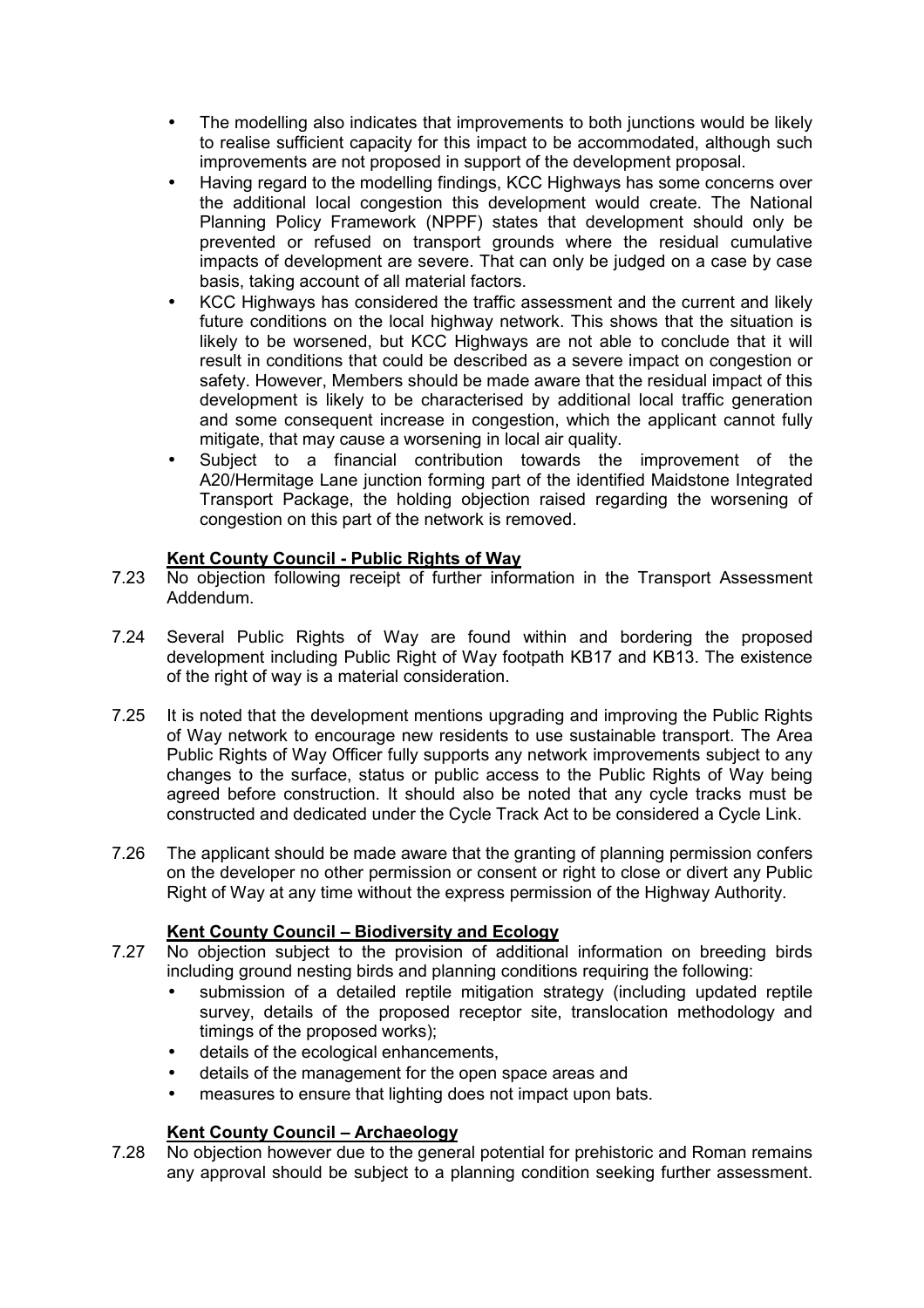The planning condition should secure and implement archaeological field evaluation works in accordance with an approved specification and written timetable. The site lies within the valley of the River Medway to the west of Maidstone built environment. This is an area which would have been favourable for prehistoric and Roman activity and there are Roman villas known in this general area.

## **Kent County Council – Infrastructure provision**

7.29 No objection subject to securing planning obligations to mitigate the impact of the proposed development on the following local infrastructure: the delivery of local Education and Community Services (including Libraries, Youth, Community Learning and Social Care), the provision of five wheelchair accessible homes as part of the onsite affordable homes delivery, and a planning condition and informative relating to broadband provision.

# **Kent County Council - Local Lead Flood Authority**

7.30 No objection subject to conditions and an informative. The conditions should require the submission of a detailed sustainable surface water drainage scheme (including implementation, maintenance and management), a restriction on the infiltration of surface water drainage into the ground and an informative urging the developer to contact the Flood Risk Protection Officer prior to undertaking any works that may affect any watercourse/ditch/stream or any other feature which has a drainage or water conveyance function.

# **Upper Medway Internal Drainage Board**

- 7.31 No objection subject to the planning condition requesting details of drainage and requiring runoff to be restricted to that of the greenfield site. Details of the sustainable urban drainage system and its future maintenance should be agreed with KCC's drainage and flood risk team.
- 7.32 Whilst the site of the above proposal is outside of the Upper Medway IDB's district, it does have the potential to affect Internal Drainage Board interests, in particular local flood risk. The comments made by KCC's drainage and flood risk team are supported.

### **Southern Water**

- 7.33 No objection subject to conditions in relation to foul and surface water disposal and a sustainable urban drainage system and an informative advising the developer to contact Southern Water.
- 7.34 Southern Water cannot accommodate the needs of this application without the development providing additional local infrastructure. The proposed development would increase flows into the foul and surface water system and as a result increase the risk of flooding in and around the existing area, contrary to paragraph 109 of the National Planning Policy Framework.
- 7.35 Section 98 of the Water Industry Act 1991 provides a legal mechanism through which the appropriate infrastructure can be requested by the developer to accommodate the above mentioned proposal.

# **Kent Police - Crime Prevention Design Advisor**

- 7.36 No objection subject to the following informatives attached to any decision:
	- The applicant is advised of the Kent Design Initiative (KDI), which seeks to assist developers in relation to Crime Prevention and Community Safety.
	- To ensure that a comprehensive approach is taken to crime prevention, and 'Designing out for Crime and Community Safety' it is recommended that Kent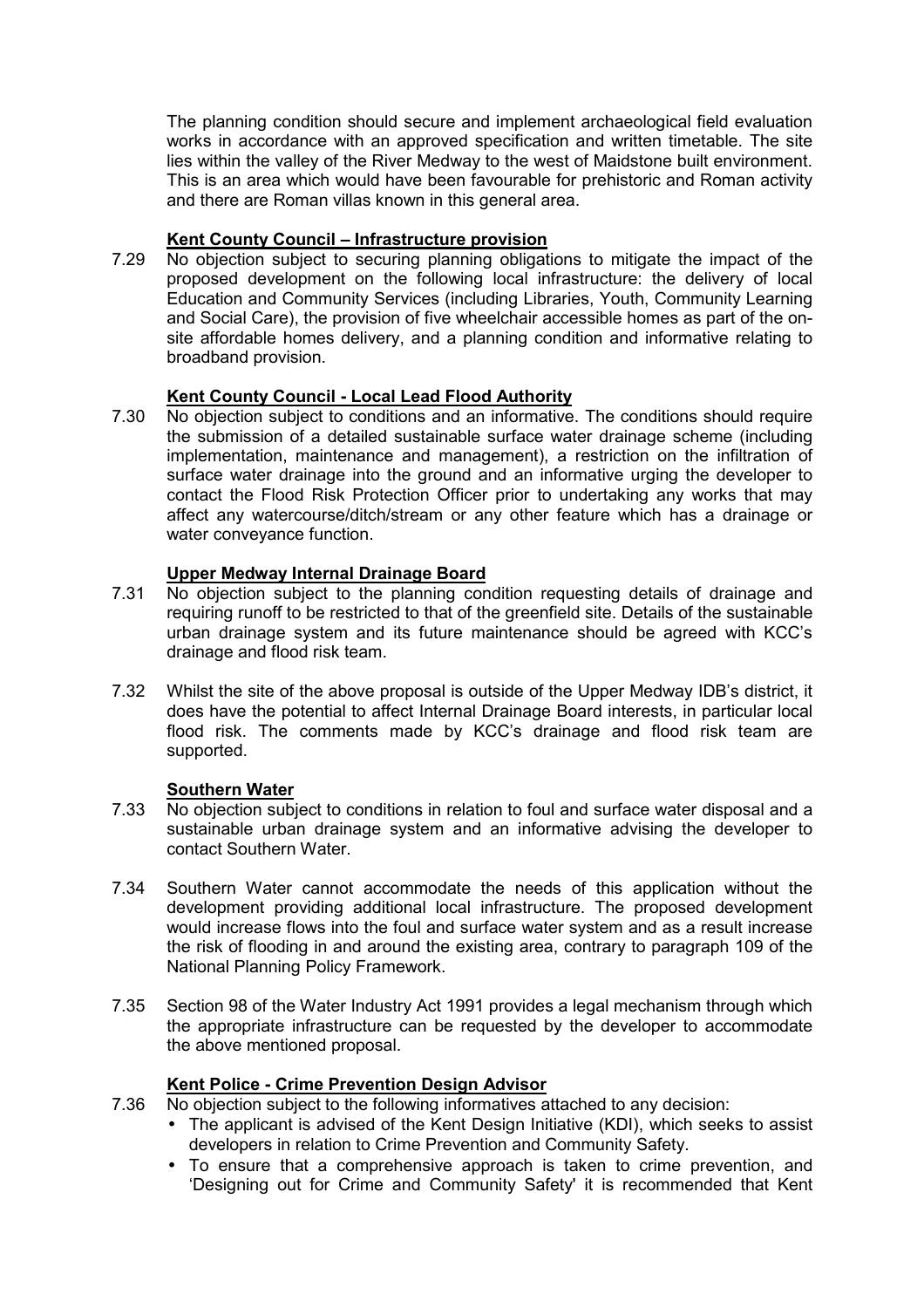Police Crime Prevention Design Advisors (CPDAs) are involved in the preparation of the reserved matters submission.

## **NHS Property Services Ltd**

- 7.37 No objection to the development subject to planning obligations to accommodate the extra pressure on the local primary and community health service that will result from the proposed development. This includes the need to invest in a number of local surgery premises (Blackthorn Medical Centre, College Practice (Barming), and Lockmeadow Clinic).
- 7.38 The NHS West Kent formulae for calculating s106 contributions has been used for some time and are considered as fair and reasonable. NHS Property Services will not apply for contributions if the units are identified for affordable/social housing. Using the NHS West Kent formulae to calculate the cost per person needed to enhance healthcare needs within the NHS services NHS Property Services Ltd seeks a healthcare contribution of £132,256, plus support for our legal costs in connection with securing this contribution. It is confirmed that there are no more than 5 pooled contributions for the sites listed above; therefore our request meets with CIL regulation.

## **Scotia Gas Networks**

No objection subject to informatives advising the developer of the following: The developer is advised that Safe digging practices, in accordance with HSE publication HSG47 "Avoiding Danger from Underground Services" must be used to verify and establish the actual position of mains, pipes, services and other apparatus on site before any mechanical plant is used. It is the developers responsibility to ensure that this information is provided to all relevant people (direct labour or contractors) working for you on or near gas plant. Damage to Scotia Gas Networks pipes can be extremely dangerous for the developers employees and the general public. The cost to repair our pipelines following direct or consequential damage will be charged to the developer.

### **UK Power Networks**

7.39 No objection to the proposed development.

# **Ambulance Service**

7.40 No response.

### **8.0 BACKGROUND PAPERS AND PLANS**

- 8.1 The planning application was originally submitted with the following information:
	- Design and Access Statement:
	- Planning Statement (including M12 parameters plan and M13 Illustrative Masterplan ;
	- Ecological Assessment;
	- Landscape and Visual Impact Assessment (including a Landscape and Biodiversity Management Strategy);
	- Flood Risk Assessment:
	- Foul Water Drainage Strategy;
	- Utilities Statement;
	- Heritage Statement;
	- Archaeological Desk Based Assessment;
	- Agricultural Land Classification;
	- Transport Assessment;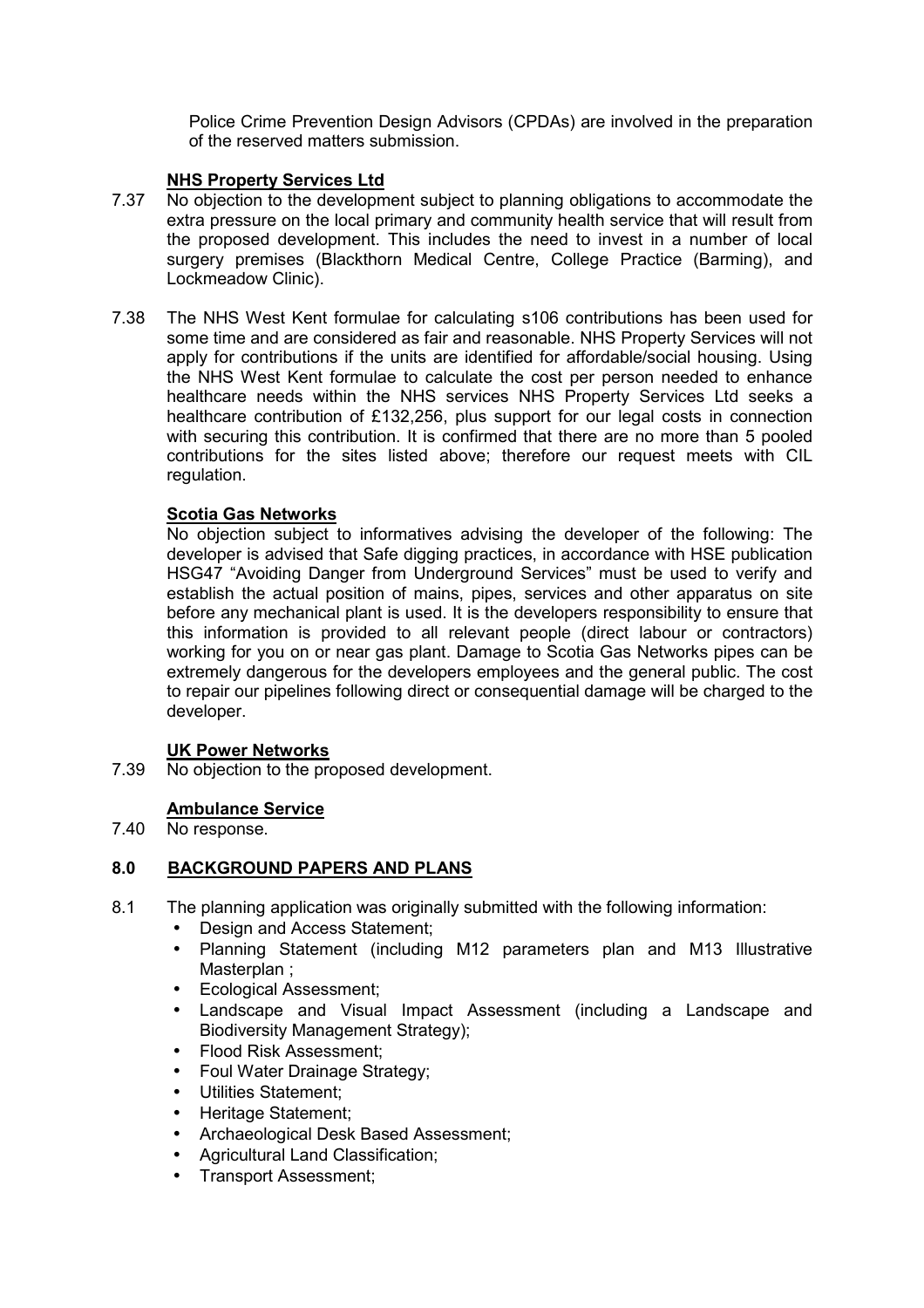- Framework Travel Plan;
- Air Quality Assessment;
- Sustainability Statement;
- Statement of Community Involvement;
- Arboricultural Survey;
- Parameters Plan (Dwg No. M-12 Rev D);
- Proposed Site Access Arrangement and Off Site Highway Works (Dwg No. ITB10344- GA-001 Rev B);
- Illustrative Masterplan (Dwg No. M-13 Rev B)
- 8.2 Following submission of the application the following further information was received
	- Letter from applicant dated 15 December 2015;
	- Landscape and Visual Impact Assessment Addendum (received 15.12.2015);
	- Agricultural Land Classification report (received 15.12.2015);
	- Addendum to the Air Quality Assessment (received 15.12.2015).
	- Transport Assessment Addendum received 08.02.2016;
	- Letter from applicant dated 26 January responding to Ecology comments;
	- Letter from applicant dated 10 February (updates).

### **9.0 APPRAISAL**

#### **Background**

9.1 Section 38(6) of the Planning and Compulsory Purchase Act 2004 states that all planning applications must be determined in accordance with the development plan unless other material considerations indicate otherwise.

#### Development Plan

9.2 In this case the development plan comprises the Maidstone Borough Wide Local Plan 2000. The starting point for consideration of the current proposal are Local Plan policies ENV28 and ENV35. Policy ENV28 relates to development within the open countryside stating:

*"In the countryside planning permission will not be given for development which harms the character and appearance of the area or the amenities of surrounding occupiers, and development will be confined to:*

- *that which is reasonably necessary for the purposes of agriculture and forestry; or*
- *the winning of minerals; or*
- *open air recreation and ancillary buildings providing operational uses only; or*
- *the provision of public or institutional uses for which a rural location is justified; or*
- *such other exceptions as indicated by policies elsewhere in this plan."*
- 9.3 The current proposal has been assessed against the exceptions listed in policy ENV28 and none were found present. Policy ENV35 states that in areas of local landscape importance particular attention will be given to the maintenance of open space and the character of the landscape and encouragement will be given to improvements in public access.
- 9.4 The application site is currently in agricultural use with public access restricted to the public rights of way which cross the site (PROW KB17) and run along the southern boundary (PROW KB13). The current proposal will provide various areas of new open space and it appears that there will be public access to this land. Notwithstanding improved access to open space, the development is considered contrary to policy ENV35, due to the quantity of proposed development and the impact that this will have on the character of the existing landscape.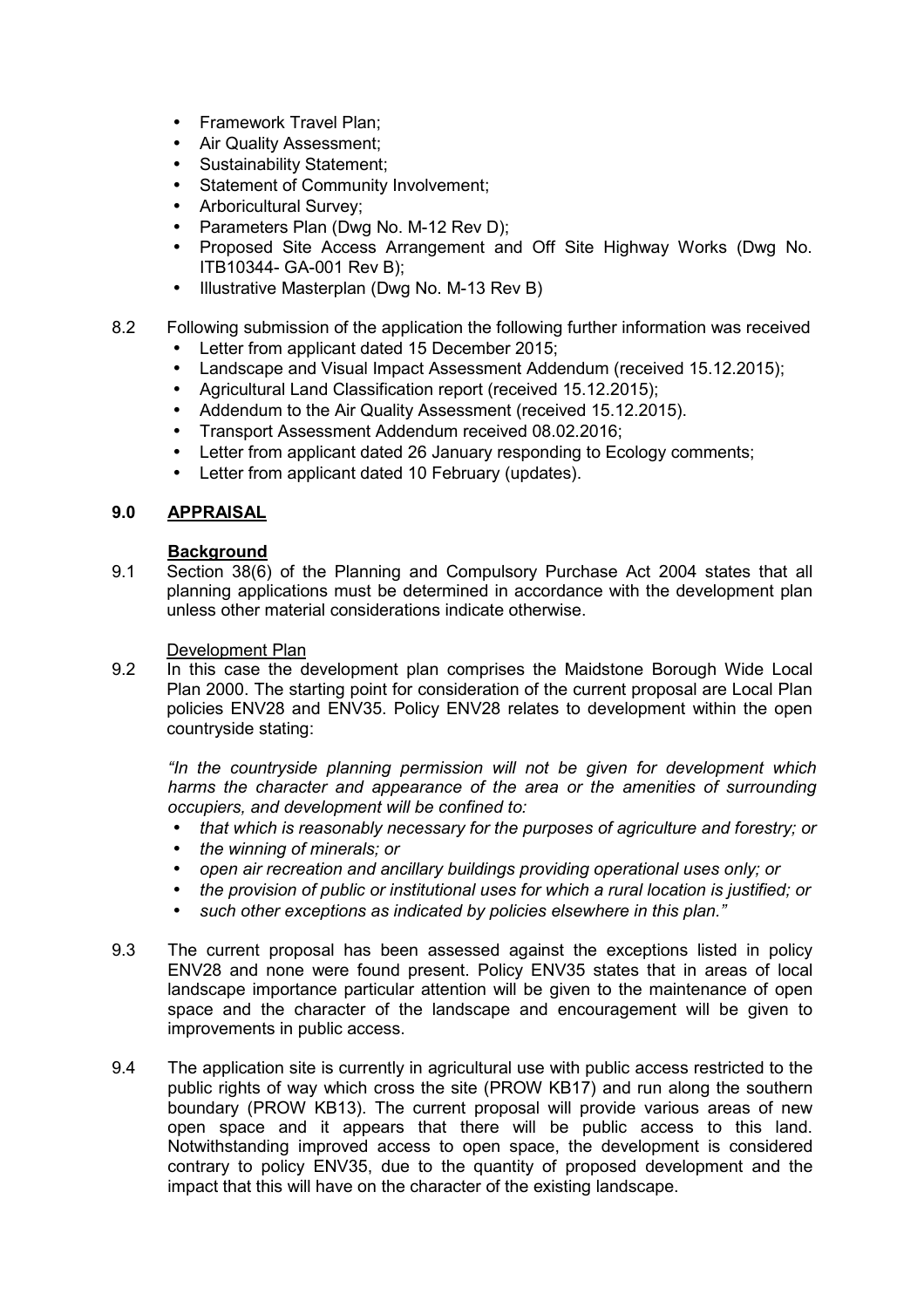9.5 In line with Section 38(6) of the Planning and Compulsory Purchase Act 2004 and after acknowledging the departure from the plan it then needs to be considered whether material considerations are present that suggest that such a departure would be justified. The key material planning consideration outside the development plan is national planning policy set out in the National Planning Policy Framework 2012.

### National Planning Policy Framework

- 9.6 The National Planning Policy Framework (NPPF) places great weight on the requirement to achieve sustainable development. At paragraph 14 the NPPF states that a *"...presumption is favour of sustainable development…should be seen as a golden thread running through…decision making".* Paragraph 186 advises local planning authorities to approach decision making in a positive way to foster the delivery of sustainable development.
- 9.7 The NPPF at paragraphs 7 and 8 states that the three dimensions to sustainable development require the planning system to perform an economic role, a social role and environmental role. The NPPF states that these three roles should not be seen in isolation as they are mutually dependent. These three roles are considered below in relation to the current planning application.
	- Economic role
- 9.8 In support of the application the applicant has highlighted the additional jobs that will be generated within the construction phase and the benefits that will arise from the additional labour force that will occupy the new houses.
- 9.9 Using published data the applicant estimates that spending by future residents on convenience goods, comparison goods and expenditure on leisure goods and services in the local area will generate £4.6 million per annum. The applicant highlights that the Council will gain income from the New Homes Bonus Scheme and through Council Tax.
- 9.10 New Homes Bonus payments recognise the efforts made by authorities to bring forward residential development. The New Homes Bonus payments however are a redistributive benefit and not a net benefit and considered to have limited weight in the determination of this application. Whilst the other economic benefits that the applicant has highlighted are also acknowledged, these benefits are considered to have moderate weight in the overall consideration of the planning application.

● Social role

- 9.11 The NPPF states that the social role involves support for strong, vibrant and healthy communities, by providing the supply of housing required to meet the needs of present and future generations.
- 9.12 The current application will help meet this social role by offering new housing and local housing choice. The indicative housing mix provides a mix of one (28), two (75), three (88) and four bedroom (34) dwellings. The provision also includes affordable housing units to assist those not able to compete in the general housing market.
- 9.13 With the current lack of a five year housing land supply in the borough, the provision of 225 houses that includes affordable housing units needs to be given significant weight in the determination of the current planning application. This is in the context of the limited weight that can be attached to the housing allocations in the Regulation 19 publication as set out the in paragraph 9.21 of this report.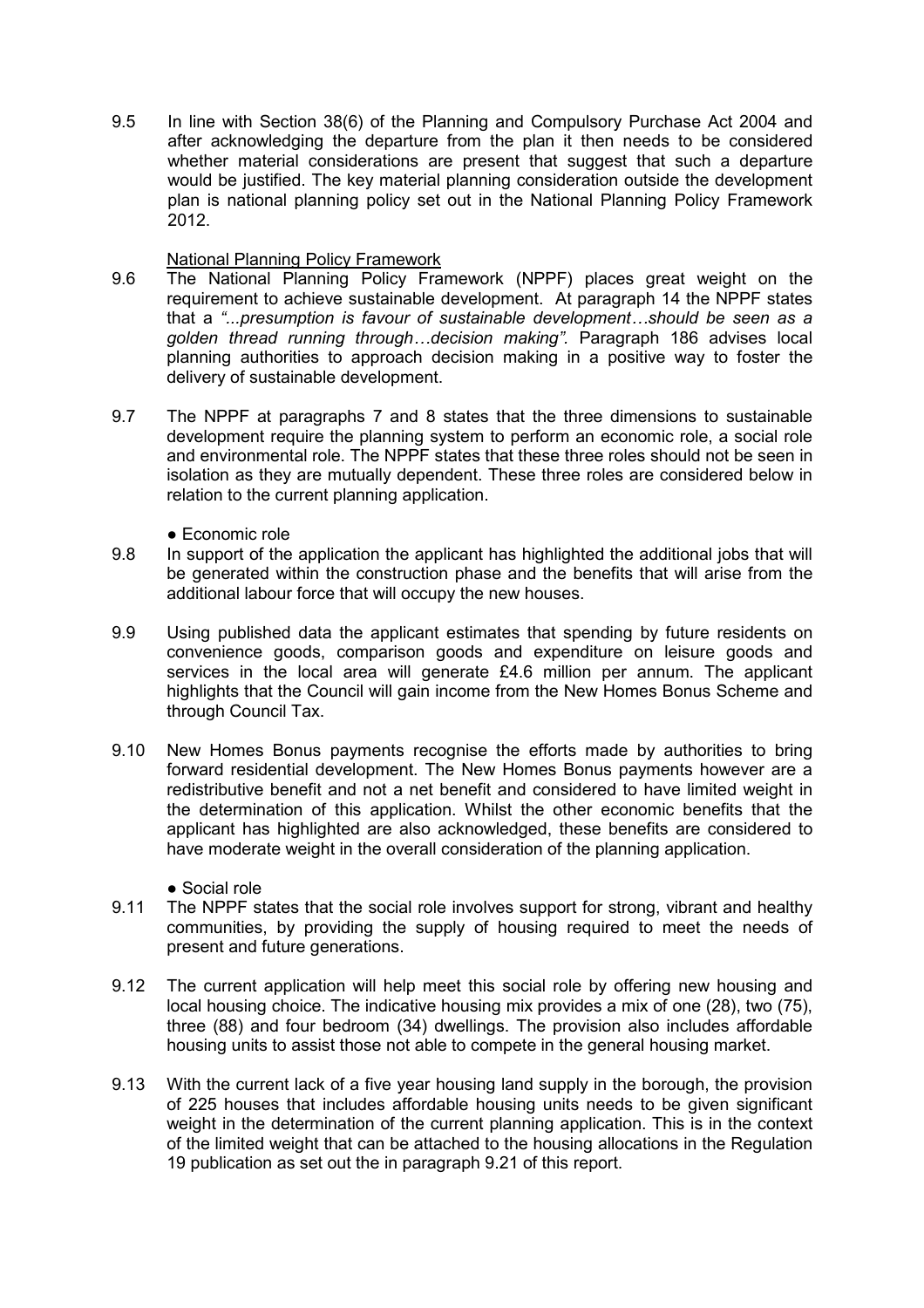- Environmental role
- 9.14 The proposed development is located on an open field that is outside the defined urban area. The site is in a prominent location and in an area where landscape value has been recognised by both adopted and emerging policy. In this context there is significant weight attached to the environmental impact from the proposed development.
- 9.15 In conclusion the determination of the current planning application requires the relative social and economic benefits that the proposal will bring, in the supply of new housing, additional employment to be assessed against the adverse environmental impacts. In assessing this impact the report includes consideration of housing land supply, the loss of the existing agricultural land, the visual impact on the local area, the impact on ecology and impacts in relation to traffic generation.

#### **Housing land supply**

- 9.16 The National Planning Policy Framework (NPPF) at paragraph 47 states that local planning authorities should identify and update annually a supply of specific deliverable sites sufficient to meet the local need for housing over a period of five years. An additional buffer of 5% should be provided to ensure choice and competition in the market for land. This buffer should be increased to 20% where there is a record of persistent under delivery to provide a realistic prospect of achieving the planned supply and to ensure choice and competition in the market for land.
- 9.17 The Council has undertaken a Strategic Housing Market Assessment (SHMA) which was completed in January 2014. This work was commissioned jointly with Ashford Borough Council and Tonbridge and Malling Borough Council. A key purpose of the SHMA is to quantify how many new homes are needed in the borough for the 20 year period of the emerging Local Plan (2011 -31). The SHMA (January 2014) found an objectively assessed need for some 19, 600 additional new homes over this period. This figure was agreed by Cabinet in January 2014.
- 9.18 Following the publication of updated population projections by the Office of National Statistics in May 2014, the Council along with Ashford Borough Council and Tonbridge and Malling Borough Council commissioned an addendum to the Strategic Housing Market Assessment. The outcome of this focused update in August 2014, is a refined objectively assessed need figure of 18,600 dwellings. This revised figure was agreed by Cabinet in September 2014.
- 9.19 Since Cabinet agreed to the objectively assessed need figure of 18,600 dwellings in September 2014, revised household projection figures have been published by the Government and as a result the Strategic Housing Market Assessment has also been reassessed. At the meeting of the Strategic Planning, Sustainability and Transport Committee on 9 June 2015, Councillors agreed a new objectively assessed need figure of 18,560 dwellings (reduction of 40 dwellings).
- 9.20 The new Local Plan has now advanced and is out to Regulation 19 publication, the Council considers this version of the Plan is ready for examination. The Plan is scheduled for submission to the Planning Inspectorate for examination in May 2016, with the examination expected to follow in September 2016.
- 9.21 The Plan allocates housing sites considered to be in the most appropriate locations for the Borough to meet the objectively assessed need figure. The plan will enable the Council to demonstrate a 5 year supply of deliverable housing sites when it is submitted to the Inspectorate in May. Clearly the Local Plan is gathering weight as it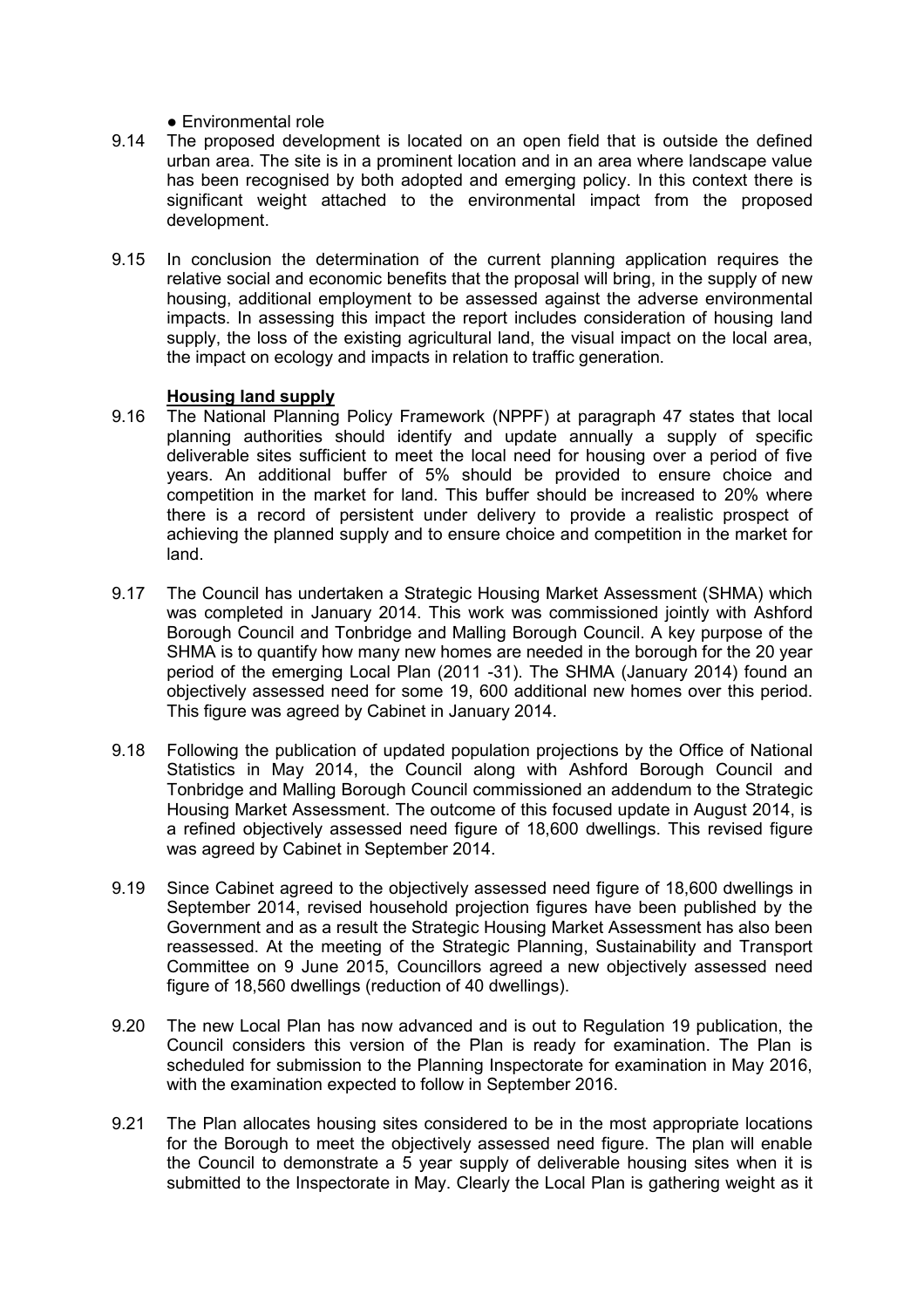moves forward, but it is not considered to have sufficient weight to rely solely on to refuse or approve a planning application.

- 9.22 Notwithstanding the progress of the Local Plan, it remains the case that the most recently calculated supply of housing, which assesses extant permissions and expected delivery, is from April 2015. This demonstrates a 3.3 year supply of housing assessed against the objectively assessed need of 18,560 dwellings. A desk based review of housing supply undertaken in January 2016 to support the Regulation 19 Local Plan housing trajectory suggests that there remains a clear and significant shortfall of supply against the five year requirements. The Council's five year supply position will be formally reviewed in April or May 2016 in order to support the submission of the Local Plan to examination in May 2016. Before the Local Plan is submitted however, the Council will remain unable to demonstrate a 5 year supply of deliverable housing sites.
- 9.23 In circumstances where a five year supply of deliverable housing sites cannot be demonstrated and in relation to decision making, the NPPF at paragraph 49 states that *"relevant policies for the supply of housing should not be considered up-todate…".*
- 9.24 The National Planning Policy Framework (NPPF) states at paragraph 14 that where a development plan is absent, silent, or relevant policies are out of date, planning permission should be granted for development unless the *"…adverse impacts of doing so would significantly and demonstrably outweigh the benefits, when assessed against the policies in this Framework taken as a whole; or specific policies in this Framework indicate development should be restricted".*
- 9.25 In accordance with paragraph 14 of the NPPF it needs to be considered whether the benefits arising from the proposed development of land at Fant Farm in terms of housing supply outweigh the adverse impacts. In making this assessment and as set out below, the key issues are considered to be the loss of the existing agricultural land, whether the proposal represents sustainable development, assessing potential impact on the pattern of development, landscape, traffic and transport.

#### **Loss of agricultural land.**

- 9.26 The current application site is an arable field covering an area of 14.47 hectares and in public consultation responses it has been highlighted that the land appears to produce a high yield. Within the application site boundary the submitted proposal includes residential development on 7.24 hectares (net) of land with the remaining areas of land on the site providing open space, servicing and access areas.
- 9.27 The National Planning Policy Framework (NPPF) at paragraph 112 states that where it has been demonstrated that the significant development of agricultural land is necessary, *"…local planning authorities 'should seek to use' areas of poorer quality land in preference to that of a higher quality".*
- 9.28 The Agricultural Land Classification puts land in one of the five grades (grade 1, 2, 3a, 3b or 4). The NPPF defines the best and most versatile agricultural land as land classified in grades 1, 2 and 3a. The framework expresses a preference for development to be directed to land outside of these classification grades (towards grades 3b, 4 and 5).
- 9.29 An Agricultural Land Classification survey of the application site has been conducted on behalf of the applicant. The survey, that included laboratory soil analysis, concluded that 30% of the land within the application site was grade 2 agricultural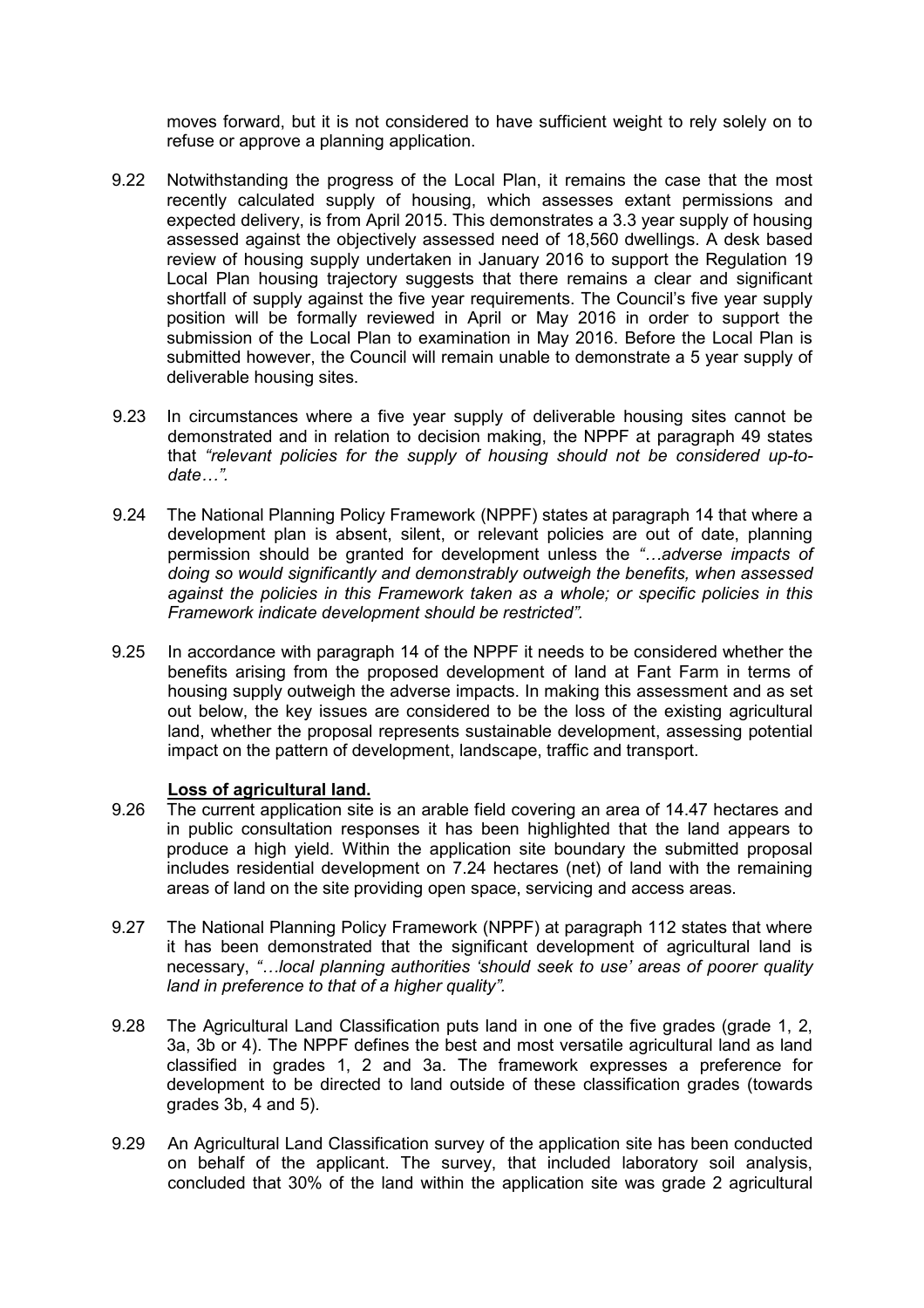land, 58% was grade 3a and 12% was grade 3b.The application site does not include any land within the highest land classification (grade 1) however 78% of the site is in grades 2 and 3a which is considered the best and most versatile agricultural land

- 9.30 The economic and other benefits that come from the best and most versatile agricultural land are acknowledged however in assessing the current proposal the test set out in paragraph 14 of the NPPF needs to be applied. This test is to consider whether the *"…adverse impacts…would significantly and demonstrably outweigh the benefits".*
- 9.31 In public consultation responses it has been stated that the potential to use the land for food production should be given greater preference than the need for new housing. It is considered that the social benefits that will arise from the development of 225 new houses in meeting local housing need would in this case outweigh the adverse impact from the loss of this '*best and most versatile agricultural land'.*

#### **Visual impact**

- 9.32 Paragraph 17 of the NPPF sets out core planning principles, these include the need to: *'take account of the different roles and character of different areas…recognising the intrinsic character and beauty of the countryside and supporting thriving rural communities within it contribute to conserving and enhancing the natural environment.'* Paragraph 109 of the NPPF states that the planning system should contribute to and enhance the natural and local environment by protecting and enhancing valued landscapes.
- 9.33 The NPPF at paragraph 113 makes a distinction between the hierarchy of international, national and locally designated sites stating that protection should be commensurate with their status. The NPPF permits the protection of locally valued landscapes through the application of criteria and the local analysis of landscape character and sensitivities.
- 9.34 The application site is not located in an area with nationally designated landscape protection (SSSI, AONB, National Park etc.).The site is however recognised as having local landscape value designated as an area of local landscape importance in the adopted local plan and as a landscape of local value in the draft local plan.
- 9.35 As set out earlier in this report (paragraph 4.8) the application site is located within landscape character areas at a national, county and borough level. The borough level assessment is provided within the Maidstone Landscape Character Assessment 2012 (amended 2013). The landscape character assessments highlight the rural nature of the area with mixed agriculture including, fruit growing and orchards. The assessment refers to the valley topography, with views and the influence of the adjacent urban areas. The actions recommended by the assessment are to improve the landscape such as reinstating hedgerows, maintaining well managed field boundaries and reintroducing orchards.
- 9.36 In January 2015 the Maidstone Landscape Capacity Study: Site Assessments report was published. The assessment and report was commissioned by the Council to help provide a *"robust evidence base to the Local Plan and will be used to inform the Sustainability Appraisal of any land allocation proposals".* The assessment considered the capacity of the landscape to accommodate either housing, mixed use, employment or economic development on a number of sites throughout Maidstone Borough.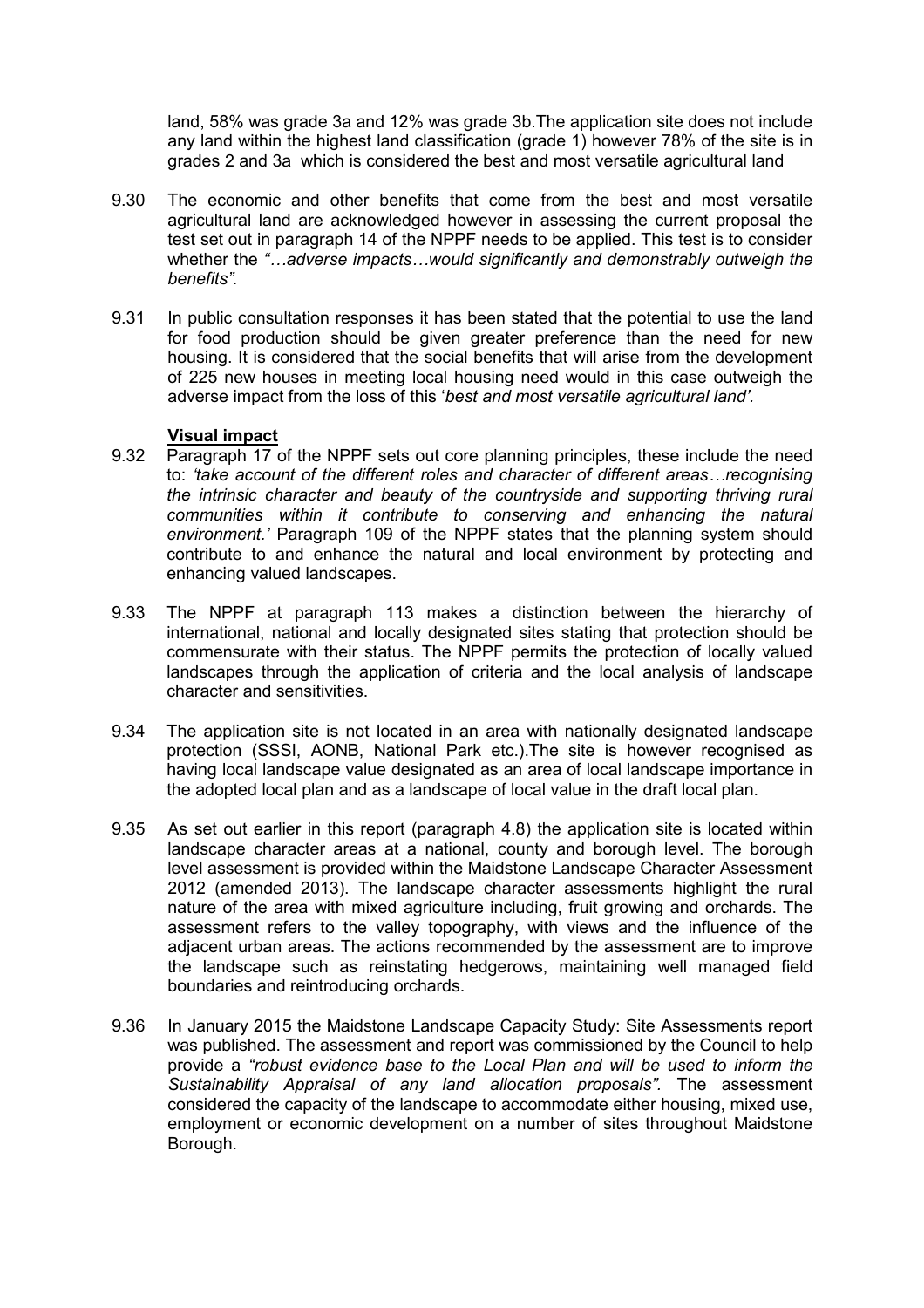- 9.37 The sites assessed as part of the Landscape Capacity Study are those that were provided in the draft local plan, together with those highlighted as part of the 2014 'call for sites' exercise. The land included as part of the current application site straddles two of these land plots. Site HO-95 (Farleigh Lane and Gatland Lane) is the northern part of the application site on the highest ground and to the west of existing built development in Cowdrey Close and Pitt Road. The overall landscape sensitively of this land was found to be moderate with a moderate capacity to accommodate new housing.
- 9.38 The second part of the application site located to the south of existing built development in Cowdrey Close and Pitt Road is assessed as site HO-74 (Fant Farm). The overall landscape sensitively of this second area of land was found to be high with a low capacity to accommodate housing. The assessment highlighted the sloping valley side "*that promotes extensive views to and from the landscape on the opposite valley side, including from East Farleigh Conservation Area".* The assessment concluded that there was *"very limited scope for mitigating potential visual impacts"* due to the prominence of the site and the "*high number of visual receptors"*.
- 9.39 With the sensitive position of the site on the upper slopes of the Medway Valley and the local landscape designation, the applicant has submitted a full Landscape and Visual Impact Assessment (LVIA) in support of this outline planning application. The LVIA states that the indicative design and layout of the proposed development has been landscape led.
- 9.40 The Council's Design Surgery recently considered the submitted proposal. The surgery welcomed the analysis of the wider area that had been included as part of the application. The terracing strategy *"a sandwich approach of landscape and housing"* was also considered a good approach the site if it is to be an allocated housing site. It was considered that there were failings within the Landscape and Visual Impact Assessment lets them down including in relation to the extent that trees would provide screening in the in early years. It was considered by the surgery that the view across the valley is very sensitive and that the development would cause harm. The surgery considered that it would be hard to argue the harm is insignificant stating that going from a field to houses cannot be disguised with a hedge.
- 9.41 The surgery considered that there was a good opportunity to provide adequate links to the station and the details to make it safe and secure will be important. The surgery considered that the masterplan uses the topography well, picks up significant links and has the potential to achieve a soft edge. It was considered that there was a rational edge to the existing town. If a wider perspective is taken which logically follows topography, this suggests the housing on the lower slopes ought to be omitted.
- 9.42 In terms of the pattern of local development, the application site and adjoining land provide a break in the existing built development to the south of Gatland Lane and an open aspect providing views across the Medway Valley. This open area along Gatland Lane extends from the property at 39 Gatland Lane in the east to Farleigh Lane in the west. The open land along Gatland Lane together with land stretching to the southern side of the Medway Valley is designated within the Local Plan as having local landscape importance.
- 9.43 The application site and adjoining open piece of land are bordered to the east by residential development in a number of minor roads (including Cowdrey Close, Pitt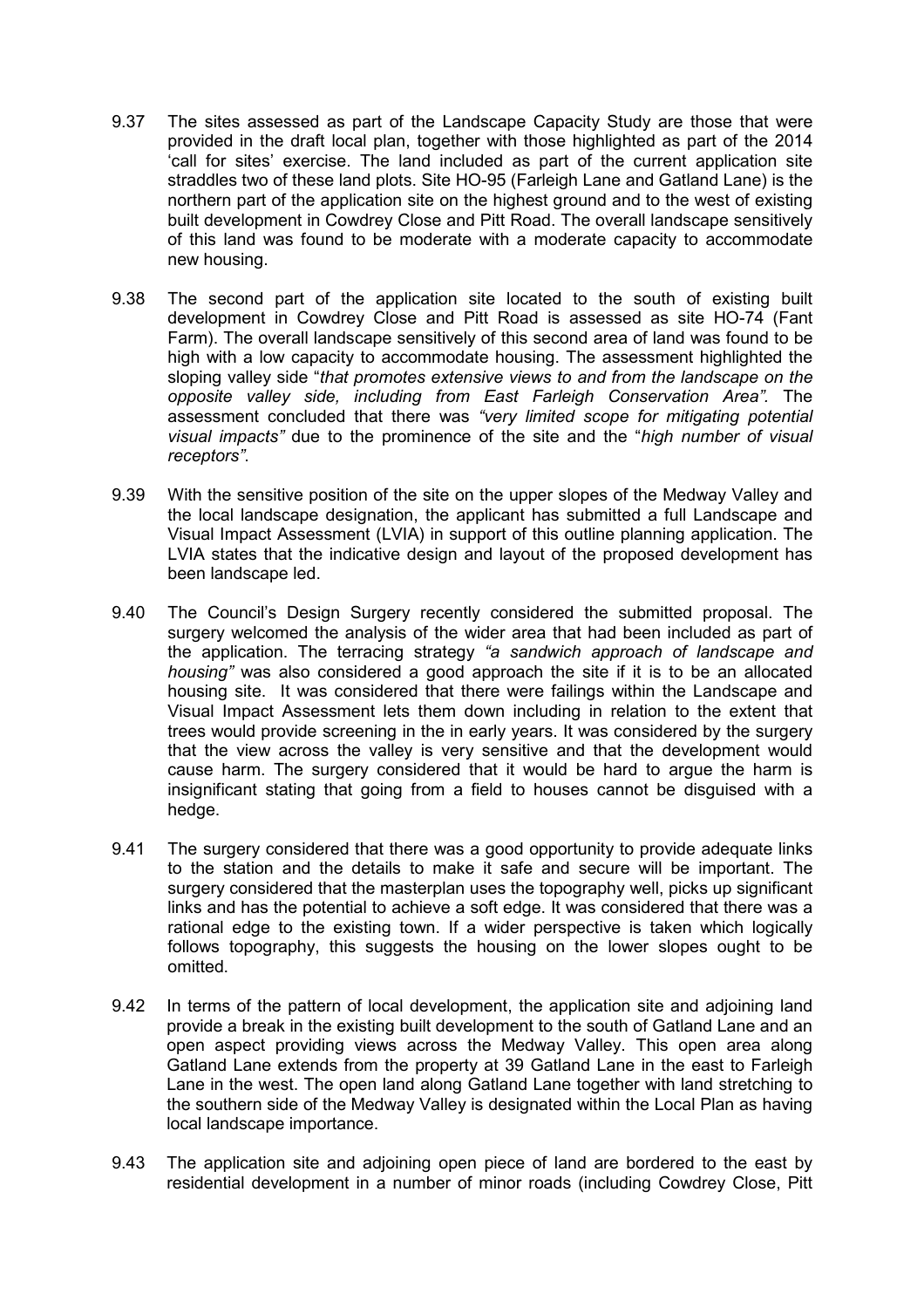Road, Burns Road and Shelly Road). The layout of development on plan in these minor roads, and development further to the east of Hackney Road, form a defined, but staggered boundary edge between built development, and the open countryside. This staggered edge of the urban area steps northwards towards Gatland Lane providing a transition from the urban nature of Maidstone Town Centre located to the north east making reference to the route of the railway line and the River Medway located further to the south.

- 9.44 The open land along Gatland Lane extends to the west ending with ribbon residential development on the west side of Farleigh Lane. This ribbon residential development extends from Glebe Lane southwards, into the area designated as having local landscape importance.
- 9.45 The proposed built development will extend from Gatland Lane down the northern slope of the Medway Valley, to a point level with the Homeward Orchard plant nursery in Farleigh Lane. The applicant has stated that this layout will reflect the '*topographic position'* of the existing settlement pattern in Cowdrey Close and Pitt Road. The applicant sets out that the alignment of the built form reflects the linear and stepped edge of the existing settlement pattern adjacent to the site.
- 9.46 Whilst the defined stepped layout of neighbouring development is acknowledged, the current layout steps northwards allowing the open space to widen as you get further away from the dense urban character of the town centre. The proposed development will extend significantly further southwards into the open space of the Medway Valley past existing built development including houses in Cowdrey Close. It is considered that this layout and the extent of development will result in harm to the character of this northern edge of this area of local landscape importance and the character of the area generally.
- 9.47 Whilst the existing ribbon housing along Farleigh Lane is acknowledged, the area to the south of this housing has an open character with only sporadic existing development. In this area there is currently an agricultural building, a single residential property called Homewood and buildings associated with Homeward Orchard plant nursery.
- 9.48 The position of Homeward Orchard plant nursery and natural ground levels are used by the applicant as justification for the proposed extent of built development down the northern side of the Medway Valley into this area with an existing open character. It is considered that this justification for the extent of built development is arbitrary and that the proposed development will harm the character and appearance of this area. It is considered that development of this nature will consolidate the existing ribbon development located in Farleigh Lane and unnecessarily encroach into this area with landscape value and designated as having local landscape importance.
- 9.49 The views to the south from Gatland Lane are considered to be a key landscape feature of this area, and this is recognised in the published landscape character assessment. It is considered that due to the level of proposed development this landscape feature will be significantly damaged.
- 9.50 The applicant has stated that the layout of the development is based upon a framework of open spaces and tiered structural planting. It is acknowledged that this proposed layout with open space between areas of housing with tiered planting would provide a level of mitigation with screening of short term views. The benefit of this layout would however be insignificant when compared to the visual harm that would result from the development as a whole. It is considered that the provision of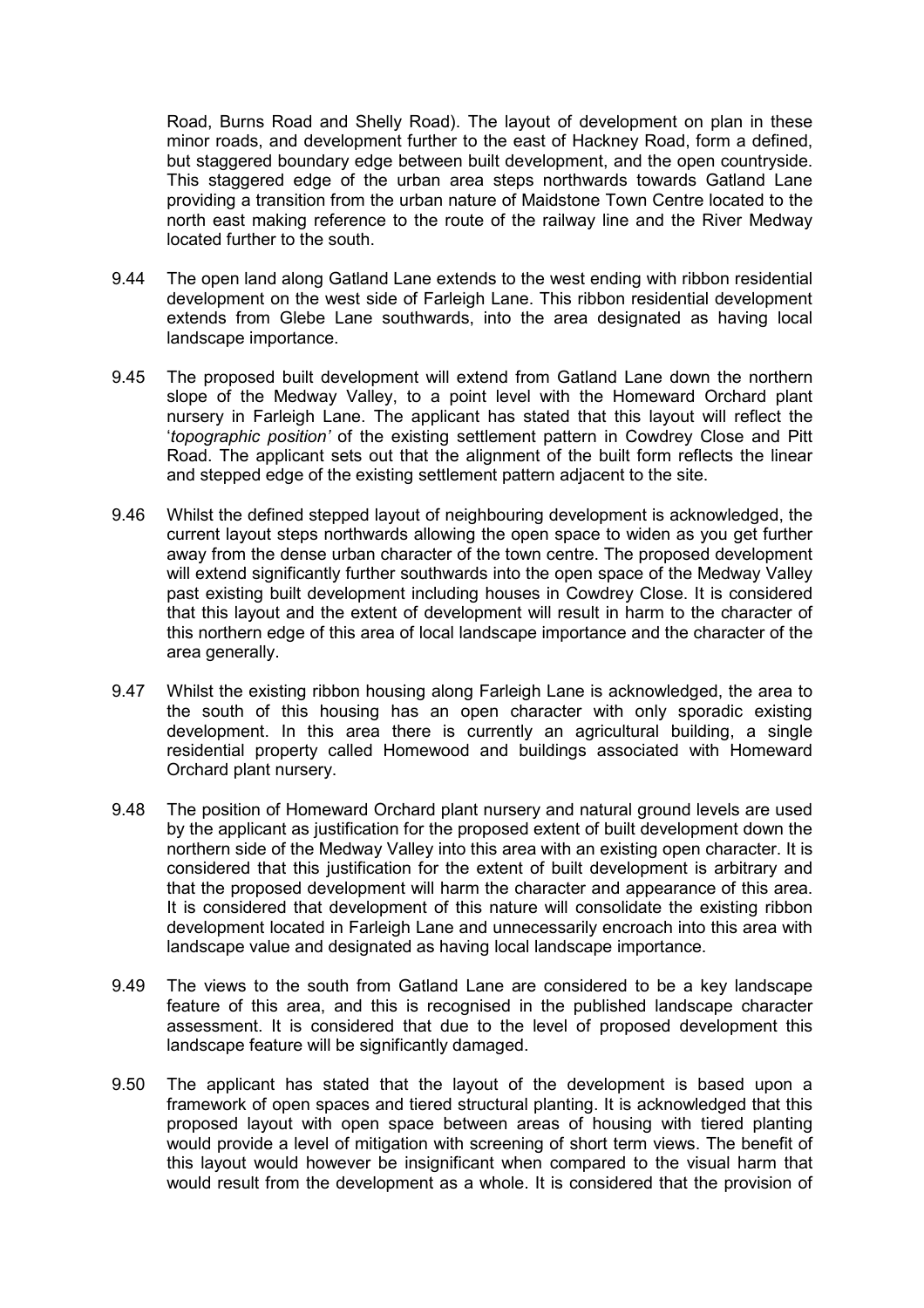orchards and other landscaping would also complement the existing landscape character; but again this benefit would not outweigh the negative overall impact on landscape character.

9.51 In conclusion it is considered that the proposed development will significantly change the character and cause visual harm to the appearance of this local area with the introduction of new housing in this visually prominent location in open countryside and on the side of the Medway Valley. It is therefore considered that the development is contrary to policies ENV28 and ENV35 of the Local Plan (2000).

#### **Heritage and archaeology**

- 9.52 Section 66(1) of the Planning (Listed Building and Conservation Areas) Act 1990 requires that decision makers pay special regard to the desirability of preserving listed structures potentially affected by the scheme or their settings or any features of special architectural or historic interest that they may possess. Such special regard has been paid in the assessment of this planning application.
- 9.53 The National Planning Policy Framework (NPPF) advises that local planning authorities should identify and assess the particular significance of any heritage asset that may be affected by a proposal taking account of the available evidence and any necessary expertise. They should take this assessment into account when considering the impact of a proposal on a heritage asset, to avoid or minimise conflict between the heritage asset's conservation and any aspect of the proposal. At paragraph 134 the NPPF states that where a development proposal will lead to less than substantial harm to the significance of a designated heritage asset, this harm should be weighed against the public benefits of the proposal, including securing its optimum viable use.
- 9.54 The application site is not located within a conservation area. East Farleigh Conservation Area is the closest to the application site located 670 metres to the south west. There are no statutorily or locally listed buildings located on the application site. Outside the application site boundary are Fant House; the Oasthouse at Fant Farm and the wall to the north east of Fant House which are all on the statutory list of historically important buildings (Grade II). The closest of these structures is the Oasthouse that is located 375 metres to the east of the application site.
- 9.55 It is considered that the beneficial impact of the proposed landscape screening has been exaggerated as part of the applicant's submission and as a result the potential impact on the setting of nearby heritage assets not fully considered. This reduced level of screening has been considered by the Council's Conservation Officer and he is satisfied that the proposed development will not harm the setting of any local heritage assets. It is considered that this assessment is correct and no harm will arise to the setting of these heritage assets.
- 9.56 The NPPF at paragraph 128 states that "Where a site on which development is proposed includes or has the potential to include heritage assets with archaeological interest, local planning authorities should require developers to submit an appropriate desk-based assessment and, where necessary, a field evaluation.
- 9.57 In support of the planning application the applicant has submitted an archaeological desk based assessment. This assessment reports that the application site is likely to have been utilised for orchards or arable cultivation from the mediaeval period and ploughing and tree planting is likely to have had a widespread negative impact on any archaeology remains present. The assessment concludes that the site can be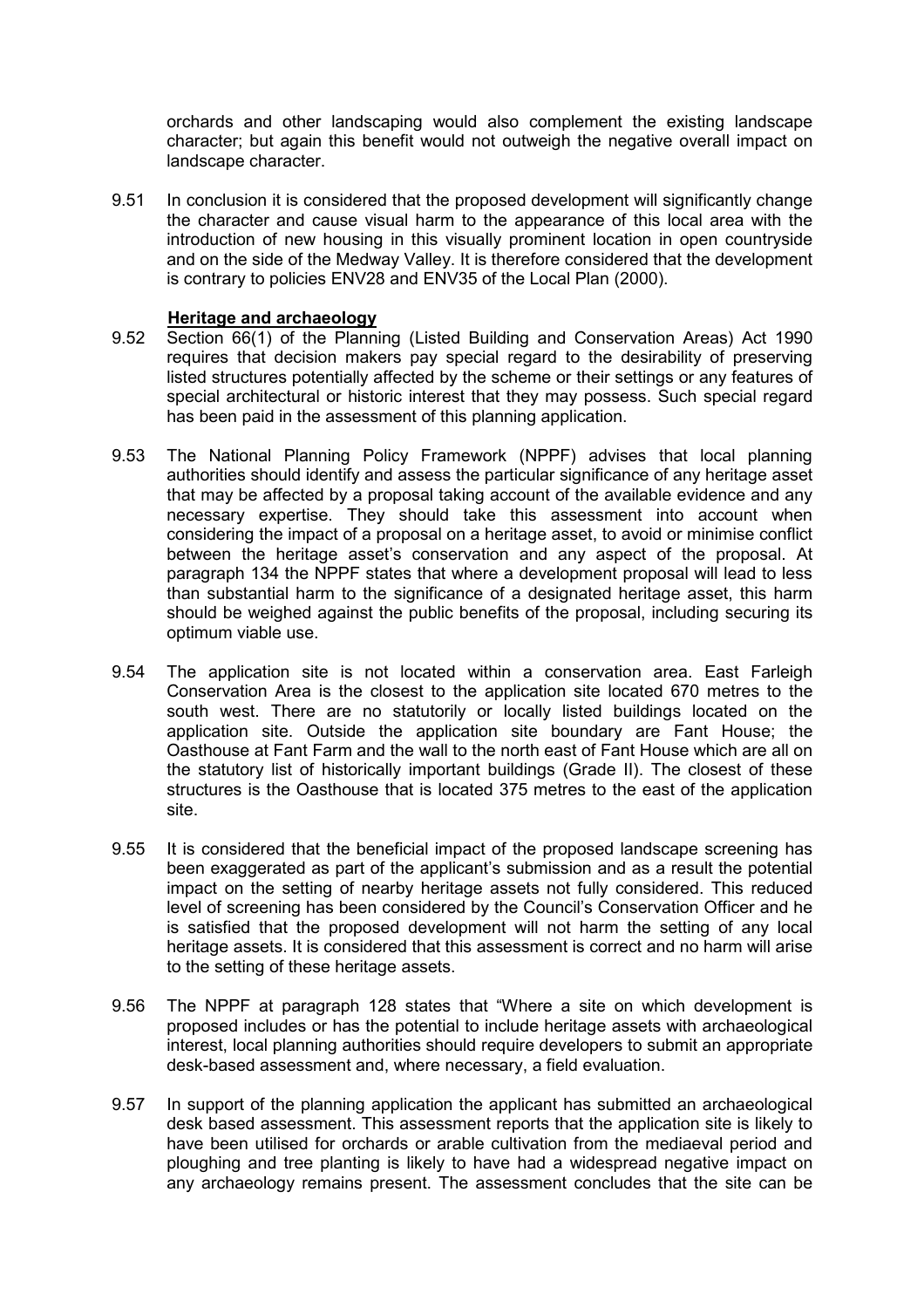considered to have a low to moderate potential for below ground archaeological deposits associated with the Prehistoric and Roman periods. For all other periods the assessment concludes that there is a low potential for below ground archaeological deposits.

9.58 The submitted assessment has been considered by Kent County Council Archaeology. It is advised that this is an area which would have been favourable for prehistoric and Roman activity and there are Roman villas known in this general area. There is no objection to the development subject to a planning condition requiring further assessment of the potential for prehistoric and Roman remains. The planning condition should secure and implement archaeological field evaluation works in accordance with an approved specification and written timetable.

#### **Ecology**

- 9.59 Under the Natural Environment and Rural Communities Act (2006), '*Every public authority must, in exercising its functions, have regard, so far as is consistent with the proper exercise of those functions, to the purpose of conserving biodiversity'*. In order to comply with this 'Biodiversity Duty', planning decisions must ensure that they adequately consider the potential ecological impacts of a proposed development.
- 9.60 The National Planning Policy Framework at paragraph 109 states that '*the planning system should contribute to and enhance the natural and local environment by…minimising impacts on biodiversity and delivering net gains in biodiversity where possible.*'
- 9.61 Paragraph 99 of Government Circular (ODPM 06/2005) Biodiversity and Geological Conservation - Statutory Obligations and their Impact within the Planning System states that: "*It is essential that the presence or otherwise of protected species, and the extent that they may be affected by the proposed development, is established before the planning permission is granted otherwise all relevant material considerations may not have been addressed in making the decision.*"
- 9.62 The application site consists of an arable field with hedgerows, scattered deciduous trees, tall ruderal vegetation, rough semi-improved grassland and some areas of scrub with hedgerows, grassland and scrub. The site has no statutory ecology designation and is not recognised for being of any notable importance in relation to ecology.
- 9.63 Whilst the application site is not covered by a statutory ecology designation there are several statutory designated sites within 10 kilometres of the site. These sites include areas of ancient woodland and two sites designated as a Special Area of Conservation (Peters Pit and North Downs Woodlands). The submitted ecological report concludes that the proposed development is not likely to result in significant impact on these areas.
- 9.64 Whilst the habitats provided on the site are common and widespread throughout the UK, the land does have the potential to support reptiles and breeding birds. As a result and in support of the current application the applicant has submitted the conclusions of an extended phase 1 habitat survey; a walk over survey, badger survey, bat activity surveys and a reptile survey.

#### Reptiles

9.65 A reptile survey of the site found the only species present were slow worms. With the majority of the site arable land, the reptile population is restricted to the areas of hedgerow/rough grassland around the field boundaries.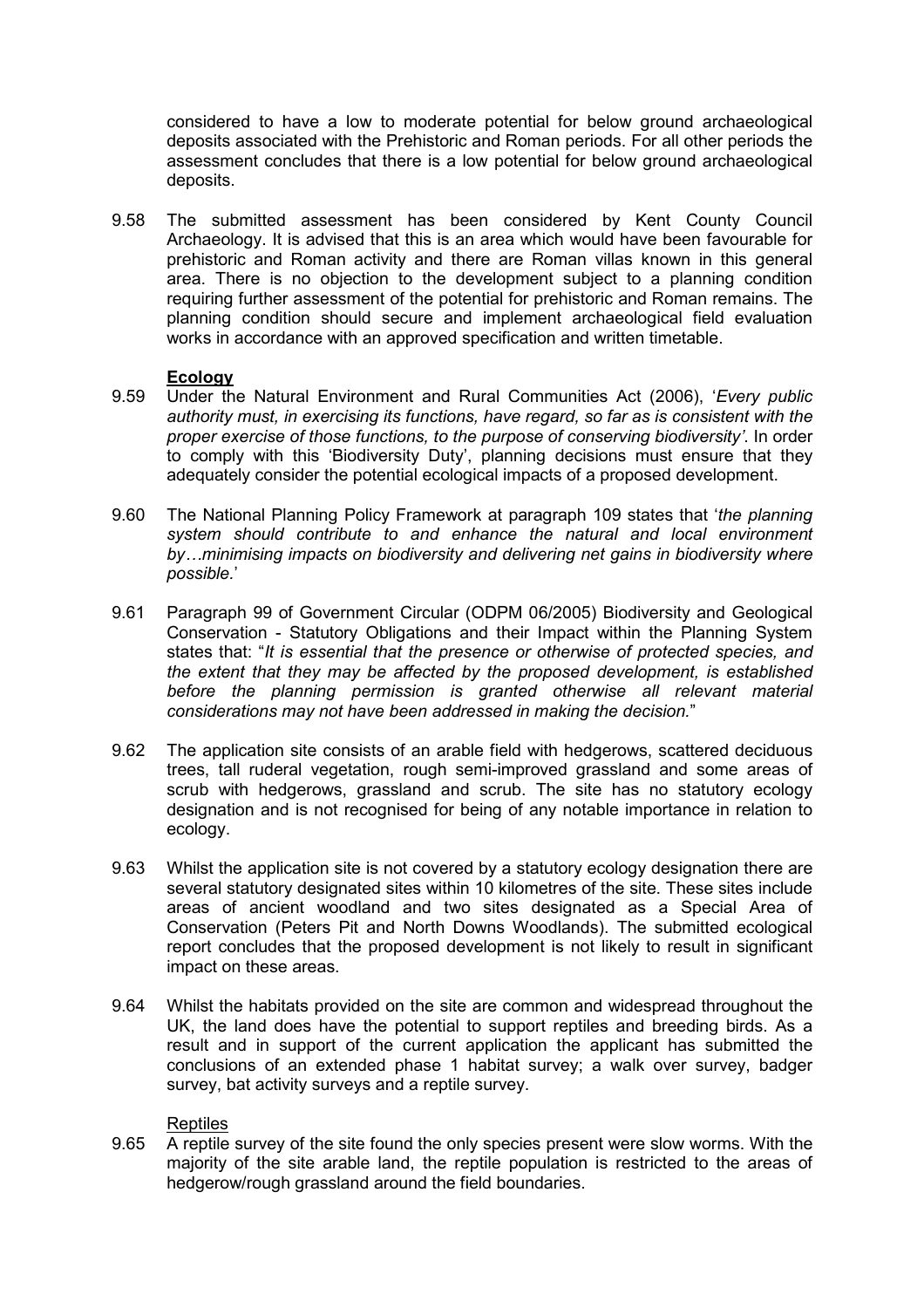- 9.66 The submitted report states that the proposed Sustainable Urban Drainage area is likely to provide the reptile receptor site. As part of this outline submission KCC Ecology have confirmed that this location is likely to be acceptable however it would need to be demonstrated at the detailed design stage through a planning condition that the area has sufficient carrying capacity.
- 9.67 KCC Ecology have confirmed that the submitted survey provides sufficient information to determine the application and if planning permission is approved a planning condition would be necessary to ensure that adequate mitigation is provided.

#### Breeding Birds

- 9.68 The information submitted as part of the planning application has demonstrated that the application site has suitable habitat for breeding birds, including ground nesting birds.
- 9.69 The information provided by the applicant advises that the ecologists monitored for breeding birds during the bat, reptile and phase 1 surveys. KCC Ecology have advised that the survey method for breeding birds is inadequate due to the different timing of breeding bird surveys, the size of the site and the loss of the habitat.
- 9.70 In response, to the concerns of KCC Ecology the applicant has instructed that a specific breeding bird survey be conducted. It has been advised that the results of this survey will not be available prior to the determination of the current planning application. In the event that planning permission is approved it is recommended that the decision is not issued until the results of this survey have been received and evaluated.

Bats

- 9.71 The bat activity surveys conducted by the applicant recorded low numbers of common and soprano pipistrelles foraging within the application site. Whilst this survey work would ideally have covered the whole of the application site, the survey information is considered sufficient by KCC Ecology to determine the planning application. This conclusion is based on the habitats that are present and due to the low numbers of bats that were recorded during the survey work.
- 9.72 With the adverse impact from external lighting on foraging or roosting bats, the design of lighting should be in accordance with the Bat Conservation Trust's Bats and Lighting in the UK guidance. In the event that planning permission is approved a planning condition is recommended seeking details of external lighting.

### Badgers, Newts, Dormice and Invertebrates.

9.73 The survey work did not find any evidence of badgers, newts, dormice on the application site and the applicant considers that the site is likely to support "a low biomass of invertebrates".

### Biodiversity enhancements

9.74 As part of the environmental role to achieving sustainable development the National Planning Policy Framework (NPPF) at paragraph 7 states that the planning system needs to contribute to protecting and enhancing the natural environment and to help improve biodiversity. At paragraph 118 the NPPF states that, local planning authorities should aim to conserve and enhance biodiversity when determining planning applications and take opportunities to incorporate biodiversity in and around developments.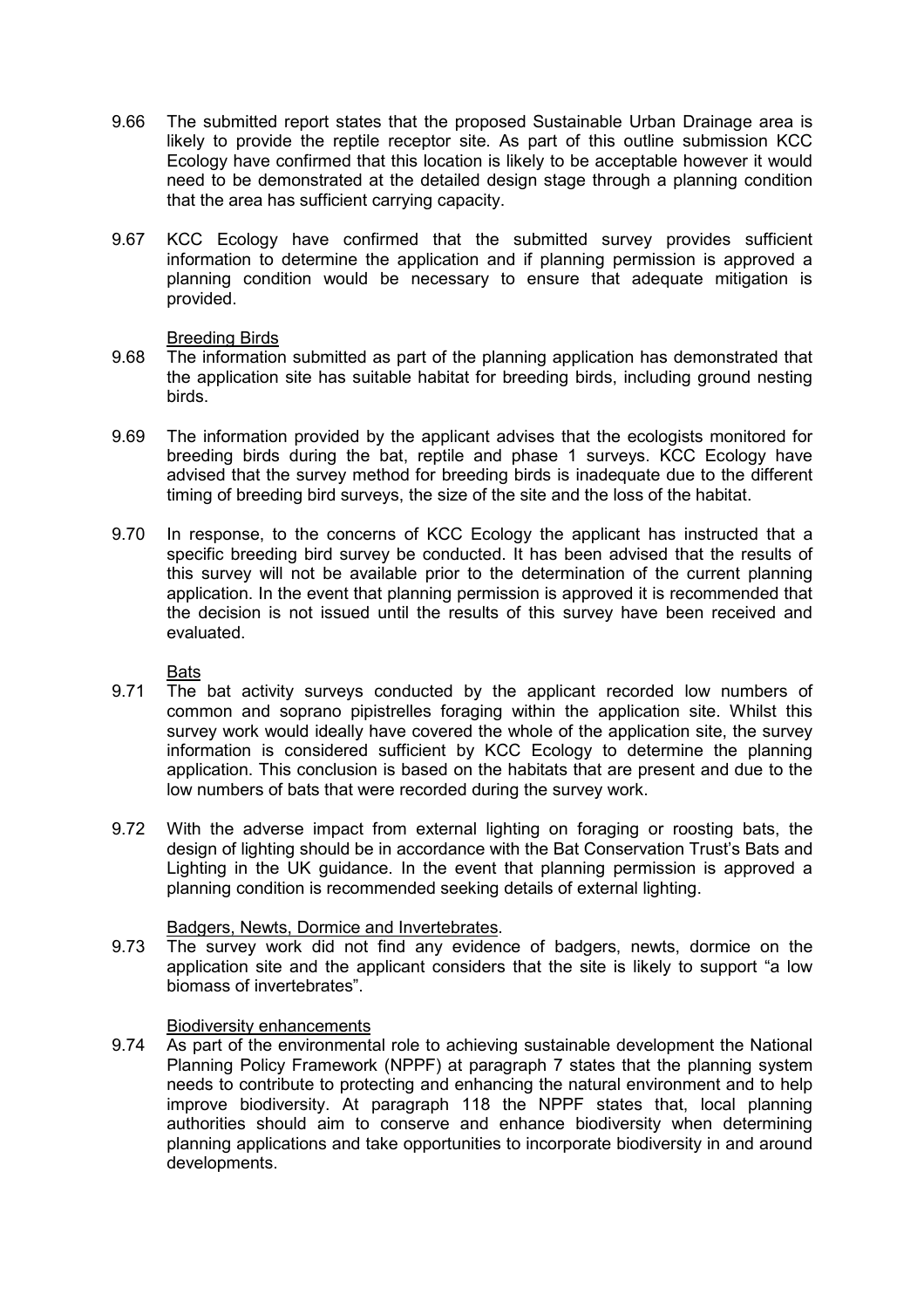- 9.75 Policy ENV6 of the Local Plan states that the council will require a landscape scheme to be carried out as part of development proposals. This landscape scheme should include the retention of existing trees, woodlands, hedgerows, natural and man-made features which contribute to the landscape character or quality of the area. The landscape scheme should provide a scheme of new planting of trees, hedgerows or shrubs, using native or near native tree species, and wherever possible native or near native shrub species.
- 9.76 The applicant has recommended biodiversity enhancements in the form of a 3 metre wildlife buffer to the existing boundary hedges and the creation of specific new habitats within the open areas of the development. The current application is in outline form and is considering access arrangements with all other matters reserved for future consideration. In the event that planning permission is approved a planning condition should seek the submission of biodiversity enhancements including nerw habitats for breeding birds for approval and implementation prior to first occupation of the proposed houses.
- 9.77 It is considered that the subject to the implementation of acceptable mitigation measures, and planning conditions relating to control of external lighting, the management of open areas and ecological enhancement the proposed development would be acceptable in terms of the ecological impact.

### **Access and highway safety**

- 9.78 Paragraph 32 of the NPPF states that decisions taken on planning applications should take account of whether all people have safe and suitable access to the site. Policy T1 of the Local Plan states that all new development will require to be safely and securely related either to existing or to improved movement networks.
- 9.79 The current application has been submitted in outline form with access arrangements to be considered at this stage with all other matters reserved for future consideration.
- 9.80 The application site is currently undeveloped and there is no existing direct vehicle access to the public highway. At the eastern end of the Gatland Lane frontage (adjacent to 37 Gatland Lane) there is an existing vehicular access road to the properties at 39 and 41 Gatland Lane. The first part of a public footpath (KB17) running from Gatland Lane follows the route of this access track with the footpath then continuing as a grassed path further to the south. Public footpath KB17 is orientated north to south and divides the main part of the application site into two parts.
- 9.81 Public footpath KB17 continues past the southern extent of the application site. The footpath provides (via footpath KB12) a link to either Hackney Road to the east or to the west joining Farleigh Lane just to the north of East Farleigh Railway Station. Public footpath KB13 is located outside the application site but runs along part of the southern boundary providing a second more northerly link from footpath KB13 to Farleigh Lane.
- 9.82 The proposed main new vehicular access to the development site in the form of a 'T' junction which is located 78 metres from the south eastern end of the Gatland Lane site frontage and opposite the existing telecommunications equipment in Gatland Lane. The main vehicle access will join a 5.5 metre wide access road that goes through the site with 2 metre wide footways on each side.
- 9.83 The access that will require the relocation of an existing lighting column includes sightlines in both directions of 2.4 metres by 59 metres. These sightlines are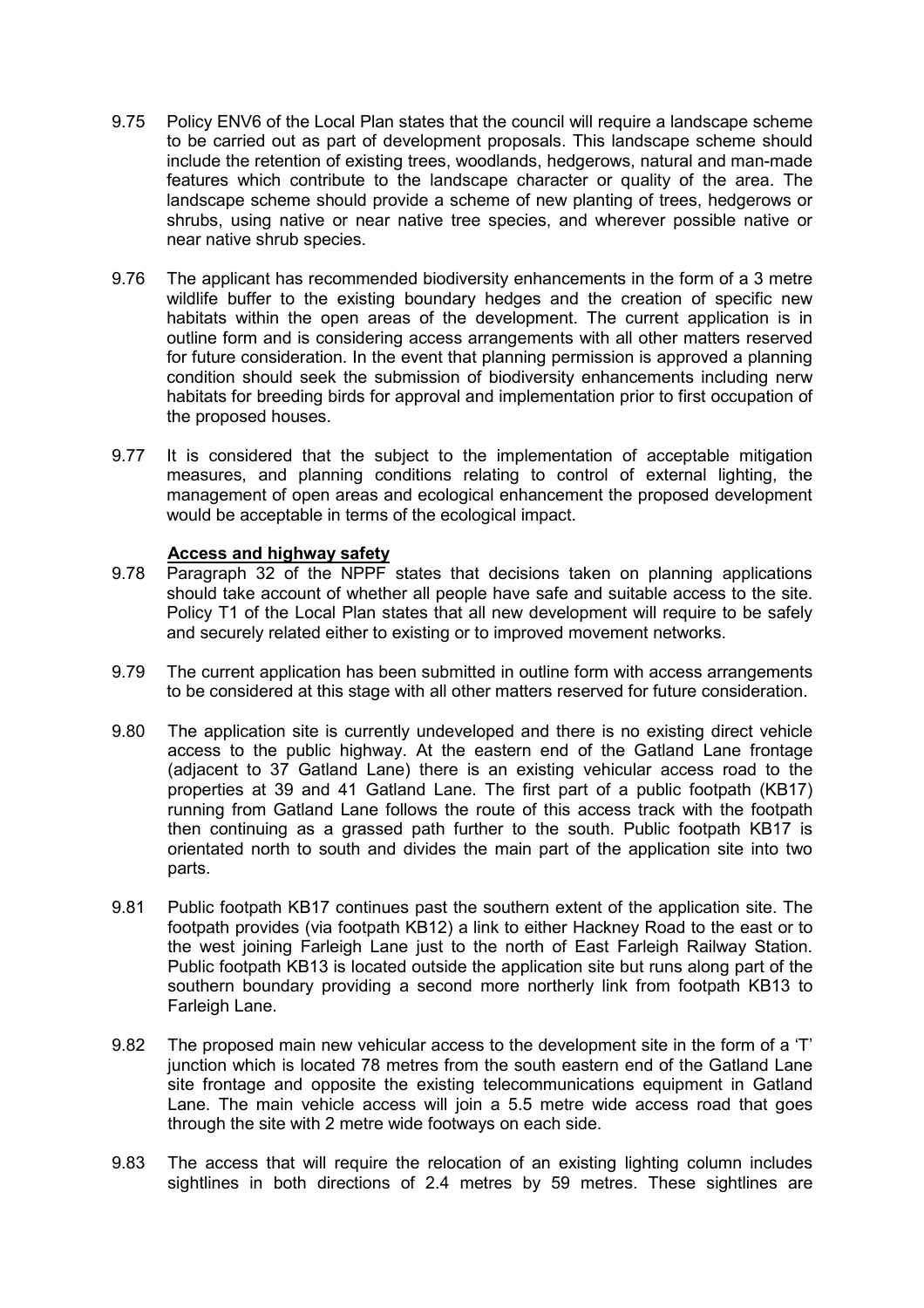considered appropriate for this location and the speed of vehicles travelling past the application site. As part of the application swept path analysis has been submitted and it is considered that this adequately illustrates that the new junction can accommodate the turning manoeuvres associated with large vehicles including refuse vehicles.

- 9.84 The access arrangements include a new pedestrian emergency vehicle access located opposite 56 Gatland Lane. A third and final proposed access point from Gatland Lane is for pedestrians only and located 12 metres from the access to the public right of way that runs adjacent to 37 Gatland Road.
- 9.85 A Stage 1 Road Safety Audit of the proposed access has concluded that there are no fundamental safety hazards associated with the junction layout design and pedestrian facilities. The audit recommended that dropped kerbs and tactile paving should be provided on either side of the site access and this has been addressed within the submitted proposals. The results of the capacity modelling undertaken on the new site access with Gatland Lane demonstrate that this access would operate satisfactorily.
- 9.86 An analysis of five year road crash incidents has not identified any prevalent trends although isolated incidents involving turning vehicles and vulnerable road users have been recorded.

### **Trip generation and traffic impact**

- 9.87 At paragraph 32, the NPPF states that development should only be prevented, or refused on transport grounds where the residual cumulative impacts of development are 'severe'.
- 9.88 In support of the submitted application the applicant has submitted a Transport Assessment. The trip generation forecasts for the proposed development show that the development will generate 111 vehicle trips in the AM peak hour and 130 vehicle trips in the PM peak hour. The forecasts have been derived through reference to comparable completed developments that are provided within the industry standard Trip Rate Information Computer System (TRICS) database.
- 9.89 The assessment of traffic impact has been based on surveys in July 2014 of the Farleigh Lane, Gatland Lane, Glebe Lane staggered crossroads and the traffic signalled Tonbridge Road, Farleigh Lane, Fountain Lane crossroads. A survey of the junction 5 of the M20 undertaken in September 2014 has also been used. These surveys have provided recent data on each of the main junctions that are considered relevant to the current proposal.

#### Farleigh Lane, Gatland Lane, Glebe Lane staggered crossroads

9.90 KCC highways have confirmed that the results of the capacity modelling undertaken on the staggered priority crossroads demonstrate that all parts of this junction would operate satisfactorily following completion of the proposed development.

#### Tonbridge Road (A26), Farleigh Lane, Fountain Lane crossroads

- 9.91 Following concerns expressed by the highways officer, the applicant has submitted details of additional capacity improvements to this junction. These measures seek to address the potential for worsening delays on the Fountain Lane section of the junction with Tonbridge Road.
- 9.92 The improvement involves the lengthening of the two lane approach on Fountain Lane which will provide additional queuing capacity through the alteration and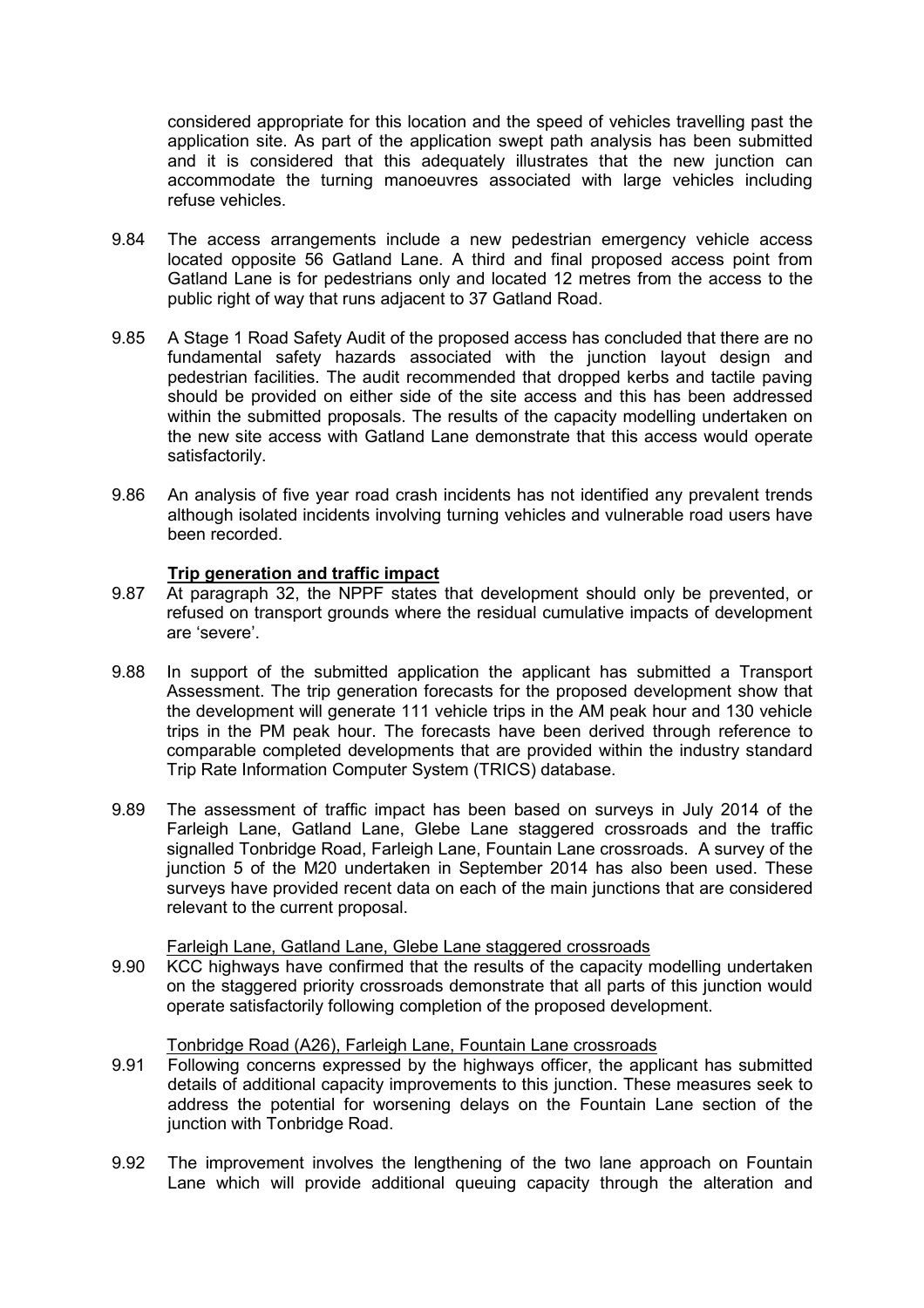addition of road markings. Other mitigation includes modifications to the eastbound Tonbridge Road junction section, including an adjustment to the stop line and the extension of the right turn lane.

9.93 It is considered that the proposed works to this junction will mitigate the impact of the additional traffic generated by the development during peak periods. The KCC Highways have confirmed that there is no objection to the proposal subject to the applicant entering into a Section 278 Agreement to secure the junction improvements put forward by the applicant including those set out above. In the event that planning permission is approved this would be secured through a planning condition.

#### A20 and Hermitage Lane corridors

- 9.94 After initial concerns were expressed to the applicant about traffic impact, further analysis has been submitted relating to the potential impact of the development on the Hermitage Lane, A20 approach to junction 5 of the M20. The information that has been received includes capacity modelling for the A20, Hermitage Lane and A20, Coldharbour Lane junctions.
- 9.95 This modelling has considered recently collated traffic data and other committed developments in the locality. The modelling indicates that the junctions will operate at levels close to, or above capacity. The proposed additional development will result in a marginal worsening of queuing and delays at both junctions.
- 9.96 KCC Highways has considered the traffic assessment and the current and likely future conditions on the local highway network. This shows that whilst the current development is likely to make the existing congestion worse, KCC highways have confirmed that it is not possible to conclude that the potential impact on the highway network could be described as a 'severe' in relation to congestion or safety.
- 9.97 The National Planning Policy Framework (NPPF) states that development should only be prevented or refused on transport grounds where the residual cumulative impacts of development are 'severe'. Whether the impact is severe can only be judged on a case by case basis, taking account of all material factors.
- 9.98 It is considered that the improvement of the A20, Hermitage Lane junction (forming part of the identified Maidstone Integrated Transport Package) secured through a financial contribution as part of a planning obligation would reduce the highways impact from the development to a more acceptable level. Whilst it is acknowledged that there will be greater congestion on this part of the network. KCC highways have confirmed that subject to the completion of these highways works no objection can be made to the proposal.

### **Sustainable travel**

- 9.99 Paragraph 29 of the NPPF states that: *'Transport policies have an important role to play in facilitating sustainable development…..The transport system needs to be balanced in favour of sustainable transport modes, giving people a real choice about how they travel…..opportunities to maximise sustainable transport solutions will vary from urban to rural areas.'*
- 9.100 Policy T21 of the Local Plan states that in order to ensure that new development proposed outside the appropriate designated or allocated areas, as defined on the proposals map, is well related to the existing transport network and has opportunities to afford transport choices. Development especially those which are likely to generate a high level of visitors should have good access to existing public transport access points, make provision for ease of access by cyclists and should be well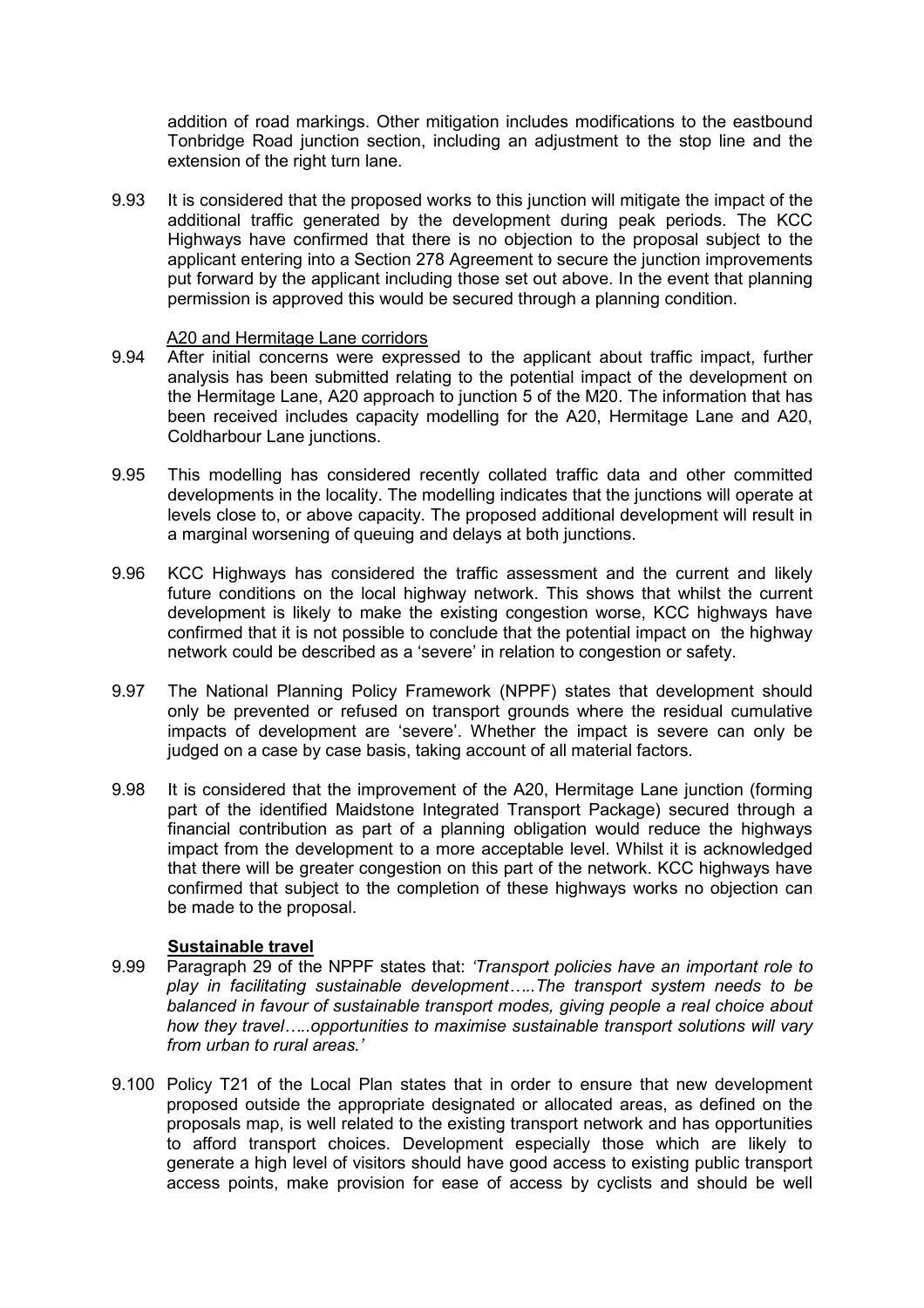related to existing development which can be reached along safe footpaths that follow pedestrians' preferred routes.

- 9.101 One of the core planning principles set out at paragraph 17 of the NPPF that should underpin decision making is that planning should "*actively manage patterns of growth to make the fullest possible use of public transport, walking and cycling, and focus significant development in locations which are, or can be made sustainable". At paragraph 32 the NPPF states that* decisions should take account of whether the opportunities for sustainable transport modes have been taken up depending on the nature and location of the site, to reduce the need for major transport infrastructure.
- 9.102 New access arrangements from Gatland Lane include a new pedestrian emergency vehicle access located opposite 56 Gatland Lane and a proposed access point from Gatland Lane. This second access is for pedestrians only and located 12 metres from the access to the public right of way that runs adjacent to 37 Gatland Road.
- 9.103 The applicant has put forward measures that seek to provide sustainable travel options for future residents in relation to walking and cycling. These measures include off site improvements in the form of tactile paving and dropped kerbs at side road junctions. The applicant also proposes to convert the pedestrian refuge that is positioned outside 539 Tonbridge Road (to the east of the Terminus Road junction) to a controlled puffin crossing.
- 9.104 It is proposed to retain the section of existing footway that runs along the northern site boundary on Gatland Lane and to widen this path to achieve a continuous width of 2 metres. The existing footpath (PROW KB17) that crosses the application site will be retained as part of the proposal and it will not be diverted or closed. Improvements to the existing Public Right of Way in terms of hard surfacing and access from within the site are proposed to facilitate the use of this footpath. The improvements to the footpath are welcome for internal circulation; however these measures will have limited benefit on sustainable travel outside the site.
- 9.105 As part of the submitted Transport Assessment the applicant has carried out an investigation of the availability and ease of public transport, cycling and walking access in the area surrounding the application site.
- 9.106 East Farleigh railway station is recognised as being within reasonable walking distance to the south of the application site. Whilst East Farleigh railway station offers the simplest and quickest route to access the rail network, there is no scope to improve the existing public footpaths to the south of the site as these are across private land.
- 9.107 There are bus stops immediately adjacent to the site in Gatland Lane. These bus stops provide an hourly Monday to Saturday daytime service to Downswood (no 8.) and Senacre Wood (no.86) both via Maidstone Town Centre. In the opposite direction these services go to Maidstone Hospital via either Beverley Road shops (no.8) or via Fountain Lane (no.86). More regular bus services are available 650 metres from the centre of the application site on the A26 Tonbridge Road.
- 9.108 The submitted Transport Assessment submitted indicates that bus stop improvements are proposed by the applicant. As a minimum, these improvements would need to include the provision of a bus shelter, timetable information and raised kerbing at the bus stops within reasonable walking distance.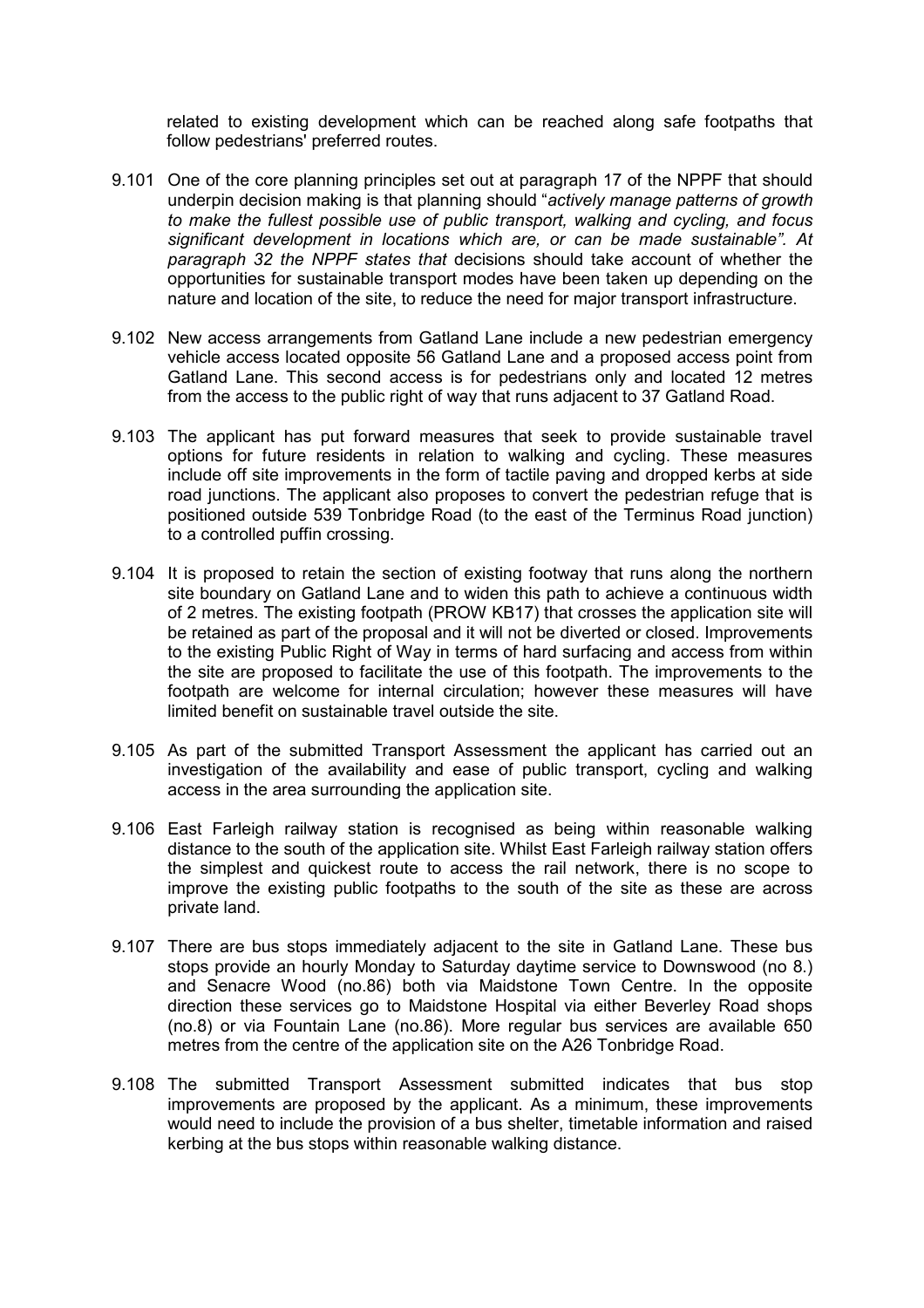- 9.109 A draft travel plan has been submitted in support of the planning application. The travel plan seeks to provide an ongoing basis for encouraging sustainable travel patterns and reducing vehicle trips over time.
- 9.110 The travel plan includes measures, initiatives and targets that are associated with achieving a 10% reduction in single occupancy car journeys over a five year period. In the event that planning permission is approved a planning condition would be necessary to secure the provision and implementation of an agreed travel plan and planning condition or planning obligation towards the off site bus improvement works

#### **Car parking**

- 9.111 The Councils off street car parking standards are set out in the Kent Design Guide Review: Guidance Note 3 (November 2008) on residential parking. The current site is considered to fall in the 'suburban edge, village, rural' category within these parking standards. In 'suburban edge, village, rural' areas one and two bedroom houses require 1.5 spaces per unit, there and four bedroom houses require 2 spaces per unit and 0.2 % is required for on street visitors parking.
- 9.112 The current proposal is in outline form considering access only and as a result it is not possible to confirm the number and size of dwellings at this time. As part of the submission from the applicant, indicative information shows provision of 28 one bedroom units, 75 two bedroom units, 88 three bedroom units and 34 four bedroom units.
- 9.113 The applicant intends to provide off street car parking and on street visitor parking in dedicated lay-bys. It is considered that there is sufficient space on the site for the provision of adequate on-site parking that will reduce the potential for any overspill parking on existing adjacent roads. The applicant has stated that it is intended that the detailed design will fully comply with adopted parking standards and there is nothing currently available that would suggest that this could not be achieved.
- 9.114 In conclusion the access arrangements that have been outlined as part of the application demonstrate that the proposed access to the application site can be achieved in a satisfactory manner with no adverse impact on highway safety. In relation to trip generation and traffic impact it is concluded that the Farleigh Lane, Gatland Lane, Glebe Lane staggered crossroads will operate satisfactorily following completion of the proposed development.
- 9.115 The traffic impact on the Tonbridge Road A26, Fountain Lane, Farleigh Lane junction can be satisfactory mitigated by junction improvements secured through a section 278 agreement and a planning condition. The mitigation achieved through highway improvements that can be secured as part of a planning obligation will reduce the impact to an acceptable level on the A20 and Hermitage Lane Corridors. It is considered whilst the proposals do not maximise the opportunities available to encourage sustainable travel choices, in the event that planning permission is approved this can be resolved through a planning obligation or planning condition.

#### **Air quality**

9.116 Paragraph 109 of the NPPF states that the planning system should contribute to and enhance the natural and local environment by preventing both new and existing development from contributing to or being put at unacceptable risk from, or being adversely affected by unacceptable levels of soil, air, water or noise pollution.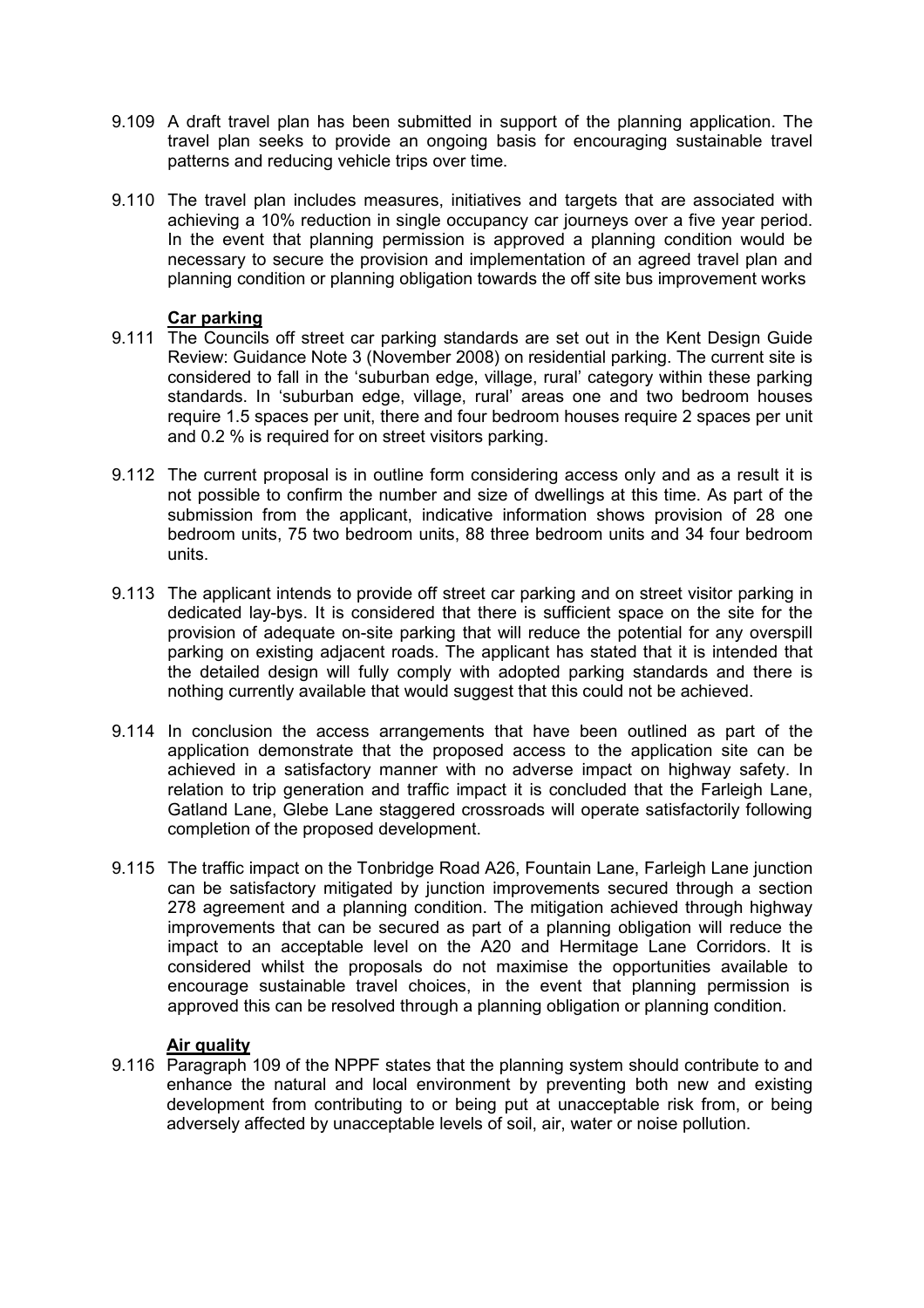- 9.117 The application site is located next to an Air Quality Management Area which follows the Maidstone urban area boundary. In support of the application the applicant has submitted the conclusions of an air quality assessment.
- 9.118 The assessment found that the air quality at the application site is generally better than other parts of Maidstone that have higher traffic levels. Whilst it is acknowledged that the proposed development will change vehicle movements on local roads, it was found that this would not *'…significantly affect sensitive receptors located close to these roads"*. It was also found that air quality for future residents would be acceptable. The assessment concluded that the proposed development was acceptable in terms of its impact on, and sensitivity to, local air quality.
- 9.119 The potential impact of the development on local air quality has also been assessed by the environmental health officer with reference to the submitted air quality assessment. After assessing this impact the environmental health officer concluded that there were no grounds to object to the development subject to a planning condition requiring on site air quality mitigation measures.
- 9.120 The Department of the Environment Food and Rural Affairs (DEFRA) have developed a formula to calculate the monetary harm from air pollution called the emissions mitigation and damage cost assessment. In the event that planning permission is approved it is recommend that a planning condition be used to secure on site air pollution mitigation measures to reflect the result from the DEFRA cost assessment.

#### **Residential amenity and standard of new accommodation**

- 9.121 Paragraph 17 of the NPPF sets out the 12 core principles of planning, and in terms of design these include: 'always seeking to secure high quality design and a good standard of amenity for all existing and all future occupants of land and buildings.'
- 9.122 The current application seeks outline planning permission with only access arrangements considered at this time. In these circumstances the current submission does not include full details of the scale, design and internal layouts of the proposed development. The submission does provide an illustrative site layout which seeks to demonstrate that the site could adequately accommodate the housing numbers proposed and show that they will be of an acceptable standard.
- 9.123 Existing residential properties in Gatland Lane, Cowdrey Close and Pitt Road adjoin the application site to the north east, with further residential properties on the opposite side of Gatland Lane looking towards the western part of the site frontage. The illustrative site layout shows that the number of dwellings proposed can be accommodated on the application site whilst maintaining the amenities of existing adjacent residents. This assessment has been made in relation to privacy, daylight, sunlight and outlook.
- 9.124 The illustrative site layout demonstrates that the site can accommodate the number of dwellings proposed and provide these to a suitable standard including in terms of outdoor space and privacy. The development also provides a quantity of open space covering over 6 hectares which is significantly above the Council's minimum requirement of 2.91 hectares.

# **Open space**

9.125 Policy OS1 of the Council's Open Space Development Plan Document outlines the requirement for on site open space provision within new development. Planning Guidance from the Fields in Trust recommend that for a development of the size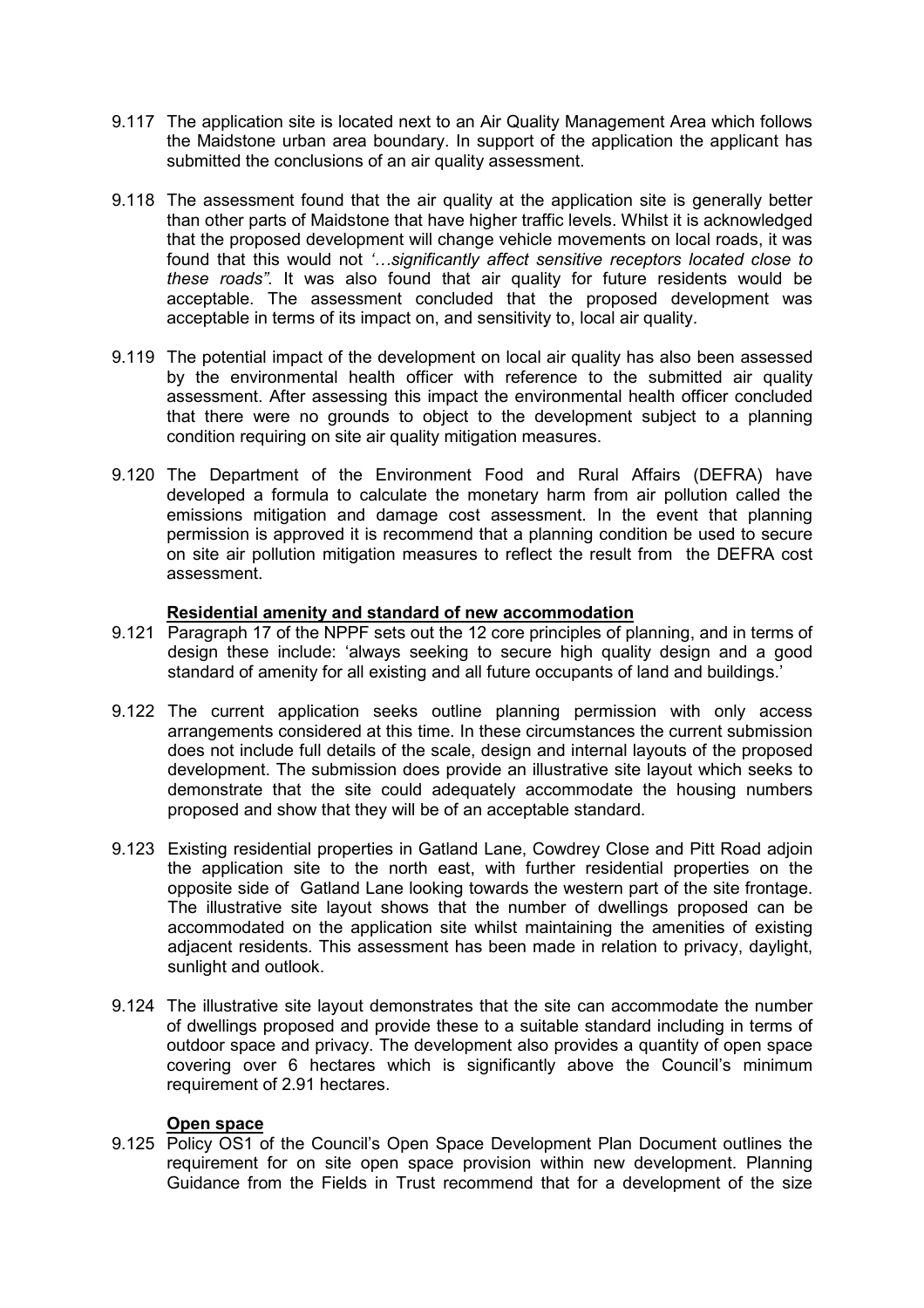proposed there should be a local area for play (LAP), a local equipped area for play (LEAP); a multi-use games area (MUGA) and financial contribution towards a neighbourhood area equipped for play (NEAP).

- 9.126 Whilst it is acknowledged that the area of open space shown on the indicative layout is above the Council's normal standards, it is unclear what type of open space is proposed. The submitted Design and Access Statement refers to areas of pocket play which suggests that the space will provide LAPs. After assessment of the submitted proposal by the Parks and Recreation section it is considered that the development should be served by the provision of one or two LEAP's complemented by an additional one or two LAP's. This would offer a broader range of activities for children covering a wider age range.
- 9.127 It is considered that the development will also lead to increased pressure on other local areas of open space. It is considered that there would be an increase in usage of facilities at the site known as Gatland Lane recreation ground as well as any others within a one mile radius of the development. In order to mitigate this impact and in the event that planning permission is approved a planning obligation is recommended seeking an additional off-site financial contribution for surrounding open space in particular in terms of equipped play areas for the teenage demographic and outdoor sports facilities. The financial contribution would be towards the improvement, maintenance, refurbishment and replacement of facilities within these areas. Facilities would include but not be restricted to pavilions, play equipment and play areas, ground works, outdoor sports provision and facilities and installation of a MUGA.

### **Flooding and drainage**

- 9.128 The application site falls within flood zone 1 and therefore is considered to be at low risk of flooding from all sources. In the event that planning permission is approved planning conditions would be recommended to seek further details of a sustainable urban drainage system and its future management.
- 9.129 The Environment Agency, Southern Water, Upper Medway Internal Drainage Board and the Local Lead Flood Authority (KCC) have all been consulted on the current outline planning application. All of these consultees have confirmed that they have no objection to the development subject to conditions attached to any approval of permission. It is considered subject to the use of necessary conditions that the proposed development is acceptable in relation to flooding and drainage issues.

#### **Environmental Impact Assessment**

- 9.130 With the proposed development including more than 150 houses and the overall area of the development exceeding 5 hectares, the proposed development falls within the scope of Schedule 2 of The Town and Country Planning (Environmental Impact Assessment) (Amendment) Regulations 2015 as an urban development project.
- 9.131 In this context and as set out in the planning history section of this report a screening opinion was issued on the 27 March 2015 (MBC ref: 15/501734/ENVSCR) that concluded that an Environmental Impact Assessment was not required as part of the proposed development.

### **Planning obligations**

9.132 Under the terms of section 122 of the CIL Regulations all planning obligations sought must be necessary to make the application acceptable in planning terms; directly related to the development; and fairly and reasonably related in scale and kind to the development.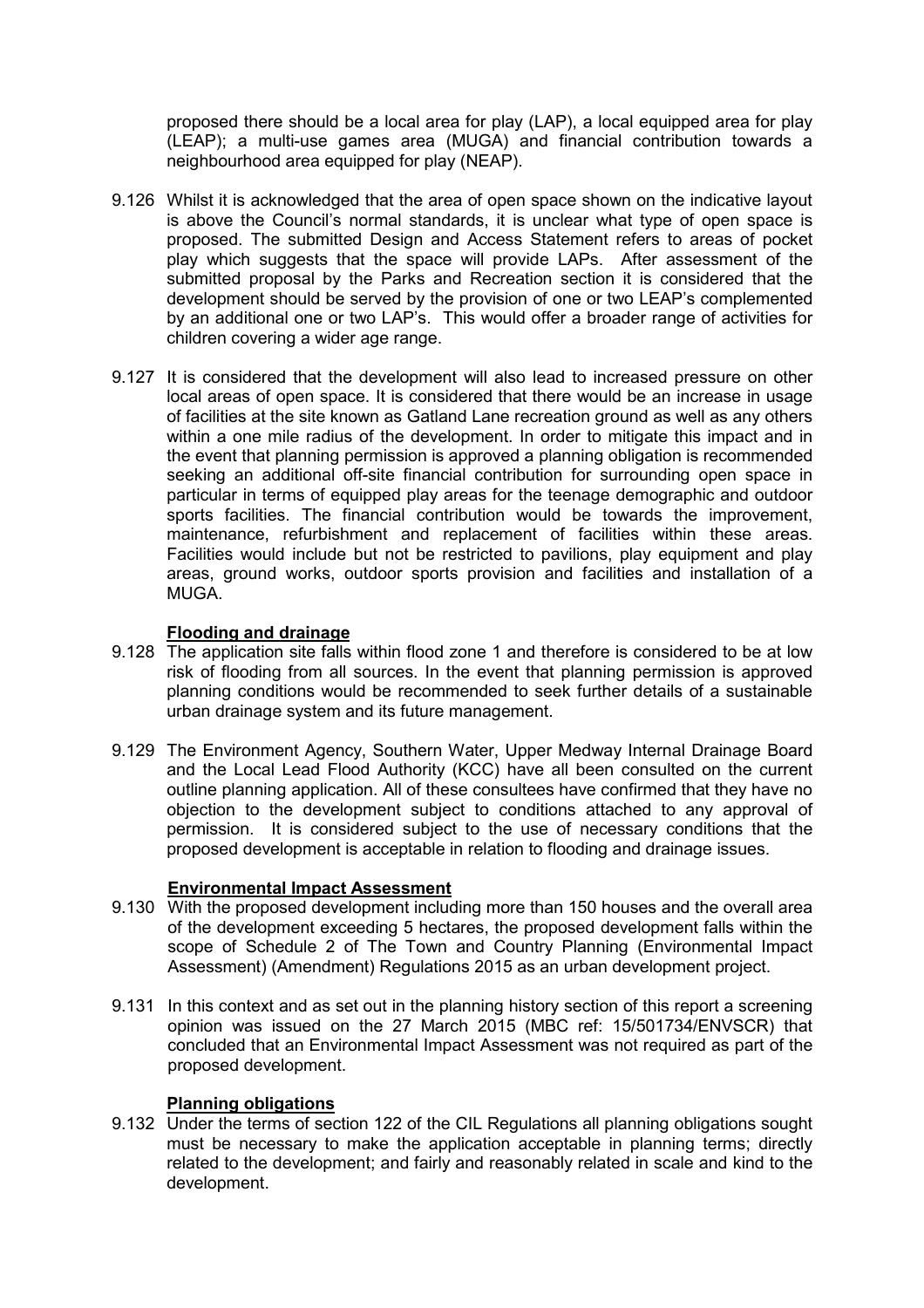- 9.133 Since 6th April 2015, section 123 of the CIL Regulations additionally requires that all contributions being sought by way of s106 agreements should relate to the funding or provision of an infrastructure project or type of infrastructure, and that seeks to limit the number of separate planning obligations (calculated back to April 2010) that can contribute towards the funding or provision of a project or type of infrastructure ("the pooling restriction"). As such, the scope of contributions that can be sought in respect of new development is restricted. Affordable housing is excluded from this restriction.
- 9.134 Policy CF1 of the Local Plan states: *'Residential development which would generate a need for new community facilities or for which spare capacity in such facilities does not exist, will not be permitted unless the provision of new, extended or improved facilities (or a contribution towards such provision) is secured by planning conditions or by planning obligations.*

#### Affordable housing and wheelchair accessible homes

- 9.135 Kent County Council have identified a need for five wheelchair accessible homes as part of the proposed on site affordable homes provision.
- 9.136 In support of an offer of 30% affordable housing provision, the applicant's planning statement highlights emerging policy CS10 and other recently approved strategic housing schemes such as the site known as Land East of Hermitage Lane. Draft policy CS10 was included in the version of the draft Local Plan published in March 2013.
- 9.137 The Council's Affordable Housing DPD was adopted in December 2006 and seeks 40% affordable housing provision on sites across the borough. Following research as part of evidence base for the draft Local Plan (Viability Evidence Base (CIL Viability Study July 2015; and Viability Addendum Report 07 August 2015) draft policy DM13 seeks 30% affordable housing provision within the Maidstone urban area and 40% in the countryside, rural service centres and larger villages. The site known as land East of Hermitage Lane is located within the urban area and the current application site located outside this area in the countryside.
- 9.138 In accordance with 173 of the NPPF it is acknowledged that a local planning authority has to consider financial viability as part of the decision making process, however it is considered that the evidence submitted with the planning application is insufficient to justify a reduction to 30% affordable housing provision.
- 9.139 In order to consider this reduction in provision a financial viability appraisal would be required and for this appraisal to be independently verified at the applicant's expense. In the absence of this it is recommended that planning permission is refused on the basis that the applicant has failed to demonstrate that the development cannot support 40% affordable housing provision.

#### Education

- 9.140 Kent County Council has identified an additional need for primary school and secondary school capacity and community learning that will be generated from the proposed development. It is considered that this need can be met through financial contributions and the following planning obligations are recommended:
	- Primary education: contribution of £4,000 per house (and if proposed £1,000 per flat) towards Hermitage Lane Primary School Phase 2 construction
	- Primary education: contribution of £374.25 per house (and if proposed £93.56 per flat) towards Hermitage Lane Primary School site acquisition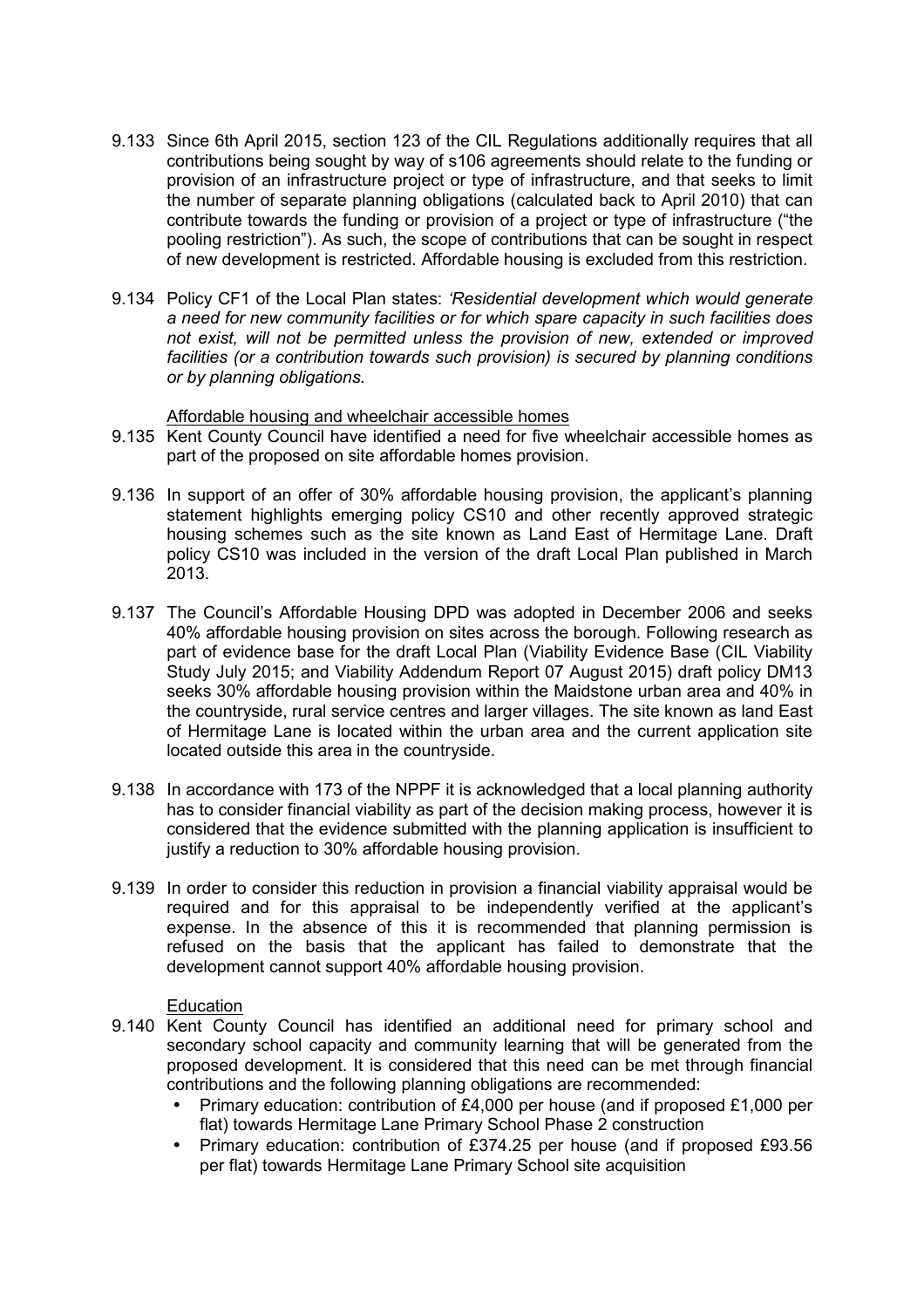- Secondary education: contribution of £2359.80 per house (and if proposed £589.95 per flat) towards the second phase of expanding Maplesden Noakes School (secondary education);
- Community Learning: contribution of £30.70 per dwelling towards Portable equipment purchase namely: mobile projector, projector screen, laptops and Licences to enable additional flexible course delivery across multiple sites in Maidstone to provide additional capacity for the attendees from this development.

## Youth services

- 9.141 Kent County Council has identified additional demands on the youth service that will be generated from the proposed development. It is considered that this need can be met through a financial contribution and the following planning obligation is recommended:
	- Youth Service: contribution of £8.49 per dwelling towards additional equipment required to support the additional attendees supplied to the Maidstone Youth Service.

# Library service

- 9.142 Kent County Council has identified an additional demand on the library service that will be generated from the proposed development. It is considered that this need can be met through a financial contribution and the following planning obligation is recommended:
	- Library service: book stock contribution of £48.02 towards additional book stock required to mitigate the impact of the new borrowers from this development.

# Social care

- 9.143 Kent County Council has identified an additional demand on social care services that will be generated from the proposed development. It is considered that this need can be met through a financial contribution and the following planning obligation is recommended:
	- Social Care: contribution of £53.88 towards accessibility improvements to community buildings where social care services are delivered by KCC or a third party

### **Healthcare**

- 9.144 NHS Property Services Ltd has identified additional pressures on the local primary and community health service that will result from the proposed development. It is considered that these pressures can be mitigated through a financial contribution and the following planning obligation is recommended:
	- Healthcare: total contribution of £132,256 towards improvements within primary care in order to provide the required capacity by way of extension, refurbishment and/or upgrade to the following local surgery premises:
		- Blackthorn Medical Centre, St Andrews Road, ME16 9AN
		- College Practice (Barming), Marigold Way, ME16 0ZJ
		- Lockmeadow Clinic, 54-56 Tonbridge Road, ME16 8SE

### Open space

9.145 As a result of the development, surrounding open space is likely to see an increase in usage and in particular in terms of equipped play areas for the teenage demographic and outdoor sports facilities. In order to mitigate this impact the Councils Parks and Recreation department seek an off-site financial contribution as a planning obligation. The contribution would be for the improvement, maintenance, refurbishment and replacement of facilities within these areas.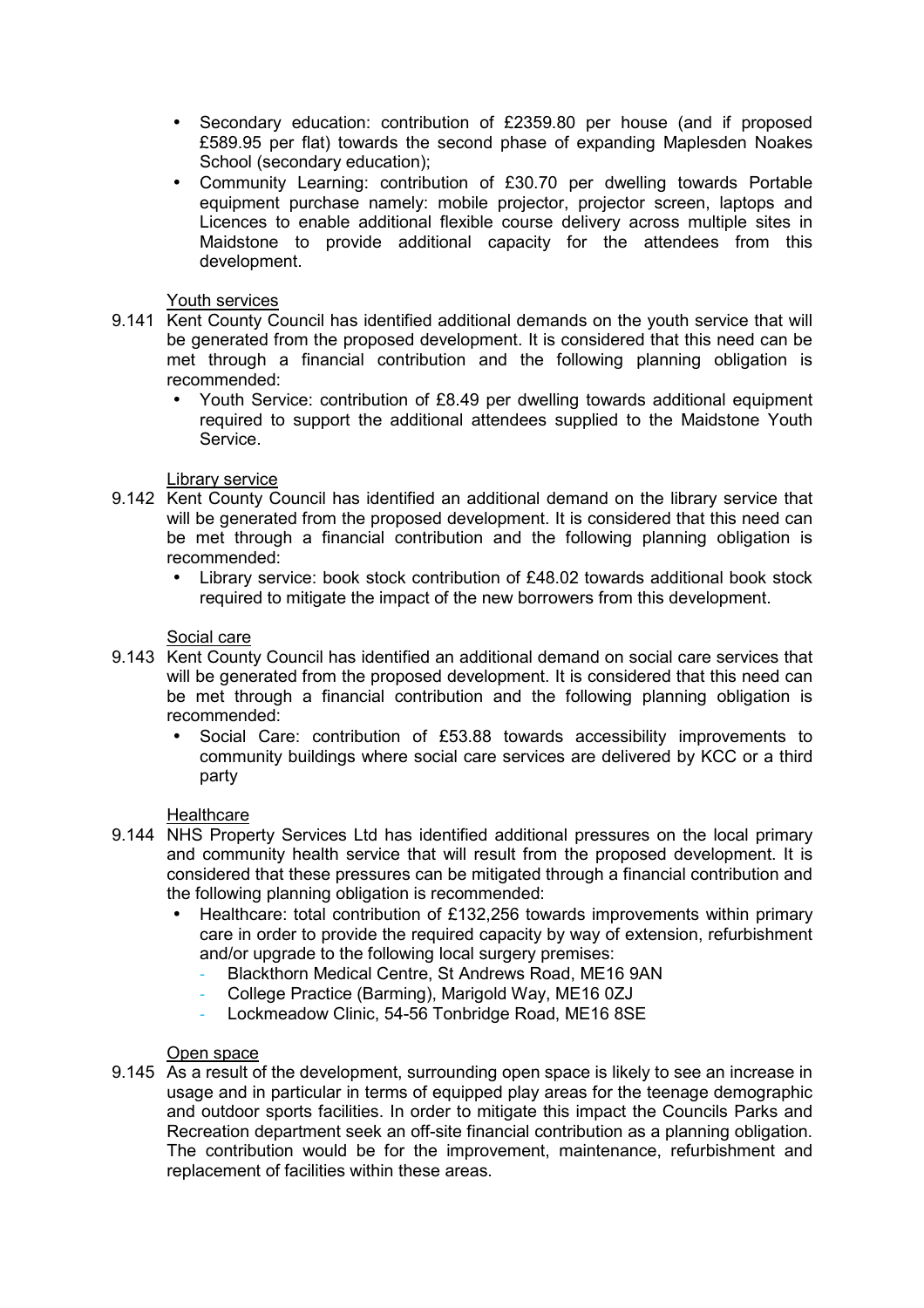9.146 Facilities would include but not be restricted to pavilions, play equipment and play areas, ground works, outdoor sports provision and facilities and the consideration of a MUGA with Gatland Recreation Ground the likely location. This contribution would £400 per proposed dwelling.

#### Highway impact mitigation

9.147 In order to mitigate the impact of the development on the local highway network a planning obligation is considered necessary to request a financial contribution towards highway improvements. These improvements will reduce the impact to an acceptable level on the A20 and Hermitage Lane corridors. Based on the traffic increase of up to 4.3% that is identified in the applicant's Transport Assessment Addendum a financial contribution of £24,950 is requested.

#### CIL Regulations compliance

9.148 The planning obligations that have been set out above have been considered against the restrictions set out the CIL regulations and they were found to be compliant.

### **10.0 CONCLUSION**

- 10.1 The National Planning Policy Framework at paragraph 14 states that a *"...presumption is favour of sustainable development…should be seen as a golden thread running through…decision making".* The NPPF at paragraphs 7 and 8 lists the three dimensions to sustainable development that require the planning system to perform an economic role, a social role and environmental role.
- 10.2 The economic benefits that the submitted proposal would bring are acknowledged, however for reasons that have been set out in this report these benefits are considered to have moderate weight in the overall consideration of the current development. The proposed development will help meet the social role set out in the NPPF by offering new housing, local housing choice and affordable housing. With the current lack of a five year housing land supply in the borough, the provision of 225 houses needs to be given significant weight in the determination of the current planning application.
- 10.3 In relation to the environmental role the site is in a prominent location in an area where landscape value has been recognised by both adopted and emerging policy. It is considered that the submitted proposal will result in substantial change to the character of this area.
- 10.4 In accordance with paragraph 14 of the NPPF the assessment of this proposal needs to consider whether the *"…adverse impacts" of granting planning permission "…would significantly and demonstrably outweigh the benefits.*
- 10.5 The application site is in a prominent location on the upper slopes of the Medway Valley and just outside the Maidstone urban area. The area is recognised in both adopted and emerging policy as having local landscape value. Whilst the layout and landscaping scheme will provide a degree of mitigation, even in the long term the proposal will have a significant adverse impact upon the character and appearance of the local area with the change from open rural countryside to residential built development.
- 10.6 The application site is significant in long distance public views including those from across and along the Medway Valley; the site provides a valuable transition from Maidstone urban area and the countryside and prevents coalescence of the urban